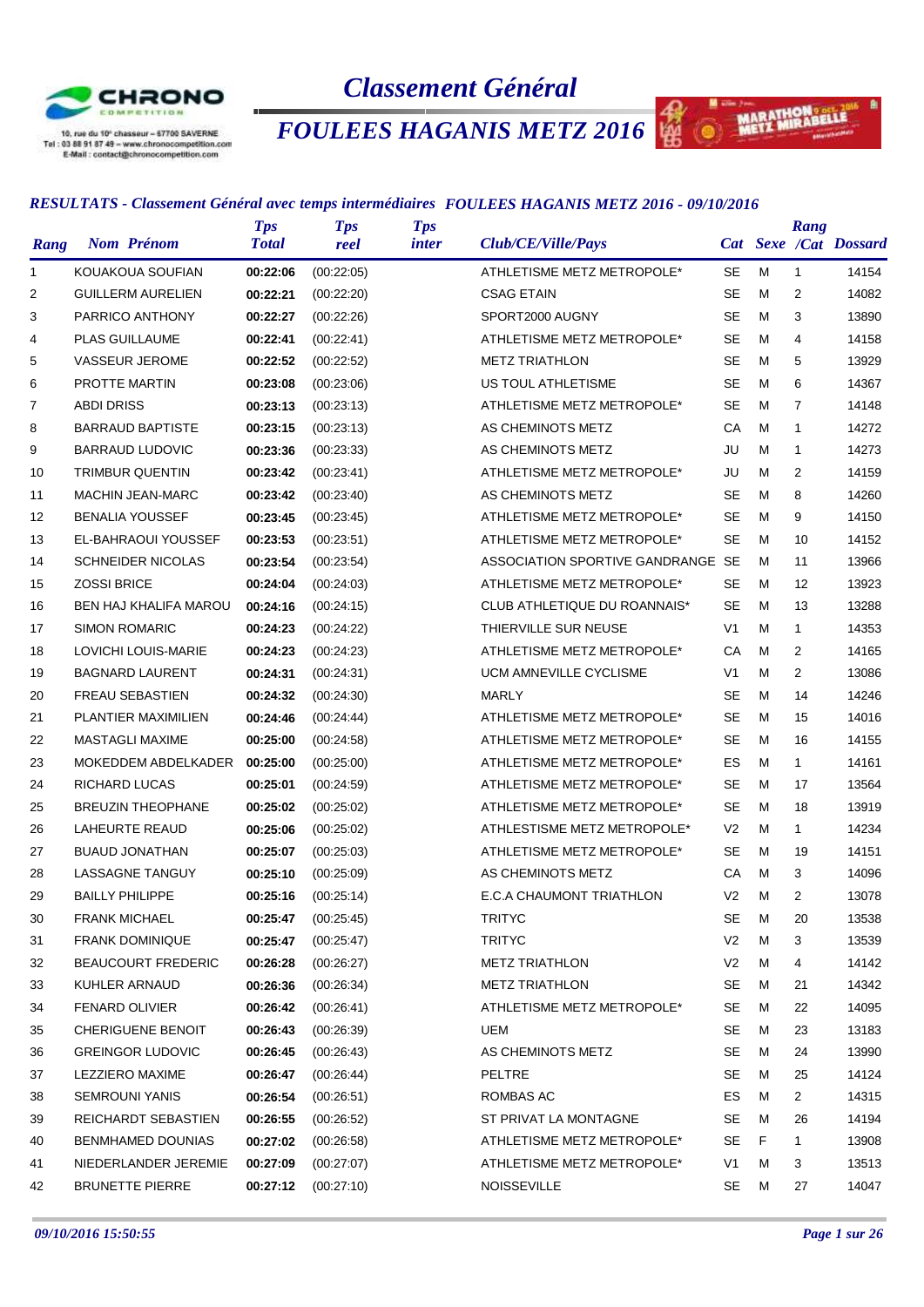| Rang | <b>Nom Prénom</b>          | <b>Tps</b><br><b>Total</b> | <b>Tps</b><br>reel | <b>Tps</b><br>inter | Club/CE/Ville/Pays            |                |   | Rang           | Cat Sexe /Cat Dossard |
|------|----------------------------|----------------------------|--------------------|---------------------|-------------------------------|----------------|---|----------------|-----------------------|
| 43   | <b>KLEM FRANCOIS</b>       | 00:27:14                   | (00:27:11)         |                     | ATHLESTISME METZ METROPOLE*   | V <sub>1</sub> | M | 4              | 14193                 |
| 44   | <b>HOURDIN CORENTIN</b>    | 00:27:15                   | (00:27:09)         |                     | ATHLETISME METZ METROPOLE*    | CA             | M | 4              | 14164                 |
| 45   | LAVALARD THOMAS            | 00:27:19                   | (00:27:14)         |                     | METZ                          | <b>SE</b>      | M | 28             | 14303                 |
| 46   | <b>HOCHARD MICHEL</b>      | 00:27:24                   | (00:27:21)         |                     | <b>ST CHAMOND</b>             | <b>SE</b>      | M | 29             | 13500                 |
| 47   | <b>BRIGNOLI STEPHANE</b>   | 00:27:25                   | (00:27:15)         |                     | <b>ENNERY</b>                 | <b>SE</b>      | M | 30             | 13566                 |
| 48   | <b>KUTSCHECK REGIS</b>     | 00:27:29                   | (00:27:26)         |                     | METZ                          | <b>SE</b>      | M | 31             | 13122                 |
| 49   | PREAU NICOLAS              | 00:27:32                   | (00:27:29)         |                     | LE BAN SAINT MARTIN           | V <sub>2</sub> | M | 5              | 14316                 |
| 50   | <b>L'HOTE LISA</b>         | 00:27:35                   | (00:27:33)         |                     | AS CHEMINOTS METZ             | CA             | F | 1              | 14243                 |
| 51   | <b>DEPARIS PASCAL</b>      | 00:27:40                   | (00:27:37)         |                     | <b>REGION</b>                 | V <sub>1</sub> | M | 5              | 13074                 |
| 52   | KOCH CLAUDE                | 00:27:40                   | (00:27:36)         |                     | AC SAINT-AVOLD                | V <sub>2</sub> | M | 6              | 13268                 |
| 53   | <b>LOOSE WILFRID</b>       | 00:27:42                   | (00:27:39)         |                     | <b>TEAM LOOSE</b>             | V <sub>3</sub> | M | 1              | 13881                 |
| 54   | <b>GRAVIL MAXIME</b>       | 00:27:45                   | (00:27:45)         |                     | LONGEVILLE LES METZ           | JU             | M | 3              | 14387                 |
| 55   | <b>SCALIA GREGORY</b>      | 00:27:46                   | (00:27:40)         |                     | PAM CAZENOVE                  | <b>SE</b>      | M | 32             | 13467                 |
| 56   | SOUPART CHARLOTTE          | 00:27:47                   | (00:27:44)         |                     | ATHLETISME METZ METROPOLE*    | <b>SE</b>      | F | $\overline{2}$ | 14014                 |
| 57   | <b>TOULY ADRIEN</b>        | 00:27:47                   | (00:27:37)         |                     | METZ                          | <b>SE</b>      | M | 33             | 14390                 |
| 58   | CAEL JULIETTE              | 00:27:48                   | (00:27:46)         |                     | ATHLETISME METZ METROPOLE*    | <b>SE</b>      | F | 3              | 14166                 |
| 59   | <b>BRUCKER BARTHELEMY</b>  | 00:27:55                   | (00:27:51)         |                     | METZ                          | CA             | M | 5              | 14109                 |
| 60   | <b>ZOSSI DORIAN</b>        | 00:28:01                   | (00:27:56)         |                     | FREYMING-MERLEBACH AC         | ES             | M | 3              | 13925                 |
| 61   | KUHN JEAN-PHILIPPE         | 00:28:09                   | (00:28:06)         |                     | HETTANGE-GRANDE               | <b>SE</b>      | M | 34             | 14094                 |
| 62   | <b>BORNETTE HENRI</b>      | 00:28:10                   | (00:28:06)         |                     | LYCÉE GEORGES DE LA TOUR METZ | CA             | M | 6              | 14058                 |
| 63   | POUCHAN REGIS              | 00:28:28                   | (00:28:25)         |                     | VANY                          | SE             | M | 35             | 13486                 |
| 64   | <b>ALLART JULIEN</b>       | 00:28:33                   | (00:28:30)         |                     | METZ                          | <b>SE</b>      | M | 36             | 13866                 |
| 65   | DOUYERE JULIEN             | 00:28:38                   | (00:27:53)         |                     | METZ                          | <b>SE</b>      | M | 37             | 14230                 |
| 66   | <b>WEYLAND PAULINE</b>     | 00:28:39                   | (00:28:38)         |                     | LESSY                         | <b>SE</b>      | F | 4              | 13930                 |
| 67   | <b>OUADAH MISSOUM</b>      | 00:28:44                   | (00:28:41)         |                     | <b>NEOLIA</b>                 | <b>SE</b>      | M | 38             | 13504                 |
| 68   | <b>SCHAEFER JEAN-MARC</b>  | 00:28:46                   | (00:28:43)         |                     | <b>ASCM</b>                   | V <sub>2</sub> | M | $\overline{7}$ | 14396                 |
| 69   | <b>GONZALES PASCAL</b>     | 00:28:47                   | (00:28:37)         |                     | <b>FEVES</b>                  | V <sub>1</sub> | M | 6              | 13253                 |
| 70   | <b>GALEK CHRISTOPHER</b>   | 00:28:47                   | (00:28:45)         |                     | <b>CHEMINOT</b>               | <b>SE</b>      | M | 39             | 13090                 |
| 71   | <b>CAPRIO ANTOINE</b>      | 00:28:53                   | (00:28:48)         |                     | MOUNLINS LES METZ             | V <sub>2</sub> | M | 8              | 14220                 |
| 72   | <b>SCHWEDOWSKI FABRICE</b> | 00:28:58                   | (00:28:54)         |                     | <b>ACSA</b>                   | V <sub>1</sub> | M | $\overline{7}$ | 13897                 |
| 73   | <b>MANGEOT THIBAUD</b>     | 00:29:04                   | (00:29:03)         |                     | <b>CLUB BPC</b>               | SE             | М | 40             | 13473                 |
| 74   | <b>SCHMITT JOSE</b>        | 00:29:07                   | (00:28:57)         |                     | A. SARREGUEMINES SARREBOURG A | V <sub>3</sub> | м | $\overline{2}$ | 14334                 |
| 75   | <b>MALEK EDDINE</b>        | 00:29:09                   | (00:29:08)         |                     | <b>FRANCE</b>                 | SE             | M | 41             | 14343                 |
| 76   | <b>BEAUD ALICE</b>         | 00:29:12                   | (00:29:08)         |                     | LE BAN ST MARTIN              | ES             | F | 1              | 13259                 |
| 77   | <b>TARILLON SYLVAIN</b>    | 00:29:12                   | (00:29:01)         |                     | <b>MEY</b>                    | SE             | М | 42             | 13131                 |
| 78   | <b>FISCHER ARNAUD</b>      | 00:29:13                   | (00:29:07)         |                     | <b>MANOM</b>                  | V1             | M | 8              | 13614                 |
| 79   | LASSAGNE AUGUSTIN          | 00:29:13                   | (00:29:10)         |                     | <b>ASC MILET</b>              | ES             | м | 4              | 13986                 |
| 80   | <b>MAHMOUDI ZAKIYA</b>     | 00:29:13                   | (00:29:10)         |                     | S/L AC AMNEVILLE              | SE             | F | 5              | 14141                 |
| 81   | RAVET SEBASTIEN            | 00:29:18                   | (00:29:11)         |                     | METZ                          | SE             | M | 43             | 13175                 |
| 82   | <b>MARC CYRILLE</b>        | 00:29:23                   | (00:29:18)         |                     | AINGERAY                      | V <sub>1</sub> | м | 9              | 13957                 |
| 83   | DA SILVA CARLOS            | 00:29:25                   | (00:29:22)         |                     | PELTRE                        | V1             | M | 10             | 14113                 |
| 84   | PANEL DAMIEN               | 00:29:26                   | (00:29:17)         |                     | CHARLY-ORADOUR                | SE             | м | 44             | 13663                 |
| 85   | JOFFROY DOMINIQUE          | 00:29:33                   | (00:29:24)         |                     | STE MARIE AUX CHENES          | V1             | м | 11             | 13691                 |
| 86   | <b>HERBIVO ERIC</b>        | 00:29:41                   | (00:29:36)         |                     | <b>MARSILLY</b>               | V <sub>1</sub> | M | 12             | 14064                 |
| 87   | PATRIGNANI XAVIER          | 00:29:44                   | (00:29:40)         |                     | A C S L SEMÉCOURT             | CA             | М | $\overline{7}$ | 13892                 |
| 88   | <b>HESS PIERRE</b>         | 00:29:46                   | (00:29:03)         |                     | METZ                          | SE             | м | 45             | 14103                 |
| 89   | SINGUINIA PIERRE           | 00:29:51                   | (00:29:38)         |                     | LA MAXE                       | ES             | м | 5              | 13603                 |
| 90   | <b>SCHEIDER JOAN</b>       | 00:29:57                   | (00.29.16)         |                     | <b>FRANCE</b>                 | JU             | M | 4              | 14348                 |
| 91   | <b>GUDENDORFF ALBAN</b>    | 00:29:57                   | (00:29:52)         |                     | AS ELECTRO GAZ NANCY BLENOD   | V <sub>2</sub> | M | 9              | 14219                 |
|      |                            |                            |                    |                     |                               |                |   |                |                       |

*09/10/2016 15:50:56 Page 2 sur 26*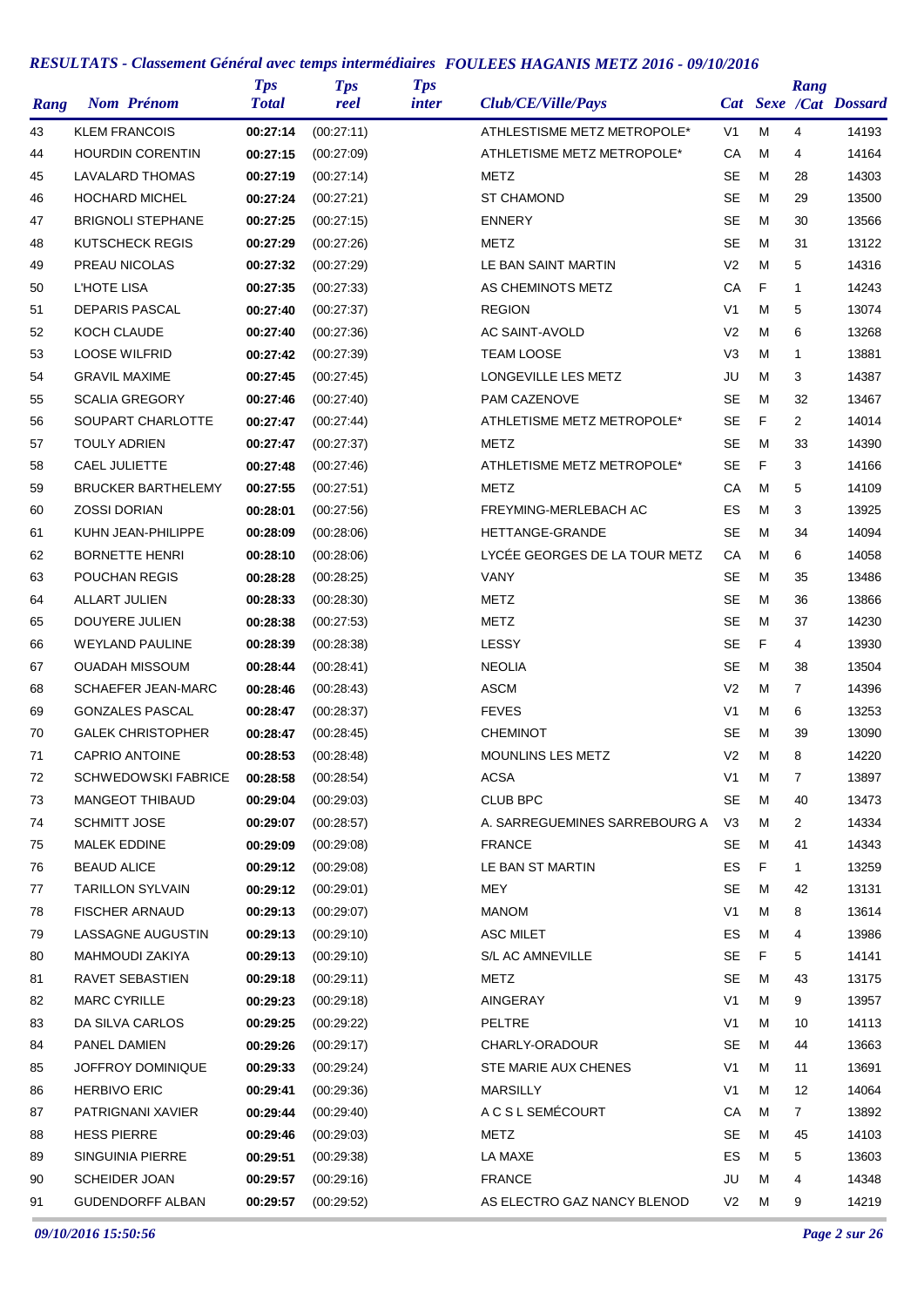| Cat Sexe /Cat Dossard<br><b>LEZER PIERRE</b><br>00:29:58<br>5<br>92<br>(00:29:25)<br><b>VIGY</b><br>JU<br>M<br>CA<br><b>VEDY GABRIEL</b><br>LYCEE GEORGES DE LA TOUR<br>M<br>8<br>93<br>00:30:10<br>(00:29:29)<br><b>HEIBLE CLAUDE</b><br>(00:30:07)<br>ATHLETIC CLUB SAINT AVOLD<br>V3<br>M<br>3<br>94<br>00:30:11<br><b>BRENOT THOMAS</b><br>00:30:12<br><b>VTCA FALCK</b><br>SE<br>м<br>46<br>95<br>(00:29:35)<br><b>SE</b><br>STOERKEL FLORIAN<br>(00:30:09)<br><b>MECLEUVES</b><br>M<br>47<br>96<br>00:30:15<br><b>VOIRGARD PAUL</b><br>ATHLESTISME METZ METROPOLE*<br>СA<br>M<br>9<br>97<br>00:30:21<br>(00:30:14)<br><b>BAUMANN BENJAMIN</b><br>00:30:26<br>METZ<br>SE<br>M<br>48<br>98<br>(00:29:37)<br>V <sub>1</sub><br>F<br>$\mathbf{1}$<br>99<br><b>HAMOUCHE SMICHA</b><br>00:30:27<br>(00:30:26)<br>ATHLETISME METZ METROPOLE*<br>DASSENOY GUILLAUME<br>SANRY-LES-VIGY<br>SE<br>м<br>100<br>00:30:30<br>(00:30:15)<br>49<br><b>SE</b><br>ALEXANDRE PATRICE<br>00:30:31<br>(00:30:27)<br>ARCELORMITTAL<br>M<br>50<br>101<br>LE BOULCH JULIEN<br>00:30:33<br>METZ<br>JU<br>M<br>6<br>102<br>(00:30:20)<br>F<br><b>BLANCHARD SEVERINE</b><br>MONTIGNY LES METZ<br>V <sub>1</sub><br>2<br>103<br>00:30:33<br>(00:30:30)<br>CASCIANO LUCAS<br><b>ENNERY</b><br>JU<br>M<br>$\overline{7}$<br>104<br>00:30:36<br>(00:30:30)<br><b>VIGY</b><br><b>SE</b><br><b>MARTIN DAVID</b><br>00:30:40<br>M<br>51<br>105<br>(00:28:59)<br><b>SE</b><br><b>BECK GREGORY</b><br>(00:30:36)<br><b>MANOM</b><br>M<br>52<br>106<br>00:30:42<br>V1<br>M<br>13<br>107<br>PHILIPPE JEAN-MARC<br>00:30:43<br>(00:30:40)<br><b>CLUB HAND AMANVILLERS</b><br>KHONGUIELDYON GORIK<br>00:30:44<br><b>NEOLIA</b><br>СA<br>M<br>108<br>(00:30:03)<br>10<br><b>SE</b><br><b>CALIXTE FRANCOIS</b><br>00:30:45<br><b>REGION GRAND EST</b><br>м<br>53<br>109<br>(00:30:38)<br><b>SE</b><br>M<br><b>BOUR MATHIEU</b><br>METZ<br>54<br>110<br>00:30:48<br>(00:29:29)<br>V <sub>2</sub><br><b>ZOSSI WALTER</b><br>00:30:55<br>(00:30:52)<br>FREYMING-MERLEBACH AC<br>M<br>10<br>111<br>F<br><b>BEAUD VICTORIA</b><br>LE BAN SAINT MARTIN<br>JU<br>112<br>00:30:58<br>(00:30:54)<br>$\mathbf{1}$<br><b>SIMON ANTOINE</b><br>JURY<br>SE<br>M<br>113<br>00:30:58<br>(00:30:49)<br>55<br><b>MABILLE PAUL</b><br>METZ<br>JU<br>M<br>8<br>114<br>00:31:03<br>(00:30:58)<br><b>METZ</b><br><b>BALAY THOMAS</b><br>00:31:03<br>(00:31:03)<br>JU<br>M<br>9<br>115<br><b>TURQUET PIERRE</b><br>METZ<br>JU<br>M<br>116<br>00:31:03<br>(00:30:57)<br>10<br>FC METZ<br>СA<br>M<br>117<br><b>COLLELA HUGO</b><br>(00:31:02)<br>11<br>00:31:03<br><b>OURCELLIN GERMAIN</b><br><b>CSAG ETAIN</b><br>SE<br>M<br>56<br>118<br>00:31:07<br>(00:31:00)<br><b>JACOB PASCAL</b><br>METZ<br>V <sub>2</sub><br>119<br>00:31:07<br>(00:30:55)<br>м<br>11<br><b>KUNTZ LAURENT</b><br>WILLERWALD<br>V <sub>2</sub><br>M<br>12<br>120<br>00:31:09<br>(00:31:07)<br>LECLERC NICOLAS<br>00:31:11<br>(00:31:05)<br>ST JULIEN LES METZ<br><b>SE</b><br>121<br>M<br>57<br><b>BIR CLAUDE</b><br>00:31:19<br>(00:31:15)<br><b>MARLY</b><br>V2<br>м<br>122<br>13<br><b>SURMELY MICHAEL</b><br><b>JARNY</b><br>V1<br>M<br>14<br>123<br>00:31:22<br>(00:31:19)<br><b>BIEBER BENJAMIN</b><br>ATHLETISME METZ METROPOLE*<br>SE<br>м<br>124<br>00:31:23<br>(00:31:20)<br>58<br><b>MEKKAOUI BASSAM</b><br>00:31:24<br>ATHLETISME METZ METROPOLE*<br>M<br>125<br>(00:30:45)<br>SE<br>59<br><b>DEAGELIS GRAZIANO</b><br>126<br>00:31:25<br>(00:30:43)<br>METZ<br>SE<br>M<br>60<br>PIERRON DENIS<br><b>COURCELLES SUR NIED</b><br>V1<br>127<br>00:31:25<br>(00:31:00)<br>м<br>15<br><b>CASCIANO MAURICE</b><br>00:31:36<br><b>ENNERY</b><br>V2<br>M<br>14<br>128<br>(00:31:29)<br>DE MOREL EMMANUEL<br>(00:31:31)<br><b>METZ</b><br>CA<br>129<br>00:31:39<br>М<br>12<br>V <sub>1</sub><br>M<br>130<br>LAMBERT JEAN-FRANCOIS 00:31:40<br>(00:31:32)<br>METZ<br>16<br>THOMAZO RENAN<br>00:31:40<br>FC METZ<br>CA<br>131<br>(00:31:36)<br>м<br>13<br><b>DEVILLE FRANCOIS</b><br>00:31:41<br><b>METZ</b><br>SE<br>м<br>132<br>(00:31:33)<br>61<br><b>GRISVAL CHRISTOPHE</b><br>SE<br>м<br>133<br>00:31:43<br>(00:30:53)<br><b>METZ TRIATHLON</b><br>62<br>PICAT JEAN-MARC<br>00:31:55<br>JOUY-AUX-ARCHES<br>V2<br>134<br>(00:31:42)<br>М<br>15<br>V1<br>M<br>135<br>MASSAVIE FABIEN<br>00:31:55<br>(00:31:42)<br>METZ<br>17 |      |                   | <b>Tps</b>   | <b>Tps</b> | <b>Tps</b>   |                    |  | Rang |       |
|------------------------------------------------------------------------------------------------------------------------------------------------------------------------------------------------------------------------------------------------------------------------------------------------------------------------------------------------------------------------------------------------------------------------------------------------------------------------------------------------------------------------------------------------------------------------------------------------------------------------------------------------------------------------------------------------------------------------------------------------------------------------------------------------------------------------------------------------------------------------------------------------------------------------------------------------------------------------------------------------------------------------------------------------------------------------------------------------------------------------------------------------------------------------------------------------------------------------------------------------------------------------------------------------------------------------------------------------------------------------------------------------------------------------------------------------------------------------------------------------------------------------------------------------------------------------------------------------------------------------------------------------------------------------------------------------------------------------------------------------------------------------------------------------------------------------------------------------------------------------------------------------------------------------------------------------------------------------------------------------------------------------------------------------------------------------------------------------------------------------------------------------------------------------------------------------------------------------------------------------------------------------------------------------------------------------------------------------------------------------------------------------------------------------------------------------------------------------------------------------------------------------------------------------------------------------------------------------------------------------------------------------------------------------------------------------------------------------------------------------------------------------------------------------------------------------------------------------------------------------------------------------------------------------------------------------------------------------------------------------------------------------------------------------------------------------------------------------------------------------------------------------------------------------------------------------------------------------------------------------------------------------------------------------------------------------------------------------------------------------------------------------------------------------------------------------------------------------------------------------------------------------------------------------------------------------------------------------------------------------------------------------------------------------------------------------------------------------------------------------------------------------------------------------------------------------------------------------------------------------------------------------------------------------------------------------------------------------------------------------------------------------------------------------------------------------------------------------------------------------------------------------------------------------------------------------------------------------------------------------------------------------------------------------------------------------------------------------|------|-------------------|--------------|------------|--------------|--------------------|--|------|-------|
|                                                                                                                                                                                                                                                                                                                                                                                                                                                                                                                                                                                                                                                                                                                                                                                                                                                                                                                                                                                                                                                                                                                                                                                                                                                                                                                                                                                                                                                                                                                                                                                                                                                                                                                                                                                                                                                                                                                                                                                                                                                                                                                                                                                                                                                                                                                                                                                                                                                                                                                                                                                                                                                                                                                                                                                                                                                                                                                                                                                                                                                                                                                                                                                                                                                                                                                                                                                                                                                                                                                                                                                                                                                                                                                                                                                                                                                                                                                                                                                                                                                                                                                                                                                                                                                                                                                                                | Rang | <b>Nom Prénom</b> | <b>Total</b> | reel       | <i>inter</i> | Club/CE/Ville/Pays |  |      |       |
|                                                                                                                                                                                                                                                                                                                                                                                                                                                                                                                                                                                                                                                                                                                                                                                                                                                                                                                                                                                                                                                                                                                                                                                                                                                                                                                                                                                                                                                                                                                                                                                                                                                                                                                                                                                                                                                                                                                                                                                                                                                                                                                                                                                                                                                                                                                                                                                                                                                                                                                                                                                                                                                                                                                                                                                                                                                                                                                                                                                                                                                                                                                                                                                                                                                                                                                                                                                                                                                                                                                                                                                                                                                                                                                                                                                                                                                                                                                                                                                                                                                                                                                                                                                                                                                                                                                                                |      |                   |              |            |              |                    |  |      | 14098 |
|                                                                                                                                                                                                                                                                                                                                                                                                                                                                                                                                                                                                                                                                                                                                                                                                                                                                                                                                                                                                                                                                                                                                                                                                                                                                                                                                                                                                                                                                                                                                                                                                                                                                                                                                                                                                                                                                                                                                                                                                                                                                                                                                                                                                                                                                                                                                                                                                                                                                                                                                                                                                                                                                                                                                                                                                                                                                                                                                                                                                                                                                                                                                                                                                                                                                                                                                                                                                                                                                                                                                                                                                                                                                                                                                                                                                                                                                                                                                                                                                                                                                                                                                                                                                                                                                                                                                                |      |                   |              |            |              |                    |  |      | 14339 |
|                                                                                                                                                                                                                                                                                                                                                                                                                                                                                                                                                                                                                                                                                                                                                                                                                                                                                                                                                                                                                                                                                                                                                                                                                                                                                                                                                                                                                                                                                                                                                                                                                                                                                                                                                                                                                                                                                                                                                                                                                                                                                                                                                                                                                                                                                                                                                                                                                                                                                                                                                                                                                                                                                                                                                                                                                                                                                                                                                                                                                                                                                                                                                                                                                                                                                                                                                                                                                                                                                                                                                                                                                                                                                                                                                                                                                                                                                                                                                                                                                                                                                                                                                                                                                                                                                                                                                |      |                   |              |            |              |                    |  |      | 13821 |
|                                                                                                                                                                                                                                                                                                                                                                                                                                                                                                                                                                                                                                                                                                                                                                                                                                                                                                                                                                                                                                                                                                                                                                                                                                                                                                                                                                                                                                                                                                                                                                                                                                                                                                                                                                                                                                                                                                                                                                                                                                                                                                                                                                                                                                                                                                                                                                                                                                                                                                                                                                                                                                                                                                                                                                                                                                                                                                                                                                                                                                                                                                                                                                                                                                                                                                                                                                                                                                                                                                                                                                                                                                                                                                                                                                                                                                                                                                                                                                                                                                                                                                                                                                                                                                                                                                                                                |      |                   |              |            |              |                    |  |      | 14089 |
|                                                                                                                                                                                                                                                                                                                                                                                                                                                                                                                                                                                                                                                                                                                                                                                                                                                                                                                                                                                                                                                                                                                                                                                                                                                                                                                                                                                                                                                                                                                                                                                                                                                                                                                                                                                                                                                                                                                                                                                                                                                                                                                                                                                                                                                                                                                                                                                                                                                                                                                                                                                                                                                                                                                                                                                                                                                                                                                                                                                                                                                                                                                                                                                                                                                                                                                                                                                                                                                                                                                                                                                                                                                                                                                                                                                                                                                                                                                                                                                                                                                                                                                                                                                                                                                                                                                                                |      |                   |              |            |              |                    |  |      | 13226 |
|                                                                                                                                                                                                                                                                                                                                                                                                                                                                                                                                                                                                                                                                                                                                                                                                                                                                                                                                                                                                                                                                                                                                                                                                                                                                                                                                                                                                                                                                                                                                                                                                                                                                                                                                                                                                                                                                                                                                                                                                                                                                                                                                                                                                                                                                                                                                                                                                                                                                                                                                                                                                                                                                                                                                                                                                                                                                                                                                                                                                                                                                                                                                                                                                                                                                                                                                                                                                                                                                                                                                                                                                                                                                                                                                                                                                                                                                                                                                                                                                                                                                                                                                                                                                                                                                                                                                                |      |                   |              |            |              |                    |  |      | 13568 |
|                                                                                                                                                                                                                                                                                                                                                                                                                                                                                                                                                                                                                                                                                                                                                                                                                                                                                                                                                                                                                                                                                                                                                                                                                                                                                                                                                                                                                                                                                                                                                                                                                                                                                                                                                                                                                                                                                                                                                                                                                                                                                                                                                                                                                                                                                                                                                                                                                                                                                                                                                                                                                                                                                                                                                                                                                                                                                                                                                                                                                                                                                                                                                                                                                                                                                                                                                                                                                                                                                                                                                                                                                                                                                                                                                                                                                                                                                                                                                                                                                                                                                                                                                                                                                                                                                                                                                |      |                   |              |            |              |                    |  |      | 13927 |
|                                                                                                                                                                                                                                                                                                                                                                                                                                                                                                                                                                                                                                                                                                                                                                                                                                                                                                                                                                                                                                                                                                                                                                                                                                                                                                                                                                                                                                                                                                                                                                                                                                                                                                                                                                                                                                                                                                                                                                                                                                                                                                                                                                                                                                                                                                                                                                                                                                                                                                                                                                                                                                                                                                                                                                                                                                                                                                                                                                                                                                                                                                                                                                                                                                                                                                                                                                                                                                                                                                                                                                                                                                                                                                                                                                                                                                                                                                                                                                                                                                                                                                                                                                                                                                                                                                                                                |      |                   |              |            |              |                    |  |      | 14167 |
|                                                                                                                                                                                                                                                                                                                                                                                                                                                                                                                                                                                                                                                                                                                                                                                                                                                                                                                                                                                                                                                                                                                                                                                                                                                                                                                                                                                                                                                                                                                                                                                                                                                                                                                                                                                                                                                                                                                                                                                                                                                                                                                                                                                                                                                                                                                                                                                                                                                                                                                                                                                                                                                                                                                                                                                                                                                                                                                                                                                                                                                                                                                                                                                                                                                                                                                                                                                                                                                                                                                                                                                                                                                                                                                                                                                                                                                                                                                                                                                                                                                                                                                                                                                                                                                                                                                                                |      |                   |              |            |              |                    |  |      | 13507 |
|                                                                                                                                                                                                                                                                                                                                                                                                                                                                                                                                                                                                                                                                                                                                                                                                                                                                                                                                                                                                                                                                                                                                                                                                                                                                                                                                                                                                                                                                                                                                                                                                                                                                                                                                                                                                                                                                                                                                                                                                                                                                                                                                                                                                                                                                                                                                                                                                                                                                                                                                                                                                                                                                                                                                                                                                                                                                                                                                                                                                                                                                                                                                                                                                                                                                                                                                                                                                                                                                                                                                                                                                                                                                                                                                                                                                                                                                                                                                                                                                                                                                                                                                                                                                                                                                                                                                                |      |                   |              |            |              |                    |  |      | 13174 |
|                                                                                                                                                                                                                                                                                                                                                                                                                                                                                                                                                                                                                                                                                                                                                                                                                                                                                                                                                                                                                                                                                                                                                                                                                                                                                                                                                                                                                                                                                                                                                                                                                                                                                                                                                                                                                                                                                                                                                                                                                                                                                                                                                                                                                                                                                                                                                                                                                                                                                                                                                                                                                                                                                                                                                                                                                                                                                                                                                                                                                                                                                                                                                                                                                                                                                                                                                                                                                                                                                                                                                                                                                                                                                                                                                                                                                                                                                                                                                                                                                                                                                                                                                                                                                                                                                                                                                |      |                   |              |            |              |                    |  |      | 13602 |
|                                                                                                                                                                                                                                                                                                                                                                                                                                                                                                                                                                                                                                                                                                                                                                                                                                                                                                                                                                                                                                                                                                                                                                                                                                                                                                                                                                                                                                                                                                                                                                                                                                                                                                                                                                                                                                                                                                                                                                                                                                                                                                                                                                                                                                                                                                                                                                                                                                                                                                                                                                                                                                                                                                                                                                                                                                                                                                                                                                                                                                                                                                                                                                                                                                                                                                                                                                                                                                                                                                                                                                                                                                                                                                                                                                                                                                                                                                                                                                                                                                                                                                                                                                                                                                                                                                                                                |      |                   |              |            |              |                    |  |      | 13087 |
|                                                                                                                                                                                                                                                                                                                                                                                                                                                                                                                                                                                                                                                                                                                                                                                                                                                                                                                                                                                                                                                                                                                                                                                                                                                                                                                                                                                                                                                                                                                                                                                                                                                                                                                                                                                                                                                                                                                                                                                                                                                                                                                                                                                                                                                                                                                                                                                                                                                                                                                                                                                                                                                                                                                                                                                                                                                                                                                                                                                                                                                                                                                                                                                                                                                                                                                                                                                                                                                                                                                                                                                                                                                                                                                                                                                                                                                                                                                                                                                                                                                                                                                                                                                                                                                                                                                                                |      |                   |              |            |              |                    |  |      | 13053 |
|                                                                                                                                                                                                                                                                                                                                                                                                                                                                                                                                                                                                                                                                                                                                                                                                                                                                                                                                                                                                                                                                                                                                                                                                                                                                                                                                                                                                                                                                                                                                                                                                                                                                                                                                                                                                                                                                                                                                                                                                                                                                                                                                                                                                                                                                                                                                                                                                                                                                                                                                                                                                                                                                                                                                                                                                                                                                                                                                                                                                                                                                                                                                                                                                                                                                                                                                                                                                                                                                                                                                                                                                                                                                                                                                                                                                                                                                                                                                                                                                                                                                                                                                                                                                                                                                                                                                                |      |                   |              |            |              |                    |  |      | 13541 |
|                                                                                                                                                                                                                                                                                                                                                                                                                                                                                                                                                                                                                                                                                                                                                                                                                                                                                                                                                                                                                                                                                                                                                                                                                                                                                                                                                                                                                                                                                                                                                                                                                                                                                                                                                                                                                                                                                                                                                                                                                                                                                                                                                                                                                                                                                                                                                                                                                                                                                                                                                                                                                                                                                                                                                                                                                                                                                                                                                                                                                                                                                                                                                                                                                                                                                                                                                                                                                                                                                                                                                                                                                                                                                                                                                                                                                                                                                                                                                                                                                                                                                                                                                                                                                                                                                                                                                |      |                   |              |            |              |                    |  |      | 14046 |
|                                                                                                                                                                                                                                                                                                                                                                                                                                                                                                                                                                                                                                                                                                                                                                                                                                                                                                                                                                                                                                                                                                                                                                                                                                                                                                                                                                                                                                                                                                                                                                                                                                                                                                                                                                                                                                                                                                                                                                                                                                                                                                                                                                                                                                                                                                                                                                                                                                                                                                                                                                                                                                                                                                                                                                                                                                                                                                                                                                                                                                                                                                                                                                                                                                                                                                                                                                                                                                                                                                                                                                                                                                                                                                                                                                                                                                                                                                                                                                                                                                                                                                                                                                                                                                                                                                                                                |      |                   |              |            |              |                    |  |      | 13861 |
|                                                                                                                                                                                                                                                                                                                                                                                                                                                                                                                                                                                                                                                                                                                                                                                                                                                                                                                                                                                                                                                                                                                                                                                                                                                                                                                                                                                                                                                                                                                                                                                                                                                                                                                                                                                                                                                                                                                                                                                                                                                                                                                                                                                                                                                                                                                                                                                                                                                                                                                                                                                                                                                                                                                                                                                                                                                                                                                                                                                                                                                                                                                                                                                                                                                                                                                                                                                                                                                                                                                                                                                                                                                                                                                                                                                                                                                                                                                                                                                                                                                                                                                                                                                                                                                                                                                                                |      |                   |              |            |              |                    |  |      | 13428 |
|                                                                                                                                                                                                                                                                                                                                                                                                                                                                                                                                                                                                                                                                                                                                                                                                                                                                                                                                                                                                                                                                                                                                                                                                                                                                                                                                                                                                                                                                                                                                                                                                                                                                                                                                                                                                                                                                                                                                                                                                                                                                                                                                                                                                                                                                                                                                                                                                                                                                                                                                                                                                                                                                                                                                                                                                                                                                                                                                                                                                                                                                                                                                                                                                                                                                                                                                                                                                                                                                                                                                                                                                                                                                                                                                                                                                                                                                                                                                                                                                                                                                                                                                                                                                                                                                                                                                                |      |                   |              |            |              |                    |  |      | 13073 |
|                                                                                                                                                                                                                                                                                                                                                                                                                                                                                                                                                                                                                                                                                                                                                                                                                                                                                                                                                                                                                                                                                                                                                                                                                                                                                                                                                                                                                                                                                                                                                                                                                                                                                                                                                                                                                                                                                                                                                                                                                                                                                                                                                                                                                                                                                                                                                                                                                                                                                                                                                                                                                                                                                                                                                                                                                                                                                                                                                                                                                                                                                                                                                                                                                                                                                                                                                                                                                                                                                                                                                                                                                                                                                                                                                                                                                                                                                                                                                                                                                                                                                                                                                                                                                                                                                                                                                |      |                   |              |            |              |                    |  |      | 14063 |
|                                                                                                                                                                                                                                                                                                                                                                                                                                                                                                                                                                                                                                                                                                                                                                                                                                                                                                                                                                                                                                                                                                                                                                                                                                                                                                                                                                                                                                                                                                                                                                                                                                                                                                                                                                                                                                                                                                                                                                                                                                                                                                                                                                                                                                                                                                                                                                                                                                                                                                                                                                                                                                                                                                                                                                                                                                                                                                                                                                                                                                                                                                                                                                                                                                                                                                                                                                                                                                                                                                                                                                                                                                                                                                                                                                                                                                                                                                                                                                                                                                                                                                                                                                                                                                                                                                                                                |      |                   |              |            |              |                    |  |      | 13924 |
|                                                                                                                                                                                                                                                                                                                                                                                                                                                                                                                                                                                                                                                                                                                                                                                                                                                                                                                                                                                                                                                                                                                                                                                                                                                                                                                                                                                                                                                                                                                                                                                                                                                                                                                                                                                                                                                                                                                                                                                                                                                                                                                                                                                                                                                                                                                                                                                                                                                                                                                                                                                                                                                                                                                                                                                                                                                                                                                                                                                                                                                                                                                                                                                                                                                                                                                                                                                                                                                                                                                                                                                                                                                                                                                                                                                                                                                                                                                                                                                                                                                                                                                                                                                                                                                                                                                                                |      |                   |              |            |              |                    |  |      | 13257 |
|                                                                                                                                                                                                                                                                                                                                                                                                                                                                                                                                                                                                                                                                                                                                                                                                                                                                                                                                                                                                                                                                                                                                                                                                                                                                                                                                                                                                                                                                                                                                                                                                                                                                                                                                                                                                                                                                                                                                                                                                                                                                                                                                                                                                                                                                                                                                                                                                                                                                                                                                                                                                                                                                                                                                                                                                                                                                                                                                                                                                                                                                                                                                                                                                                                                                                                                                                                                                                                                                                                                                                                                                                                                                                                                                                                                                                                                                                                                                                                                                                                                                                                                                                                                                                                                                                                                                                |      |                   |              |            |              |                    |  |      | 13894 |
|                                                                                                                                                                                                                                                                                                                                                                                                                                                                                                                                                                                                                                                                                                                                                                                                                                                                                                                                                                                                                                                                                                                                                                                                                                                                                                                                                                                                                                                                                                                                                                                                                                                                                                                                                                                                                                                                                                                                                                                                                                                                                                                                                                                                                                                                                                                                                                                                                                                                                                                                                                                                                                                                                                                                                                                                                                                                                                                                                                                                                                                                                                                                                                                                                                                                                                                                                                                                                                                                                                                                                                                                                                                                                                                                                                                                                                                                                                                                                                                                                                                                                                                                                                                                                                                                                                                                                |      |                   |              |            |              |                    |  |      | 13787 |
|                                                                                                                                                                                                                                                                                                                                                                                                                                                                                                                                                                                                                                                                                                                                                                                                                                                                                                                                                                                                                                                                                                                                                                                                                                                                                                                                                                                                                                                                                                                                                                                                                                                                                                                                                                                                                                                                                                                                                                                                                                                                                                                                                                                                                                                                                                                                                                                                                                                                                                                                                                                                                                                                                                                                                                                                                                                                                                                                                                                                                                                                                                                                                                                                                                                                                                                                                                                                                                                                                                                                                                                                                                                                                                                                                                                                                                                                                                                                                                                                                                                                                                                                                                                                                                                                                                                                                |      |                   |              |            |              |                    |  |      | 13786 |
|                                                                                                                                                                                                                                                                                                                                                                                                                                                                                                                                                                                                                                                                                                                                                                                                                                                                                                                                                                                                                                                                                                                                                                                                                                                                                                                                                                                                                                                                                                                                                                                                                                                                                                                                                                                                                                                                                                                                                                                                                                                                                                                                                                                                                                                                                                                                                                                                                                                                                                                                                                                                                                                                                                                                                                                                                                                                                                                                                                                                                                                                                                                                                                                                                                                                                                                                                                                                                                                                                                                                                                                                                                                                                                                                                                                                                                                                                                                                                                                                                                                                                                                                                                                                                                                                                                                                                |      |                   |              |            |              |                    |  |      | 14399 |
|                                                                                                                                                                                                                                                                                                                                                                                                                                                                                                                                                                                                                                                                                                                                                                                                                                                                                                                                                                                                                                                                                                                                                                                                                                                                                                                                                                                                                                                                                                                                                                                                                                                                                                                                                                                                                                                                                                                                                                                                                                                                                                                                                                                                                                                                                                                                                                                                                                                                                                                                                                                                                                                                                                                                                                                                                                                                                                                                                                                                                                                                                                                                                                                                                                                                                                                                                                                                                                                                                                                                                                                                                                                                                                                                                                                                                                                                                                                                                                                                                                                                                                                                                                                                                                                                                                                                                |      |                   |              |            |              |                    |  |      | 14185 |
|                                                                                                                                                                                                                                                                                                                                                                                                                                                                                                                                                                                                                                                                                                                                                                                                                                                                                                                                                                                                                                                                                                                                                                                                                                                                                                                                                                                                                                                                                                                                                                                                                                                                                                                                                                                                                                                                                                                                                                                                                                                                                                                                                                                                                                                                                                                                                                                                                                                                                                                                                                                                                                                                                                                                                                                                                                                                                                                                                                                                                                                                                                                                                                                                                                                                                                                                                                                                                                                                                                                                                                                                                                                                                                                                                                                                                                                                                                                                                                                                                                                                                                                                                                                                                                                                                                                                                |      |                   |              |            |              |                    |  |      | 14083 |
|                                                                                                                                                                                                                                                                                                                                                                                                                                                                                                                                                                                                                                                                                                                                                                                                                                                                                                                                                                                                                                                                                                                                                                                                                                                                                                                                                                                                                                                                                                                                                                                                                                                                                                                                                                                                                                                                                                                                                                                                                                                                                                                                                                                                                                                                                                                                                                                                                                                                                                                                                                                                                                                                                                                                                                                                                                                                                                                                                                                                                                                                                                                                                                                                                                                                                                                                                                                                                                                                                                                                                                                                                                                                                                                                                                                                                                                                                                                                                                                                                                                                                                                                                                                                                                                                                                                                                |      |                   |              |            |              |                    |  |      | 13690 |
|                                                                                                                                                                                                                                                                                                                                                                                                                                                                                                                                                                                                                                                                                                                                                                                                                                                                                                                                                                                                                                                                                                                                                                                                                                                                                                                                                                                                                                                                                                                                                                                                                                                                                                                                                                                                                                                                                                                                                                                                                                                                                                                                                                                                                                                                                                                                                                                                                                                                                                                                                                                                                                                                                                                                                                                                                                                                                                                                                                                                                                                                                                                                                                                                                                                                                                                                                                                                                                                                                                                                                                                                                                                                                                                                                                                                                                                                                                                                                                                                                                                                                                                                                                                                                                                                                                                                                |      |                   |              |            |              |                    |  |      | 13961 |
|                                                                                                                                                                                                                                                                                                                                                                                                                                                                                                                                                                                                                                                                                                                                                                                                                                                                                                                                                                                                                                                                                                                                                                                                                                                                                                                                                                                                                                                                                                                                                                                                                                                                                                                                                                                                                                                                                                                                                                                                                                                                                                                                                                                                                                                                                                                                                                                                                                                                                                                                                                                                                                                                                                                                                                                                                                                                                                                                                                                                                                                                                                                                                                                                                                                                                                                                                                                                                                                                                                                                                                                                                                                                                                                                                                                                                                                                                                                                                                                                                                                                                                                                                                                                                                                                                                                                                |      |                   |              |            |              |                    |  |      | 13400 |
|                                                                                                                                                                                                                                                                                                                                                                                                                                                                                                                                                                                                                                                                                                                                                                                                                                                                                                                                                                                                                                                                                                                                                                                                                                                                                                                                                                                                                                                                                                                                                                                                                                                                                                                                                                                                                                                                                                                                                                                                                                                                                                                                                                                                                                                                                                                                                                                                                                                                                                                                                                                                                                                                                                                                                                                                                                                                                                                                                                                                                                                                                                                                                                                                                                                                                                                                                                                                                                                                                                                                                                                                                                                                                                                                                                                                                                                                                                                                                                                                                                                                                                                                                                                                                                                                                                                                                |      |                   |              |            |              |                    |  |      | 14224 |
|                                                                                                                                                                                                                                                                                                                                                                                                                                                                                                                                                                                                                                                                                                                                                                                                                                                                                                                                                                                                                                                                                                                                                                                                                                                                                                                                                                                                                                                                                                                                                                                                                                                                                                                                                                                                                                                                                                                                                                                                                                                                                                                                                                                                                                                                                                                                                                                                                                                                                                                                                                                                                                                                                                                                                                                                                                                                                                                                                                                                                                                                                                                                                                                                                                                                                                                                                                                                                                                                                                                                                                                                                                                                                                                                                                                                                                                                                                                                                                                                                                                                                                                                                                                                                                                                                                                                                |      |                   |              |            |              |                    |  |      | 13684 |
|                                                                                                                                                                                                                                                                                                                                                                                                                                                                                                                                                                                                                                                                                                                                                                                                                                                                                                                                                                                                                                                                                                                                                                                                                                                                                                                                                                                                                                                                                                                                                                                                                                                                                                                                                                                                                                                                                                                                                                                                                                                                                                                                                                                                                                                                                                                                                                                                                                                                                                                                                                                                                                                                                                                                                                                                                                                                                                                                                                                                                                                                                                                                                                                                                                                                                                                                                                                                                                                                                                                                                                                                                                                                                                                                                                                                                                                                                                                                                                                                                                                                                                                                                                                                                                                                                                                                                |      |                   |              |            |              |                    |  |      | 13928 |
|                                                                                                                                                                                                                                                                                                                                                                                                                                                                                                                                                                                                                                                                                                                                                                                                                                                                                                                                                                                                                                                                                                                                                                                                                                                                                                                                                                                                                                                                                                                                                                                                                                                                                                                                                                                                                                                                                                                                                                                                                                                                                                                                                                                                                                                                                                                                                                                                                                                                                                                                                                                                                                                                                                                                                                                                                                                                                                                                                                                                                                                                                                                                                                                                                                                                                                                                                                                                                                                                                                                                                                                                                                                                                                                                                                                                                                                                                                                                                                                                                                                                                                                                                                                                                                                                                                                                                |      |                   |              |            |              |                    |  |      | 14156 |
|                                                                                                                                                                                                                                                                                                                                                                                                                                                                                                                                                                                                                                                                                                                                                                                                                                                                                                                                                                                                                                                                                                                                                                                                                                                                                                                                                                                                                                                                                                                                                                                                                                                                                                                                                                                                                                                                                                                                                                                                                                                                                                                                                                                                                                                                                                                                                                                                                                                                                                                                                                                                                                                                                                                                                                                                                                                                                                                                                                                                                                                                                                                                                                                                                                                                                                                                                                                                                                                                                                                                                                                                                                                                                                                                                                                                                                                                                                                                                                                                                                                                                                                                                                                                                                                                                                                                                |      |                   |              |            |              |                    |  |      | 14261 |
|                                                                                                                                                                                                                                                                                                                                                                                                                                                                                                                                                                                                                                                                                                                                                                                                                                                                                                                                                                                                                                                                                                                                                                                                                                                                                                                                                                                                                                                                                                                                                                                                                                                                                                                                                                                                                                                                                                                                                                                                                                                                                                                                                                                                                                                                                                                                                                                                                                                                                                                                                                                                                                                                                                                                                                                                                                                                                                                                                                                                                                                                                                                                                                                                                                                                                                                                                                                                                                                                                                                                                                                                                                                                                                                                                                                                                                                                                                                                                                                                                                                                                                                                                                                                                                                                                                                                                |      |                   |              |            |              |                    |  |      | 14076 |
|                                                                                                                                                                                                                                                                                                                                                                                                                                                                                                                                                                                                                                                                                                                                                                                                                                                                                                                                                                                                                                                                                                                                                                                                                                                                                                                                                                                                                                                                                                                                                                                                                                                                                                                                                                                                                                                                                                                                                                                                                                                                                                                                                                                                                                                                                                                                                                                                                                                                                                                                                                                                                                                                                                                                                                                                                                                                                                                                                                                                                                                                                                                                                                                                                                                                                                                                                                                                                                                                                                                                                                                                                                                                                                                                                                                                                                                                                                                                                                                                                                                                                                                                                                                                                                                                                                                                                |      |                   |              |            |              |                    |  |      | 13055 |
|                                                                                                                                                                                                                                                                                                                                                                                                                                                                                                                                                                                                                                                                                                                                                                                                                                                                                                                                                                                                                                                                                                                                                                                                                                                                                                                                                                                                                                                                                                                                                                                                                                                                                                                                                                                                                                                                                                                                                                                                                                                                                                                                                                                                                                                                                                                                                                                                                                                                                                                                                                                                                                                                                                                                                                                                                                                                                                                                                                                                                                                                                                                                                                                                                                                                                                                                                                                                                                                                                                                                                                                                                                                                                                                                                                                                                                                                                                                                                                                                                                                                                                                                                                                                                                                                                                                                                |      |                   |              |            |              |                    |  |      | 14066 |
|                                                                                                                                                                                                                                                                                                                                                                                                                                                                                                                                                                                                                                                                                                                                                                                                                                                                                                                                                                                                                                                                                                                                                                                                                                                                                                                                                                                                                                                                                                                                                                                                                                                                                                                                                                                                                                                                                                                                                                                                                                                                                                                                                                                                                                                                                                                                                                                                                                                                                                                                                                                                                                                                                                                                                                                                                                                                                                                                                                                                                                                                                                                                                                                                                                                                                                                                                                                                                                                                                                                                                                                                                                                                                                                                                                                                                                                                                                                                                                                                                                                                                                                                                                                                                                                                                                                                                |      |                   |              |            |              |                    |  |      | 13378 |
|                                                                                                                                                                                                                                                                                                                                                                                                                                                                                                                                                                                                                                                                                                                                                                                                                                                                                                                                                                                                                                                                                                                                                                                                                                                                                                                                                                                                                                                                                                                                                                                                                                                                                                                                                                                                                                                                                                                                                                                                                                                                                                                                                                                                                                                                                                                                                                                                                                                                                                                                                                                                                                                                                                                                                                                                                                                                                                                                                                                                                                                                                                                                                                                                                                                                                                                                                                                                                                                                                                                                                                                                                                                                                                                                                                                                                                                                                                                                                                                                                                                                                                                                                                                                                                                                                                                                                |      |                   |              |            |              |                    |  |      | 14187 |
|                                                                                                                                                                                                                                                                                                                                                                                                                                                                                                                                                                                                                                                                                                                                                                                                                                                                                                                                                                                                                                                                                                                                                                                                                                                                                                                                                                                                                                                                                                                                                                                                                                                                                                                                                                                                                                                                                                                                                                                                                                                                                                                                                                                                                                                                                                                                                                                                                                                                                                                                                                                                                                                                                                                                                                                                                                                                                                                                                                                                                                                                                                                                                                                                                                                                                                                                                                                                                                                                                                                                                                                                                                                                                                                                                                                                                                                                                                                                                                                                                                                                                                                                                                                                                                                                                                                                                |      |                   |              |            |              |                    |  |      | 14037 |
|                                                                                                                                                                                                                                                                                                                                                                                                                                                                                                                                                                                                                                                                                                                                                                                                                                                                                                                                                                                                                                                                                                                                                                                                                                                                                                                                                                                                                                                                                                                                                                                                                                                                                                                                                                                                                                                                                                                                                                                                                                                                                                                                                                                                                                                                                                                                                                                                                                                                                                                                                                                                                                                                                                                                                                                                                                                                                                                                                                                                                                                                                                                                                                                                                                                                                                                                                                                                                                                                                                                                                                                                                                                                                                                                                                                                                                                                                                                                                                                                                                                                                                                                                                                                                                                                                                                                                |      |                   |              |            |              |                    |  |      | 14237 |
|                                                                                                                                                                                                                                                                                                                                                                                                                                                                                                                                                                                                                                                                                                                                                                                                                                                                                                                                                                                                                                                                                                                                                                                                                                                                                                                                                                                                                                                                                                                                                                                                                                                                                                                                                                                                                                                                                                                                                                                                                                                                                                                                                                                                                                                                                                                                                                                                                                                                                                                                                                                                                                                                                                                                                                                                                                                                                                                                                                                                                                                                                                                                                                                                                                                                                                                                                                                                                                                                                                                                                                                                                                                                                                                                                                                                                                                                                                                                                                                                                                                                                                                                                                                                                                                                                                                                                |      |                   |              |            |              |                    |  |      | 13730 |
|                                                                                                                                                                                                                                                                                                                                                                                                                                                                                                                                                                                                                                                                                                                                                                                                                                                                                                                                                                                                                                                                                                                                                                                                                                                                                                                                                                                                                                                                                                                                                                                                                                                                                                                                                                                                                                                                                                                                                                                                                                                                                                                                                                                                                                                                                                                                                                                                                                                                                                                                                                                                                                                                                                                                                                                                                                                                                                                                                                                                                                                                                                                                                                                                                                                                                                                                                                                                                                                                                                                                                                                                                                                                                                                                                                                                                                                                                                                                                                                                                                                                                                                                                                                                                                                                                                                                                |      |                   |              |            |              |                    |  |      | 13731 |
| HOMBOURGER OLIVIER<br>V <sub>2</sub><br>M<br>136<br>00:31:56<br>(00:31:49)<br>METZ<br>16                                                                                                                                                                                                                                                                                                                                                                                                                                                                                                                                                                                                                                                                                                                                                                                                                                                                                                                                                                                                                                                                                                                                                                                                                                                                                                                                                                                                                                                                                                                                                                                                                                                                                                                                                                                                                                                                                                                                                                                                                                                                                                                                                                                                                                                                                                                                                                                                                                                                                                                                                                                                                                                                                                                                                                                                                                                                                                                                                                                                                                                                                                                                                                                                                                                                                                                                                                                                                                                                                                                                                                                                                                                                                                                                                                                                                                                                                                                                                                                                                                                                                                                                                                                                                                                       |      |                   |              |            |              |                    |  |      | 14197 |
| MICUCCI LOUIS<br><b>METZ</b><br>СA<br>137<br>00:31:58<br>(00:31:52)<br>М<br>14                                                                                                                                                                                                                                                                                                                                                                                                                                                                                                                                                                                                                                                                                                                                                                                                                                                                                                                                                                                                                                                                                                                                                                                                                                                                                                                                                                                                                                                                                                                                                                                                                                                                                                                                                                                                                                                                                                                                                                                                                                                                                                                                                                                                                                                                                                                                                                                                                                                                                                                                                                                                                                                                                                                                                                                                                                                                                                                                                                                                                                                                                                                                                                                                                                                                                                                                                                                                                                                                                                                                                                                                                                                                                                                                                                                                                                                                                                                                                                                                                                                                                                                                                                                                                                                                 |      |                   |              |            |              |                    |  |      | 14311 |
| <b>BOURILLET FREDERIC</b><br>V <sub>2</sub><br>M<br>138<br>00:31:58<br>(00:31:56)<br><b>MALROY</b><br>17                                                                                                                                                                                                                                                                                                                                                                                                                                                                                                                                                                                                                                                                                                                                                                                                                                                                                                                                                                                                                                                                                                                                                                                                                                                                                                                                                                                                                                                                                                                                                                                                                                                                                                                                                                                                                                                                                                                                                                                                                                                                                                                                                                                                                                                                                                                                                                                                                                                                                                                                                                                                                                                                                                                                                                                                                                                                                                                                                                                                                                                                                                                                                                                                                                                                                                                                                                                                                                                                                                                                                                                                                                                                                                                                                                                                                                                                                                                                                                                                                                                                                                                                                                                                                                       |      |                   |              |            |              |                    |  |      | 13141 |
| WAWZYNIAK VALENTIN<br>(00:31:04)<br>SE<br>139<br>00:31:58<br>EDF CATTENOM RUN IN ENERGY<br>М<br>63                                                                                                                                                                                                                                                                                                                                                                                                                                                                                                                                                                                                                                                                                                                                                                                                                                                                                                                                                                                                                                                                                                                                                                                                                                                                                                                                                                                                                                                                                                                                                                                                                                                                                                                                                                                                                                                                                                                                                                                                                                                                                                                                                                                                                                                                                                                                                                                                                                                                                                                                                                                                                                                                                                                                                                                                                                                                                                                                                                                                                                                                                                                                                                                                                                                                                                                                                                                                                                                                                                                                                                                                                                                                                                                                                                                                                                                                                                                                                                                                                                                                                                                                                                                                                                             |      |                   |              |            |              |                    |  |      | 13944 |
| <b>VILVOT LOUIS</b><br>00:31:58<br>(00:31:06)<br>YUTZ<br>CA<br>М<br>15<br>140                                                                                                                                                                                                                                                                                                                                                                                                                                                                                                                                                                                                                                                                                                                                                                                                                                                                                                                                                                                                                                                                                                                                                                                                                                                                                                                                                                                                                                                                                                                                                                                                                                                                                                                                                                                                                                                                                                                                                                                                                                                                                                                                                                                                                                                                                                                                                                                                                                                                                                                                                                                                                                                                                                                                                                                                                                                                                                                                                                                                                                                                                                                                                                                                                                                                                                                                                                                                                                                                                                                                                                                                                                                                                                                                                                                                                                                                                                                                                                                                                                                                                                                                                                                                                                                                  |      |                   |              |            |              |                    |  |      | 13239 |

*09/10/2016 15:50:56 Page 3 sur 26*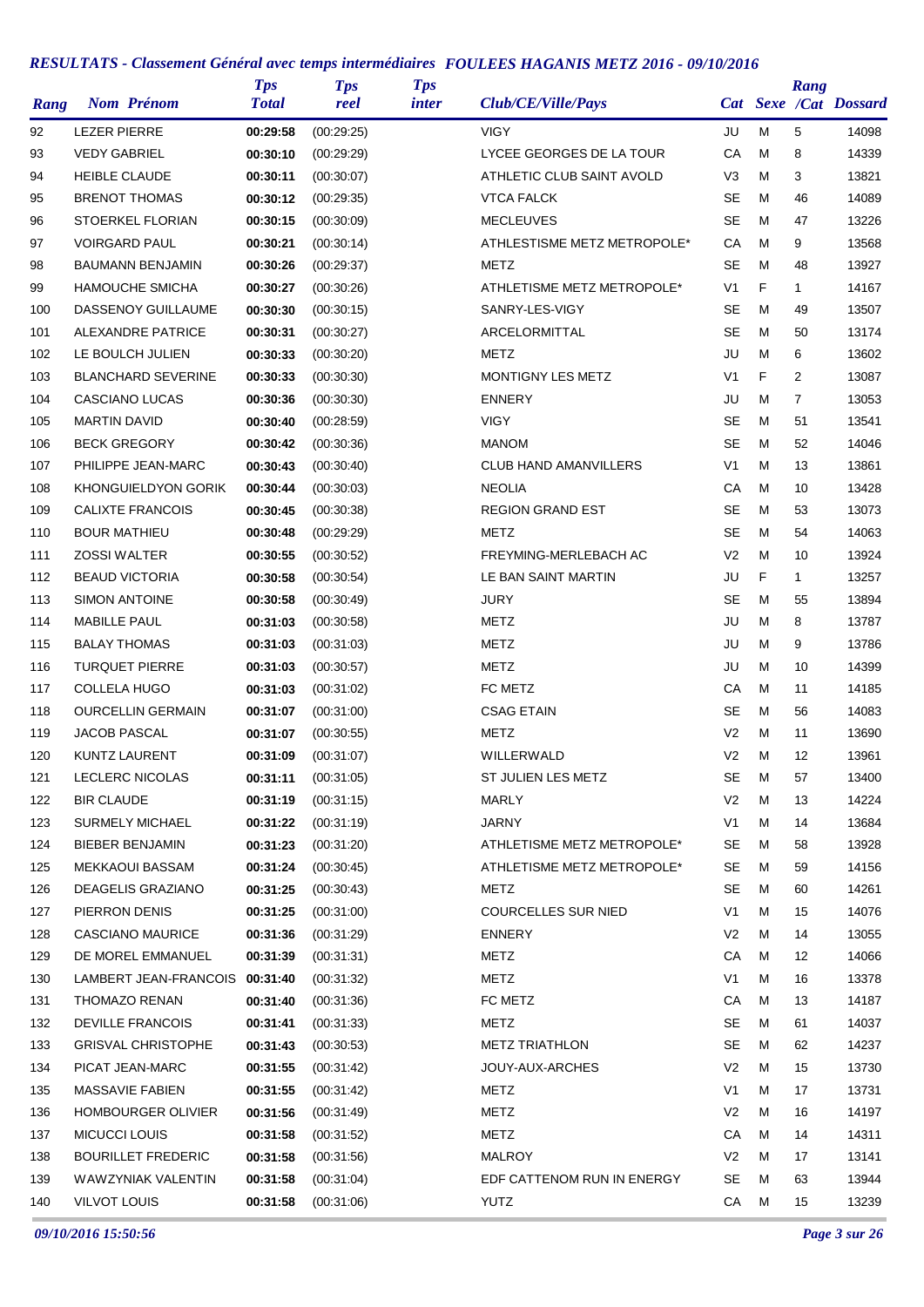| Rang | <b>Nom Prénom</b>               | <b>Tps</b><br><b>Total</b> | <b>Tps</b><br>reel | <b>Tps</b><br>inter | Club/CE/Ville/Pays              |                |   | Rang           | Cat Sexe /Cat Dossard |
|------|---------------------------------|----------------------------|--------------------|---------------------|---------------------------------|----------------|---|----------------|-----------------------|
| 141  | ZIMMERMANN FREDERIC             | 00:31:59                   | (00:31:27)         |                     | <b>ELVANGE</b>                  | V <sub>1</sub> | M | 18             | 13163                 |
| 142  | <b>JUNG JEAN-FRANCOIS</b>       | 00:32:01                   | (00.31.56)         |                     | <b>HAGANIS</b>                  | <b>SE</b>      | M | 64             | 13320                 |
| 143  | <b>LEOMOLD ANNE</b>             | 00:32:02                   | (00.31.40)         |                     | PARIS <sub>18</sub>             | <b>SE</b>      | F | 6              | 13346                 |
| 144  | DJOMNA JEAN JACQUES             | 00:32:05                   | (00:32:00)         |                     | <b>VITRY SUR ORNE</b>           | V <sub>1</sub> | M | 19             | 14340                 |
| 145  | PETIT BENOIT                    | 00:32:07                   | (00:31:17)         |                     | <b>NANCY</b>                    | SE             | M | 65             | 13921                 |
| 146  | <b>UDOL LUC</b>                 | 00:32:08                   | (00:31:42)         |                     | <b>MARLY</b>                    | V <sub>2</sub> | M | 18             | 14292                 |
| 147  | <b>HENON JEAN FRANCOIS</b>      | 00:32:09                   | (00:32:07)         |                     | <b>ROZERIEULLES</b>             | V <sub>2</sub> | M | 19             | 13036                 |
| 148  | <b>BINDA PHILIPPE</b>           | 00:32:09                   | (00:31:34)         |                     | METZ                            | V <sub>1</sub> | M | 20             | 13704                 |
| 149  | <b>DESCLES PHILIPPE</b>         | 00:32:11                   | (00:31:29)         |                     | MALANCOURT LA MONTAGNE          | V <sub>2</sub> | M | 20             | 13117                 |
| 150  | <b>SCHMITT JEAN-LUC</b>         | 00:32:12                   | (00:31:57)         |                     | METZ                            | V <sub>2</sub> | M | 21             | 14377                 |
| 151  | <b>BECHEIKH ABED</b>            | 00:32:16                   | (00:32:05)         |                     | <b>FLORANGE</b>                 | <b>SE</b>      | M | 66             | 13524                 |
| 152  | ZAFFALON JEROME                 | 00:32:17                   | (00.31.10)         |                     | CREHANGE                        | <b>SE</b>      | M | 67             | 14023                 |
| 153  | ANGER TRISTAN                   | 00:32:17                   | (00:31:39)         |                     | <b>HAGANIS</b>                  | <b>SE</b>      | M | 68             | 13298                 |
| 154  | <b>GOMEZ MAXIME</b>             | 00:32:18                   | (00:32:13)         |                     | METZ                            | <b>SE</b>      | M | 69             | 14359                 |
| 155  | <b>GOMEZ VINCENT</b>            | 00:32:18                   | (00:32:13)         |                     | METZ                            | V <sub>2</sub> | M | 22             | 14358                 |
| 156  | <b>DERECH PIERRE</b>            | 00:32:20                   | (00:31:03)         |                     | E.SPORTIVE THIONVILLE-YUTZ      | V <sub>1</sub> | M | 21             | 13879                 |
| 157  | <b>LORRAIN SEBASTIEN</b>        | 00:32:22                   | (00:31:50)         |                     | <b>VERNY</b>                    | <b>SE</b>      | M | 70             | 13044                 |
| 158  | <b>PACIEL ROMAIN</b>            | 00:32:23                   | (00:32:10)         |                     | SAULNY                          | СA             | M | 16             | 13006                 |
| 159  | <b>ERBETTI FREDERIC</b>         | 00:32:27                   | (00:31:28)         |                     | <b>MANOM</b>                    | V <sub>1</sub> | M | 22             | 13671                 |
| 160  | RENAUD JEAN-SIMON               | 00:32:34                   | (00:31:54)         |                     | METZ                            | SE             | M | 71             | 14008                 |
| 161  | <b>DHENNE AMELIE</b>            | 00:32:35                   | (00:32:32)         |                     | LYCÉE GEORGES DE LA TOUR        | CA             | F | 2              | 14091                 |
| 162  | <b>CORDONNIER LOIC</b>          | 00:32:35                   | (00:31:57)         |                     | <b>FAULQUEMONT</b>              | <b>SE</b>      | M | 72             | 13885                 |
| 163  | RIPPLINGER LAURA                | 00:32:38                   | (00:32:34)         |                     | <b>SEMECOURT</b>                | JU             | F | $\overline{2}$ | 13355                 |
| 164  | PICARD CEDRIC                   | 00:32:38                   | (00:31:22)         |                     | <b>HOHENGOEFT</b>               | SE             | M | 73             | 13875                 |
| 165  | <b>HOBE RAYMOND</b>             | 00:32:45                   | (00:32:40)         |                     | <b>FLORANGE OC*</b>             | V <sub>2</sub> | M | 23             | 13488                 |
| 166  | DAVID JOHAN                     | 00:32:45                   | (00:32:01)         |                     | <b>VIATIS</b>                   | V <sub>1</sub> | M | 23             | 13277                 |
| 167  | <b>LUTZ NOEMIE</b>              | 00:32:46                   | (00:32:39)         |                     | ATHLETISME METZ METROPOLE*      | <b>SE</b>      | F | $\overline{7}$ | 13918                 |
| 168  | <b>BORUTA QUENTIN</b>           | 00:32:47                   | (00:32:15)         |                     | ATHLETIQUE CLUB DU PAYS DE MEAU | <b>SE</b>      | M | 74             | 14335                 |
| 169  | <b>CLOAREC STEVEN</b>           | 00:32:49                   | (00:32:03)         |                     | <b>MAIZIERES LES METZ</b>       | V <sub>1</sub> | M | 24             | 13548                 |
| 170  | <b>BERNARD ALEXIS</b>           | 00:32:51                   | (00:32:16)         |                     | <b>METZ</b>                     | ES             | M | 6              | 14057                 |
| 171  | <b>SCHMITT JEROME</b>           | 00:32:54                   | (00:32:43)         |                     | <b>HAGANIS</b>                  | SE             | M | 75             | 13313                 |
| 172  | <b>NEUROHR THOMAS</b>           | 00:32:56                   | (00:32:51)         |                     | <b>METZ</b>                     | SE             | M | 76             | 13466                 |
| 173  | <b>SCHNEIDER CYRIL</b>          | 00:32:56                   | (00:32:50)         |                     | NOISSEVILLE                     | SE             | M | 77             | 14139                 |
| 174  | PAGES MATHIEU                   | 00:32:57                   | (00:32:50)         |                     | HAGONDANGE                      | SE             | M | 78             | 14346                 |
| 175  | <b>GAUTIER SABIN</b>            | 00:32:59                   | (00:32:57)         |                     | SAINT JULIEN LES METZ           | SE             | M | 79             | 13266                 |
| 176  | <b>ACHINI JEREMIE</b>           | 00:32:59                   | (00:32:50)         |                     | TREMERY                         | SE             | M | 80             | 13665                 |
| 177  | <b>CHERRIER JASON</b>           | 00:33:00                   | (00:32:29)         |                     | <b>AMNEVILLE</b>                | ES             | M | $\mathbf{7}$   | 13005                 |
| 178  | RUVERA ANNE-LISE                | 00:33:01                   | (00:32:58)         |                     | <b>METZ TRI</b>                 | SE             | F | 8              | 13024                 |
| 179  | CASANOVA LOIC                   | 00:33:02                   | (00:32:19)         |                     | LYCEE GEORGES DE LA TOUR        | V <sub>1</sub> | M | 25             | 14218                 |
| 180  | <b>MERTES XAVIER</b>            | 00:33:04                   | (00:32:58)         |                     | <b>HAGANIS</b>                  | SE             | M | 81             | 13308                 |
|      | CAUBEL SARAH                    |                            |                    |                     | <b>JARNY</b>                    | JU             | F | 3              |                       |
| 181  | HAVARD GUILLAUME                | 00:33:04                   | (00:32:59)         |                     | <b>METZ</b>                     | <b>SE</b>      | M | 82             | 13883<br>14101        |
| 182  |                                 | 00:33:05                   | (00:32:59)         |                     |                                 | V1             | F | 3              |                       |
| 183  | MASTRANGELO PATRICIA            | 00:33:05                   | (00:32:59)         |                     | MARLY                           |                |   |                | 14143                 |
| 184  | GOAVEC POLISINI AUDREY 00:33:07 |                            | (00:33:06)         |                     | SAINT JULIEN LES METZ           | SE             | F | 9              | 13265                 |
| 185  | <b>HACHIMI ADAM</b>             | 00:33:07                   | (00:33:07)         |                     | ATHLETISME METZ METROPOLE*      | V <sub>2</sub> | M | 24             | 13264                 |
| 186  | PONS YOANN                      | 00:33:09                   | (00:31:57)         |                     | <b>VIATIS</b>                   | SE             | M | 83             | 13950                 |
| 187  | KIENER DIEGO                    | 00:33:09                   | (00:32:27)         |                     | <b>NEOLIA</b>                   | МI             | M | 1              | 13426                 |
| 188  | <b>SAILLET PATRICE</b>          | 00:33:11                   | (00:33:03)         |                     | <b>CLERMONT EN ARGONNE</b>      | V1             | M | 26             | 13262                 |
| 189  | <b>MEBARECK THIERRY</b>         | 00:33:11                   | (00:33:09)         |                     | AS CHEMINOTS METZ               | V <sub>1</sub> | м | 27             | 13011                 |

*09/10/2016 15:50:56 Page 4 sur 26*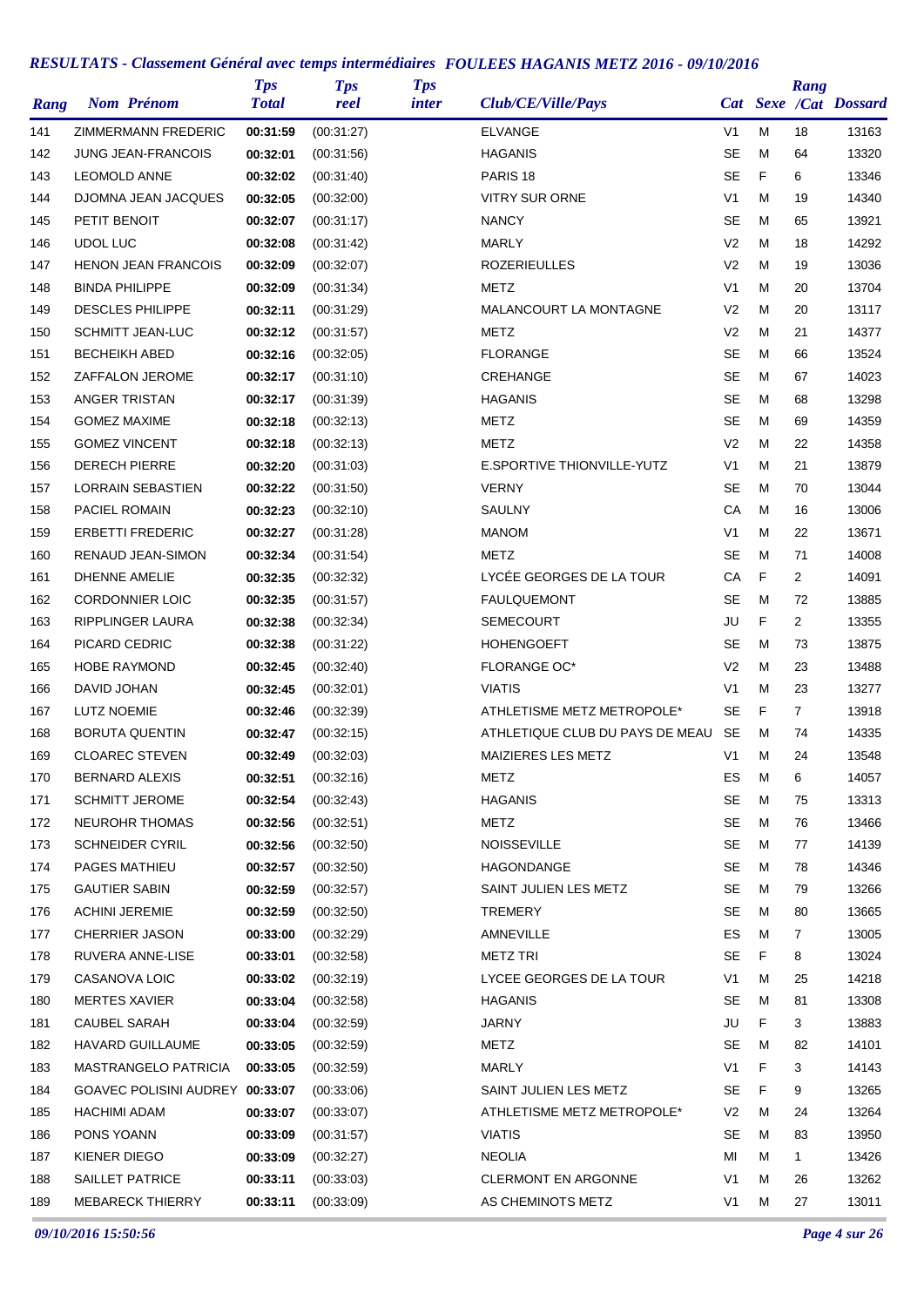| Rang | <b>Nom Prénom</b>         | <b>Tps</b><br><b>Total</b> | <b>Tps</b><br>reel | <b>Tps</b><br><i>inter</i> | Club/CE/Ville/Pays          |                |    | Rang           | Cat Sexe /Cat Dossard |
|------|---------------------------|----------------------------|--------------------|----------------------------|-----------------------------|----------------|----|----------------|-----------------------|
| 190  | <b>REMY DOMINIQUE</b>     | 00:33:13                   | (00:32:04)         |                            | <b>METZ</b>                 | V <sub>2</sub> | M  | 25             | 14403                 |
| 191  | <b>FANTAUZZO LAURENT</b>  | 00:33:13                   | (00:32:45)         |                            | <b>SOLGNE</b>               | V <sub>1</sub> | M  | 28             | 13483                 |
| 192  | LAVARINO ANAIS            | 00:33:14                   | (00:33:05)         |                            | <b>LONGEVILLE LES METZ</b>  | <b>SE</b>      | F  | 10             | 13369                 |
| 193  | DOMGIN DOMINIQUE          | 00:33:15                   | (00:33:03)         |                            | METZ                        | V <sub>2</sub> | M  | 26             | 14010                 |
| 194  | <b>TREMEAU LOUIS</b>      | 00:33:16                   | (00:32:37)         |                            | <b>MARLY</b>                | СA             | M  | 17             | 14107                 |
| 195  | ZITELLI JEREMY            | 00:33:17                   | (00:33:07)         |                            | <b>JEREMY</b>               | SE             | M  | 84             | 13552                 |
| 196  | ALVES STEPHANE            | 00:33:19                   | (00:32:10)         |                            | <b>MARSILLY</b>             | <b>SE</b>      | M  | 85             | 14238                 |
| 197  | <b>MICHEL LOUISA</b>      | 00:33:19                   | (00:33:11)         |                            | <b>MOUTIERS</b>             | <b>SE</b>      | F  | 11             | 13624                 |
| 198  | <b>CALVI OLIVIER</b>      | 00:33:19                   | (00:32:47)         |                            | NONSARD LAMARCHE            | V <sub>1</sub> | M  | 29             | 13470                 |
| 199  | <b>CAULIER PIERRE</b>     | 00:33:23                   | (00:33:06)         |                            | <b>COURCELLES SUR NIED</b>  | V <sub>1</sub> | M  | 30             | 14079                 |
| 200  | <b>TOUSSAINT THOMAS</b>   | 00:33:25                   | (00:32:17)         |                            | METZ                        | SE             | M  | 86             | 13613                 |
| 201  | <b>DODIER REMI</b>        | 00:33:27                   | (00:33:05)         |                            | METZ                        | SE             | M  | 87             | 13610                 |
| 202  | LE FRANCOIS LIONEL        | 00:33:29                   | (00:33:22)         |                            | METZ                        | V1             | M  | 31             | 14196                 |
| 203  | <b>WERNER BERTRAND</b>    | 00:33:29                   | (00:33:18)         |                            | <b>NOISSEVILLE</b>          | <b>SE</b>      | M  | 88             | 13210                 |
| 204  | <b>FARDELLI QUENTIN</b>   | 00:33:30                   | (00:32:40)         |                            | HAGONDANGE                  | ES             | M  | 8              | 13964                 |
| 205  | <b>FREYBURGER ADRIEN</b>  | 00:33:35                   | (00:32:57)         |                            | <b>THIONVILLE</b>           | <b>SE</b>      | M  | 89             | 13637                 |
| 206  | <b>RISTIC MATTHIEU</b>    | 00:33:36                   | (00:32:18)         |                            | METZ                        | <b>SE</b>      | M  | 90             | 13983                 |
| 207  | PICCO PATRICK             | 00:33:39                   | (00:33:30)         |                            | <b>RONCOURT</b>             | V <sub>2</sub> | M  | 27             | 14232                 |
| 208  | DURAND PICHARD DAVID      | 00:33:39                   | (00:33:31)         |                            | ATHLETISME METZ METROPOLE*  | V1             | M  | 32             | 14059                 |
| 209  | <b>BOUCHESECHE JULIEN</b> | 00:33:39                   | (00:33:25)         |                            | <b>ESCHERANGE</b>           | V <sub>1</sub> | M  | 33             | 13245                 |
| 210  | SCHAB LOIC                | 00:33:40                   | (00:33:26)         |                            | <b>METZ</b>                 | JU             | M  | 11             | 13601                 |
| 211  | ZMYSLOWSKI LUC            | 00:33:40                   | (00:33:40)         |                            | <b>BRIEY</b>                | V <sub>2</sub> | M  | 28             | 13995                 |
| 212  | <b>JACQUEMIN MATHILDE</b> | 00:33:46                   | (00:33:31)         |                            | METZ                        | JU             | F  | 4              | 13596                 |
| 213  | <b>BOULANGER MATHIEU</b>  | 00:33:47                   | (00:33:43)         |                            | METZ                        | СA             | M  | 18             | 13326                 |
| 214  | <b>HOFFMANN PHILIPPE</b>  | 00:33:48                   | (00:33:34)         |                            | <b>CORNY SUR MOSELLE</b>    | V2             | M  | 29             | 13851                 |
| 215  | <b>TROISOEUFS PATRICK</b> | 00:33:49                   | (00:32:30)         |                            | <b>BATIGERE</b>             | V <sub>2</sub> | M  | 30             | 13155                 |
| 216  | <b>CORNEUX BENOIT</b>     | 00:33:51                   | (00:33:43)         |                            | METZ                        | <b>SE</b>      | м  | 91             | 14375                 |
| 217  | <b>HOFFMANN VINCENT</b>   | 00:33:53                   | (00:32:59)         |                            | <b>METZ</b>                 | V <sub>1</sub> | M  | 34             | 13136                 |
| 218  | <b>VAN SEVEREN ANNE</b>   | 00:33:56                   | (00:33:50)         |                            | <b>METZ</b>                 | SE             | F  | 12             | 13778                 |
| 219  | VIDON LUDOVIC             | 00:34:05                   | (00:33:37)         |                            | METZ                        | <b>SE</b>      | M  | 92             | 14278                 |
| 220  | PLESSIS OLIVIER           | 00:34:07                   | (00:34:03)         |                            | AMANVILLERS                 | <b>SE</b>      | м  | 93             | 13967                 |
| 221  | <b>TANET CHRISTOPHE</b>   | 00:34:09                   | (00:33:58)         |                            | <b>WOIPPY</b>               | <b>SE</b>      | M  | 94             | 13246                 |
| 222  | <b>SCHWENCK EMILIE</b>    | 00:34:09                   | (00:34:06)         |                            | <b>THIONVILLE</b>           | <b>SE</b>      | F  | 13             | 14356                 |
| 223  | MULLER CEDRIC             | 00:34:09                   | (00:34:04)         |                            | ARS SUR MOSELLE             | V1             | M  | 35             | 14382                 |
| 224  | DE CIANCIO NICOLAS        | 00:34:10                   | (00:33:17)         |                            | MONDELANGE                  | V2             | M  | 31             | 14366                 |
| 225  | <b>MERELLI LAURENT</b>    | 00:34:11                   | (00:33:30)         |                            | <b>METZ</b>                 | V1             | м  | 36             | 13368                 |
| 226  | HABSAOUI MOHAMMED         | 00:34:15                   | (00:33:02)         |                            | <b>VIATIS</b>               | SE             | M  | 95             | 13682                 |
| 227  | <b>BECK MURIELLE</b>      | 00:34:18                   | (00:34:01)         |                            | TALANGE ATHLETISME / A2M    | V1             | F  | $\overline{4}$ | 13873                 |
| 228  | PHILIPPE ROMUALD          | 00:34:18                   | (00:34:05)         |                            | <b>KUNTZIG</b>              | V1             | M  | 37             | 13371                 |
|      | REICHARDT SAMIRA          | 00:34:20                   |                    |                            | ST PRIVAT LA MONTAGNE       | SE             | F. | 14             |                       |
| 229  | LA SALA RINO              |                            | (00:34:17)         |                            | <b>GLATIGNY</b>             | V <sub>2</sub> | M  |                | 13865<br>14195        |
| 230  | STEINMETZ CAROLINE        | 00:34:20                   | (00:34:17)         |                            |                             | SE             | F  | 32             | 13356                 |
| 231  | <b>COLIN JONATHAN</b>     | 00:34:22<br>00:34:26       | (00:34:15)         |                            | RAVILLE<br><b>TRONVILLE</b> | <b>SE</b>      | M  | 15             | 13604                 |
| 232  |                           |                            | (00:34:12)         |                            |                             |                |    | 96             |                       |
| 233  | PESCIA BRIGITTE           | 00:34:28                   | (00:34:14)         |                            | <b>CERHS</b>                | SE             | F  | 16             | 13621                 |
| 234  | <b>AUDOIRE GUY</b>        | 00:34:29                   | (00:34:16)         |                            | MAIZIERES LES METZ          | V2             | M  | 33             | 14345                 |
| 235  | <b>VALENTIN MICHEL</b>    | 00:34:31                   | (00:33:37)         |                            | UCKANGE                     | V2             | M  | 34             | 14365                 |
| 236  | <b>RAUSCH THOMAS</b>      | 00:34:32                   | (00:34:18)         |                            | METZ                        | ES             | M  | 9              | 13597                 |
| 237  | THIEBAUX MATHIS           | 00:34:33                   | (00:34:18)         |                            | MARBACHE                    | ΜI             | M  | 2              | 14287                 |
| 238  | <b>HOLZ PHILIPPE</b>      | 00:34:33                   | (00:34:26)         |                            | <b>WOIPPY</b>               | V <sub>2</sub> | М  | 35             | 14306                 |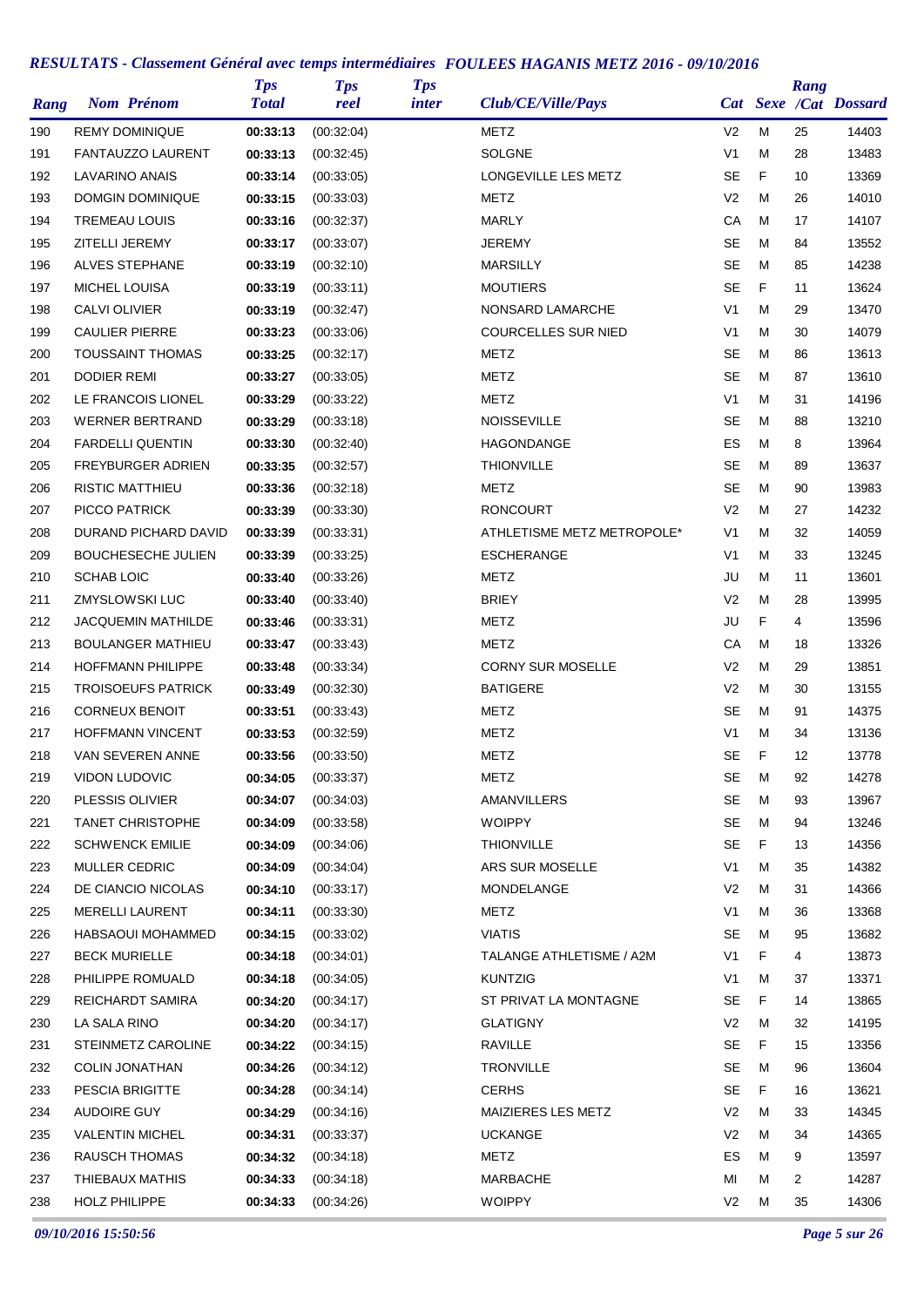| Rang |                      | <b>Nom Prénom</b>         | <b>Tps</b><br><b>Total</b> | <b>Tps</b><br>reel | <b>Tps</b><br><i>inter</i> | Club/CE/Ville/Pays         |                |   | Rang              | Cat Sexe /Cat Dossard |
|------|----------------------|---------------------------|----------------------------|--------------------|----------------------------|----------------------------|----------------|---|-------------------|-----------------------|
| 239  | <b>BOURAS SAMIR</b>  |                           | 00:34:35                   | (00:34:04)         |                            | <b>FAMECK</b>              | SE             | M | 97                | 13536                 |
| 240  |                      | <b>RENAUD PIERRE-LUC</b>  | 00:34:35                   | (00.33.36)         |                            | ST JULIEN LES METZ         | <b>SE</b>      | M | 98                | 13840                 |
| 241  | <b>LEFORT ALLAN</b>  |                           | 00:34:36                   | (00:34:28)         |                            | ATHLETISME METZ METROPOLE* | SE             | м | 99                | 13940                 |
| 242  |                      | <b>MARINOMI SEBASTIEN</b> | 00:34:37                   | (00:34:10)         |                            | <b>LONGWY</b>              | <b>SE</b>      | м | 100               | 14354                 |
| 243  | PIONA DAMIEN         |                           | 00:34:37                   | (00:33:14)         |                            | ST JULIEN LES METZ         | V <sub>1</sub> | M | 38                | 14015                 |
| 244  |                      | <b>GODFROY CECILE</b>     | 00:34:41                   | (00:34:34)         |                            | <b>REGION</b>              | V <sub>1</sub> | F | 5                 | 13075                 |
| 245  |                      | LALLOZ ALEXANDRE          | 00:34:42                   | (00:34:27)         |                            | VILLERS-LE-SEC             | V <sub>1</sub> | M | 39                | 13877                 |
| 246  | <b>BIROL HERVE</b>   |                           | 00:34:42                   | (00:34:35)         |                            | METZ                       | V <sub>2</sub> | M | 36                | 13076                 |
| 247  |                      | <b>OVIS LAURENCE</b>      | 00:34:44                   | (00:34:09)         |                            | <b>SOLGNE</b>              | <b>SE</b>      | F | 17                | 13988                 |
| 248  |                      | <b>SAMEK CANDICE</b>      | 00:34:45                   | (00:34:43)         |                            | SAINT JULIEN LES METZ      | <b>SE</b>      | F | 18                | 13267                 |
| 249  |                      | PUGLIESE NICOLAS          | 00:34:48                   | (00:33:34)         |                            | <b>VIATIS</b>              | V <sub>1</sub> | M | 40                | 13279                 |
| 250  | <b>MASSING LYDIA</b> |                           | 00:34:51                   | (00:34:28)         |                            | <b>BOUSBACH</b>            | V <sub>2</sub> | F | $\mathbf{1}$      | 13612                 |
| 251  |                      | PERRIN GEOFFREY           | 00:34:52                   | (00:34:00)         |                            | AY SUR MOSELLE             | SE             | м | 101               | 13917                 |
| 252  |                      | DRULIOLLE LAURENT         | 00:34:55                   | (00:34:06)         |                            | VAL ST-PIERRE ATHLETISME   | V <sub>1</sub> | M | 41                | 13220                 |
| 253  |                      | <b>VANDERSTEENE MIEKE</b> | 00:34:55                   | (00:34:48)         |                            | LANDEGEM                   | V <sub>2</sub> | F | $\overline{2}$    | 13779                 |
| 254  |                      | <b>COMUNELLO BORIS</b>    | 00:34:55                   | (00:34:20)         |                            | <b>THIONVILLE</b>          | <b>SE</b>      | M | 102               | 14135                 |
| 255  |                      | <b>MURGIA FERDINAND</b>   | 00:34:56                   | (00.33.55)         |                            | METZ                       | JU             | м | $12 \overline{ }$ | 13600                 |
| 256  |                      | LASSAGNE GILLES           | 00:34:56                   | (00:34:51)         |                            | RUN IN METZ                | V <sub>1</sub> | м | 42                | 13984                 |
| 257  | RITZ OLIVIER         |                           | 00:34:58                   | (00:33:41)         |                            | METZ                       | <b>SE</b>      | м | 103               | 13335                 |
| 258  | <b>THEIN YANN</b>    |                           | 00:34:59                   | (00:33:49)         |                            | ALGRANGE                   | <b>SE</b>      | M | 104               | 13870                 |
| 259  |                      | <b>DESENCLOS QUENTIN</b>  | 00:34:59                   | (00:33:50)         |                            | <b>MOINEVILLE</b>          | <b>SE</b>      | M | 105               | 13989                 |
| 260  |                      | <b>BEAUD MARIE PAULE</b>  | 00:35:01                   | (00:34:57)         |                            | LE BAN SAINT MARTIN        | V <sub>1</sub> | F | 6                 | 13258                 |
| 261  |                      | OUHDIDA YOUNESS           | 00:35:02                   | (00:34:20)         |                            | <b>NEOLIA</b>              | MI             | M | 3                 | 13421                 |
| 262  |                      | <b>ZUPAN CHRISTOPHE</b>   | 00:35:02                   | (00:33:57)         |                            | METZ                       | <b>SE</b>      | м | 106               | 14005                 |
| 263  |                      | MAILLARD ARNAUD           | 00:35:04                   | (00:34:48)         |                            | JUSSY                      | V <sub>1</sub> | M | 43                | 13359                 |
| 264  | <b>LHOTTE REMI</b>   |                           | 00:35:08                   | (00:34:04)         |                            | <b>METZ</b>                | <b>SE</b>      | M | 107               | 14126                 |
| 265  |                      | <b>REMIATTE ELSA</b>      | 00:35:09                   | (00:34:58)         |                            | PLAPPEVILLE                | MI             | F | $\mathbf{1}$      | 13059                 |
| 266  |                      | <b>GRANDPIERRE LOIC</b>   | 00:35:09                   | (00:34:19)         |                            | <b>NANCY</b>               | SE             | M | 108               | 13382                 |
| 267  |                      | <b>REMIATTE LIONEL</b>    | 00:35:14                   | (00:35:03)         |                            | PLAPPEVILLE                | V <sub>1</sub> | M | 44                | 13057                 |
| 268  |                      | THUAU SANDRINE            | 00:35:15                   | (00:34:47)         |                            | <b>TRITYC</b>              | V1             | F | $\overline{7}$    | 13540                 |
| 269  |                      | <b>WALTER PIERRE-YVES</b> | 00:35:17                   | (00:34:43)         |                            | <b>METZ</b>                | SE             | M | 109               | 14138                 |
| 270  |                      | POUJADE SERGE             | 00:35:18                   | (00:35:15)         |                            | LAROQUE TIMBAUT            | V4             | M | 1                 | 13299                 |
| 271  |                      | <b>MARTIN FREDERIC</b>    | 00:35:20                   | (00.34.52)         |                            | <b>CORNY SUR MOSELLE</b>   | <b>SE</b>      | м | 110               | 13842                 |
| 272  |                      | RAPONI DJAMILA            | 00:35:24                   | (00:35:24)         |                            | <b>OTTANGE</b>             | V1             | F | 8                 | 13907                 |
| 273  | <b>GOUX DIMITRI</b>  |                           | 00:35:24                   | (00.34.04)         |                            | <b>METZ</b>                | V1             | M | 45                | 13338                 |
| 274  |                      | <b>WEINZOEPFLEN AIRY</b>  | 00:35:25                   | (00:35:17)         |                            | MONTIGNY LES METZ          | <b>SE</b>      | M | 111               | 13874                 |
| 275  |                      | LE GUEN HERVE             | 00:35:25                   | (00:34:58)         |                            | <b>WOIPPY</b>              | V1             | M | 46                | 13064                 |
| 276  |                      | KIEFFER JULIEN            | 00:35:26                   | (00:34:53)         |                            | <b>CHATEL ST GERMAIN</b>   | <b>SE</b>      | м | 112               | 13617                 |
| 277  |                      | <b>HOCQUET ALAN</b>       | 00:35:26                   | (00:34:34)         |                            | HANNONVILLE SUZEMONT       | JU             | м | 13                | 14133                 |
| 278  |                      | LAHMADI RACHID            | 00:35:26                   | (00:34:09)         |                            | VALMONT                    | V1             | м | 47                | 14204                 |
| 279  | VANEL LUC            |                           | 00:35:26                   | (00:35:15)         |                            | TOUT AZIMUT FAMECK         | V1             | M | 48                | 13047                 |
| 280  |                      | <b>MATHIS PIERRICK</b>    | 00:35:27                   | (00:34:28)         |                            | <b>BOULAY MOSELLE</b>      | SE             | м | 113               | 13203                 |
| 281  |                      | <b>HAZOTTE CYRIL</b>      | 00:35:30                   | (00:34:40)         |                            | METZ                       | <b>SE</b>      | М | 114               | 14153                 |
| 282  | <b>ZILLI QUENTIN</b> |                           | 00:35:30                   | (00:35:28)         |                            | FC METZ                    | CA             | м | 19                | 14190                 |
| 283  | <b>ROBIN MILIAN</b>  |                           | 00:35:31                   | (00:35:30)         |                            | FC METZ                    | CA             | M | 20                | 14186                 |
| 284  |                      | BERGER JEAN-PIERRE        | 00:35:31                   | (00:35:24)         |                            | HAYANGE                    | V2             | м | 37                | 14373                 |
| 285  |                      | HAMM NICOLAS              | 00:35:34                   | (00:34:46)         |                            | FLORANGE OC*               | SE             | м | 115               | 13469                 |
| 286  |                      | <b>BASTIEN YANNICK</b>    | 00:35:35                   | (00:35:25)         |                            | NIEDERVISSE                | <b>SE</b>      | M | 116               | 14110                 |
| 287  |                      | <b>BARONE RACHEL</b>      | 00:35:36                   | (00:34:48)         |                            | FLORANGE OC*               | SE             | F | 19                | 13586                 |

*09/10/2016 15:50:56 Page 6 sur 26*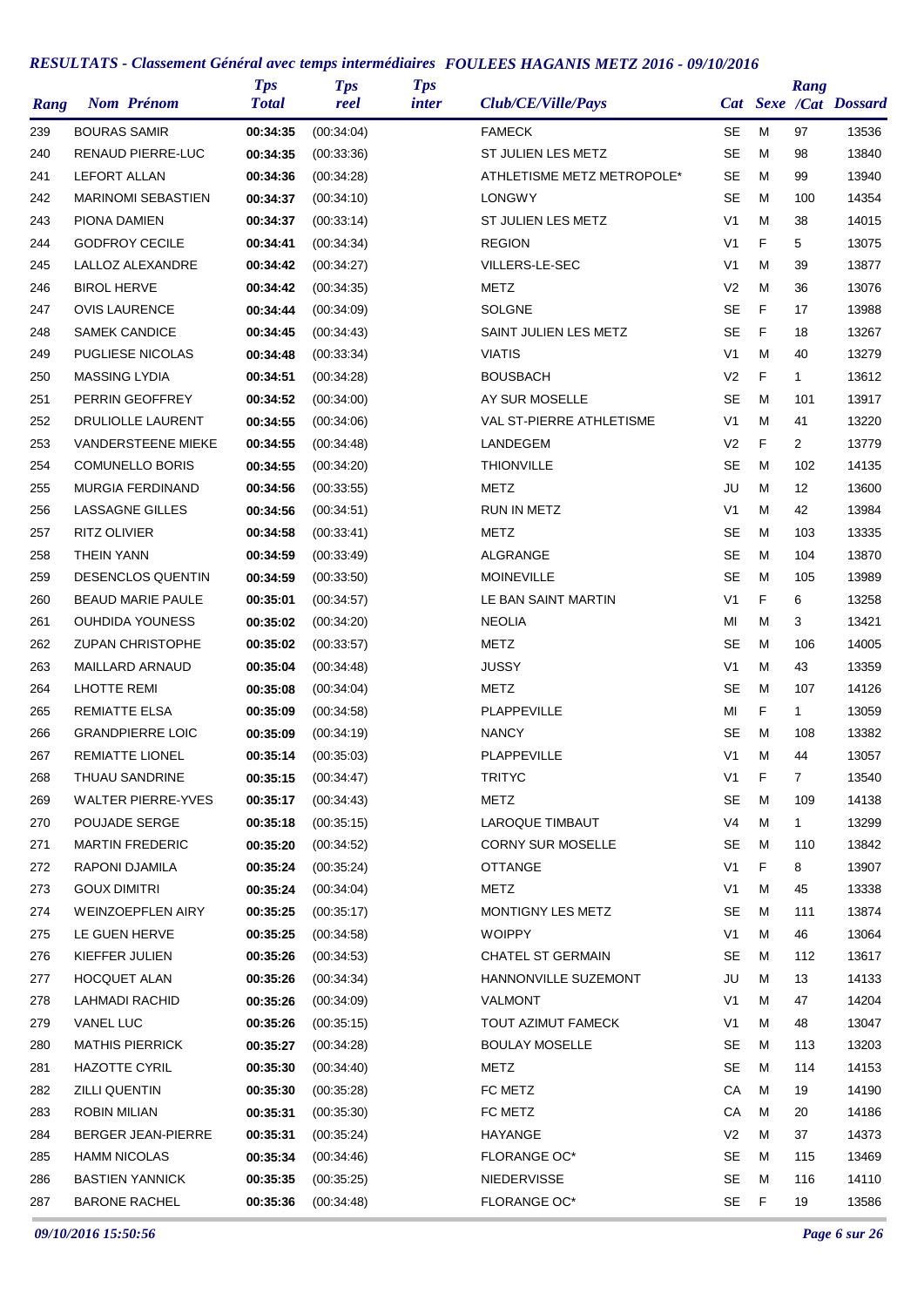| Rang | <b>Nom Prénom</b>             | <b>Tps</b><br><b>Total</b> | <b>Tps</b><br>reel | <b>Tps</b><br><i>inter</i> | Club/CE/Ville/Pays          |                |   | Rang           | Cat Sexe /Cat Dossard |
|------|-------------------------------|----------------------------|--------------------|----------------------------|-----------------------------|----------------|---|----------------|-----------------------|
| 288  | <b>HENRY ALEXIA</b>           | 00:35:36                   | (00:35:05)         |                            | ATHLETISME METZ METROPOLE*  | СA             | F | 3              | 13032                 |
| 289  | <b>FILLEBEEN PATRICK</b>      | 00:35:37                   | (00:35:31)         |                            | <b>GRANDE SYNTHE</b>        | V <sub>2</sub> | м | 38             | 14374                 |
| 290  | <b>CHAMPENOY JULIEN</b>       | 00:35:37                   | (00.35.02)         |                            | PELTRE                      | <b>SE</b>      | м | 117            | 14146                 |
| 291  | <b>BOURGASSER GUILLAUME</b>   | 00:35:38                   | (00:35:32)         |                            | <b>CLOUANGE</b>             | <b>SE</b>      | м | 118            | 13817                 |
| 292  | MASTRANGELO FLORINE           | 00:35:38                   | (00:35:31)         |                            | <b>MARLY</b>                | <b>SE</b>      | F | 20             | 13816                 |
| 293  | ROUX PHILIPPE                 | 00:35:40                   | (00:35:40)         |                            | <b>RIORGES</b>              | V <sub>2</sub> | м | 39             | 14323                 |
| 294  | <b>BEDOLIS SANDRA</b>         | 00:35:40                   | (00.34.50)         |                            | YUTZ                        | SE             | F | 21             | 13409                 |
| 295  | <b>EZZAMAR ILHEM</b>          | 00:35:43                   | (00:34:59)         |                            | AS CHEMINOTS METZ           | MI             | F | $\overline{2}$ | 14352                 |
| 296  | <b>MOREJON NATIVIDAD</b>      | 00:35:44                   | (00:35:38)         |                            | <b>CLOUANGE</b>             | V <sub>1</sub> | F | 9              | 14207                 |
| 297  | <b>SCAGNOLI ERIC</b>          | 00:35:45                   | (00:35:39)         |                            | <b>CLOUANGE</b>             | V <sub>2</sub> | M | 40             | 14206                 |
| 298  | <b>DUDECK GAUTHIER</b>        | 00:35:46                   | (00:35:00)         |                            | <b>GRAVELOTTE</b>           | MI             | м | 4              | 14173                 |
| 299  | SALZARD CHRISTOPHE            | 00:35:47                   | (00:34:59)         |                            | <b>METZ TRATHLON</b>        | V <sub>1</sub> | М | 49             | 13322                 |
| 300  | UNTEREINER BORIS              | 00:35:49                   | (00:35:25)         |                            | ARS SUR MOSELLE             | SE.            | м | 119            | 13734                 |
| 301  | <b>HADJ FARID</b>             | 00:35:50                   | (00:34:46)         |                            | <b>MONTIGNY LES METZ</b>    | V <sub>1</sub> | M | 50             | 13395                 |
| 302  | <b>ZMYSLOWSKI FRANCA</b>      | 00:35:51                   | (00:35:35)         |                            | <b>BRIEY</b>                | V <sub>2</sub> | F | 3              | 13996                 |
| 303  | <b>D'ORIANO EMILIO</b>        | 00:35:52                   | (00:34:55)         |                            | <b>HAGONDANGE</b>           | V <sub>1</sub> | м | 51             | 13629                 |
| 304  | DE VAULX VIKTOR               | 00:35:52                   | (00:35:04)         |                            | <b>WOIPPY</b>               | CA             | м | 21             | 14350                 |
| 305  | MAUVET JEAN STEPHANE          | 00:35:52                   | (00:35:23)         |                            | <b>TEAM LOOSE</b>           | V <sub>1</sub> | м | 52             | 13041                 |
| 306  | <b>BERNEZ PAUL</b>            | 00:35:53                   | (00:35:41)         |                            | SAINT JEAN DE BRAYE         | <b>SE</b>      | м | 120            | 14222                 |
| 307  | <b>DESLANDES THOMAS</b>       | 00:35:53                   | (00:35:18)         |                            | <b>HAGANIS</b>              | SE             | м | 121            | 13302                 |
| 308  | <b>BERNEZ PHILIPPE</b>        | 00:35:56                   | (00:35:43)         |                            | METZ                        | V <sub>2</sub> | M | 41             | 14221                 |
| 309  | DALMARD JEAN-EMMANUE 00:36:02 |                            | (00:34:43)         |                            | METZ                        | V <sub>1</sub> | м | 53             | 13339                 |
| 310  | <b>CICOLARI EMMANUEL</b>      | 00:36:04                   | (00:35:48)         |                            | FOULÉES DE TOM              | V <sub>1</sub> | м | 54             | 13489                 |
| 311  | <b>COMMELIN VIRGINIE</b>      | 00:36:06                   | (00:34:46)         |                            | PARIS <sub>18</sub>         | SE             | F | 22             | 13373                 |
| 312  | <b>FOURNIER FREDERIC</b>      | 00:36:07                   | (00:35:55)         |                            | <b>FONTOY</b>               | V <sub>1</sub> | м | 55             | 13498                 |
| 313  | PEYRARD GUILLAUME             | 00:36:12                   | (00:36:03)         |                            | <b>PARIS</b>                | <b>SE</b>      | м | 122            | 14050                 |
| 314  | <b>GITTON ROMAIN</b>          | 00:36:13                   | (00:35:29)         |                            | <b>MARLY</b>                | V <sub>1</sub> | M | 56             | 13297                 |
| 315  | <b>L'HOTE VINCENT</b>         | 00:36:18                   | (00:36:13)         |                            | METZ                        | V3             | м | 4              | 14321                 |
| 316  | <b>CANGIALOSI EVE</b>         | 00:36:20                   | (00:35:32)         |                            | <b>FOC</b>                  | <b>SE</b>      | F | 23             | 13574                 |
| 317  | HOCQUARD ANNABELLE            | 00:36:20                   | (00:36:09)         |                            | <b>LORRY LES METZ</b>       | <b>SE</b>      | F | 24             | 13180                 |
| 318  | <b>TILLEROT CELINE</b>        | 00:36:21                   | (00:35:33)         |                            | <b>FOC</b>                  | V <sub>1</sub> | F | 10             | 13577                 |
| 319  | JOUAVILLE GUILLAUME           | 00:36:22                   | (00:35:35)         |                            | <b>UEM</b>                  | SE             | м | 123            | 13182                 |
| 320  | <b>COSTE ANTHONY</b>          | 00:36:24                   | (00:35:40)         |                            | <b>UEM</b>                  | SE             | м | 124            | 13185                 |
| 321  | PISTER BRYAN                  | 00:36:26                   | (00.36.16)         |                            | <b>METZ</b>                 | SE             | М | 125            | 13670                 |
| 322  | <b>VALY ALAIN</b>             | 00:36:26                   | (00:35:40)         |                            | ANCY SUR MOSELLE            | V3             | м | 5              | 14326                 |
| 323  | <b>KIENER RICHY</b>           | 00:36:27                   | (00:35:45)         |                            | <b>NEOLIA</b>               | MI             | M | 5              | 13424                 |
| 324  | <b>WATIER SARAH</b>           | 00:36:28                   | (00:36:21)         |                            | LONGEVILLE LES METZ         | SE             | F | 25             | 13561                 |
| 325  | <b>LEMOY GERALD</b>           | 00:36:29                   | (00:35:26)         |                            | COIN LES CUVRY              | V1             | м | 57             | 13683                 |
| 326  | SANTORO CINDY                 | 00:36:31                   | (00:35:58)         |                            | TALANGE.                    | SE             | F | 26             | 13955                 |
| 327  | LUTCHANAH ASWIN               | 00:36:31                   | (00:35:53)         |                            | MONTIGNY LES METZ           | SE             | м | 126            | 14317                 |
| 328  | LOMBARD FLORENT               | 00:36:31                   | (00:36:27)         |                            | <b>HAGANIS</b>              | SE             | м | 127            | 13319                 |
| 329  | <b>BOUVET LAURENT</b>         | 00:36:33                   | (00:36:06)         |                            | PAGNY SUR MOSELLE           | V3             | м | 6              | 13069                 |
| 330  | <b>GODRAT ALEXANDRE</b>       | 00:36:34                   | (00:36:24)         |                            | <b>REMILLY</b>              | SE             | M | 128            | 13661                 |
| 331  | <b>JEANTY NICOLAS</b>         | 00:36:34                   | (00:35:14)         |                            | METZ                        | SE             | М | 129            | 13333                 |
| 332  | <b>LARONZE CELINE</b>         | 00:36:37                   | (00.36.30)         |                            | <b>CSAG ETAIN</b>           | SE             | F | 27             | 14084                 |
| 333  | <b>TCHANSI DOMINIQUE</b>      | 00:36:40                   | (00:35:31)         |                            | <b>BOULOGNE BILLANCOURT</b> | SE             | F | 28             | 13547                 |
| 334  | <b>KNORST GERALD</b>          | 00:36:41                   | (00:36:34)         |                            | <b>BOULAY MOSELLE</b>       | V1             | м | 58             | 14061                 |
| 335  | <b>BURGER CORENTIN</b>        | 00:36:42                   | (00:35:24)         |                            | <b>BOUZONVILLE</b>          | CA             | м | 22             | 14360                 |
| 336  | RIVOIRE AMBROISE              | 00:36:51                   | (00:36:10)         |                            | LYCÉE GEORGES DE LA TOUR    | СA             | м | 23             | 13970                 |

*09/10/2016 15:50:56 Page 7 sur 26*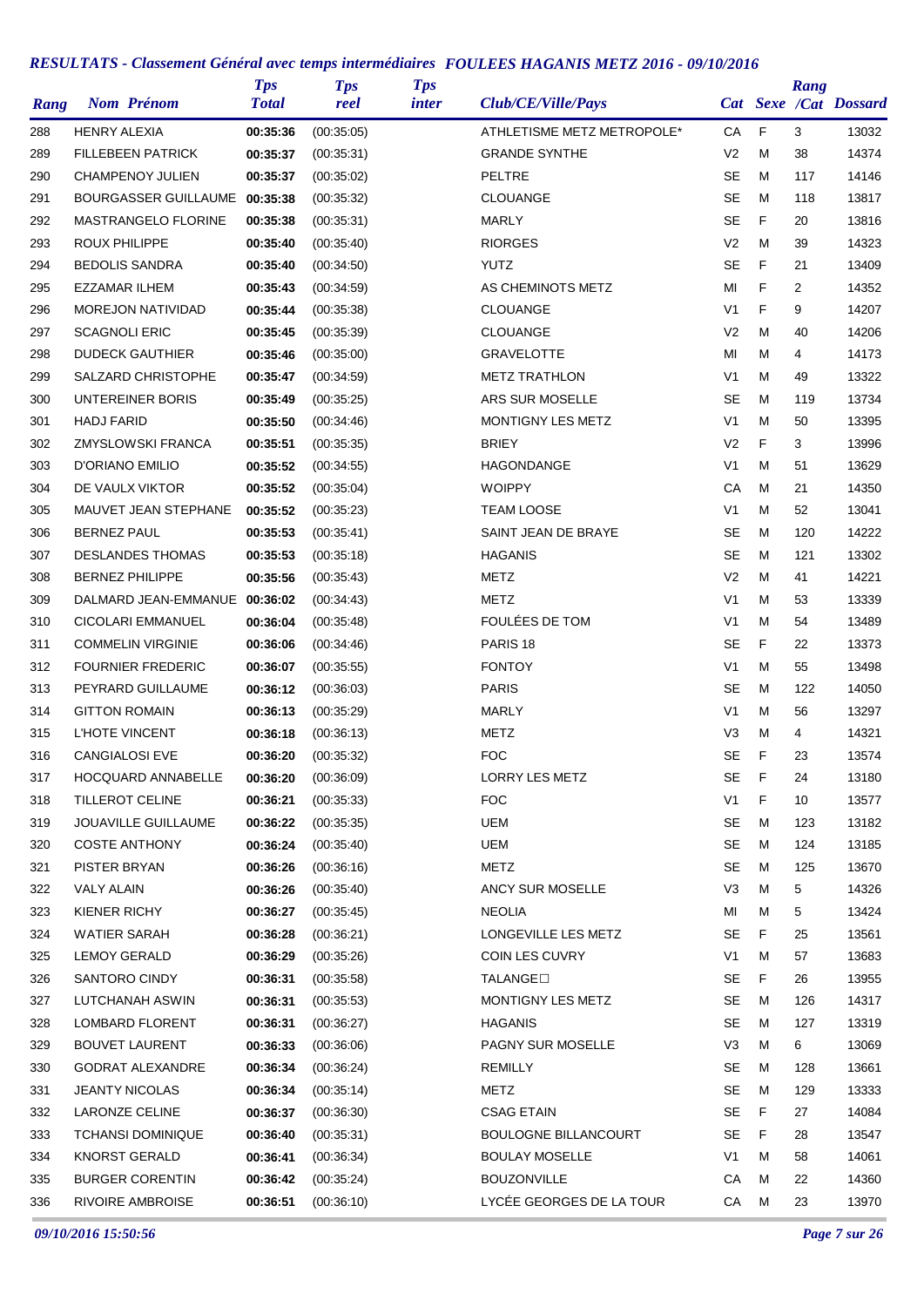| Rang | <b>Nom Prénom</b>         | <b>Tps</b><br><b>Total</b> | <b>Tps</b><br>reel | <b>Tps</b><br><i>inter</i> | Club/CE/Ville/Pays     |                |   | Rang           | Cat Sexe /Cat Dossard |
|------|---------------------------|----------------------------|--------------------|----------------------------|------------------------|----------------|---|----------------|-----------------------|
| 337  | <b>HENRY KEVIN</b>        | 00:36:52                   | (00:36:17)         |                            | <b>SAINTE RUFFINE</b>  | SE             | M | 130            | 13901                 |
| 338  | <b>GRAVIL SOPHIE</b>      | 00:36:52                   | (00:36:09)         |                            | <b>HAGANIS</b>         | V <sub>1</sub> | F | 11             | 13304                 |
| 339  | <b>JEDREY SARAH</b>       | 00:36:54                   | (00:36:41)         |                            | <b>DESTRY</b>          | V <sub>1</sub> | F | 12             | 13707                 |
| 340  | <b>TREMISOT MAXIME</b>    | 00:36:55                   | (00:35:35)         |                            | <b>FRANCE</b>          | JU             | M | 14             | 14362                 |
| 341  | ANDRADE DANIEL            | 00:36:55                   | (00:36:09)         |                            | <b>FLORANGE</b>        | SE             | M | 131            | 13958                 |
| 342  | <b>SALAMON CEDRIC</b>     | 00:36:56                   | (00:36:10)         |                            | <b>FLORANGE</b>        | <b>SE</b>      | M | 132            | 13959                 |
| 343  | <b>BEITZ FIRMIN</b>       | 00:36:58                   | (00.36.35)         |                            | <b>BERTRANGE</b>       | V <sub>1</sub> | M | 59             | 13263                 |
| 344  | POINSIGNON SERGE          | 00:36:59                   | (00:35:56)         |                            | <b>NEOLIA</b>          | V <sub>2</sub> | M | 42             | 14121                 |
| 345  | <b>HENANE SAID</b>        | 00:36:59                   | (00:35:55)         |                            | <b>NEOLIA</b>          | <b>SE</b>      | M | 133            | 13416                 |
| 346  | <b>GRANERO SABINE</b>     | 00:37:01                   | (00:35:50)         |                            | <b>MECLEUVES</b>       | V1             | F | 13             | 13290                 |
| 347  | RONGVAUX ESTELLE          | 00:37:05                   | (00:36:48)         |                            | <b>METZ</b>            | JU             | F | 5              | 13594                 |
| 348  | <b>FRIEBEL FRANCIS</b>    | 00:37:06                   | (00:36:21)         |                            | <b>POTSDAM</b>         | <b>SE</b>      | F | 29             | 13818                 |
| 349  | <b>COSTA GUY</b>          | 00:37:07                   | (00:37:00)         |                            | MOULINS LES METZ       | V3             | M | $\overline{7}$ | 13172                 |
| 350  | <b>VOGEIN ERIC</b>        | 00:37:08                   | (00:36:24)         |                            | METZ                   | V <sub>1</sub> | M | 60             | 13819                 |
| 351  | <b>MASSING PATRICK</b>    | 00:37:12                   | (00:36:50)         |                            | <b>BOUSBACH</b>        | V1             | M | 61             | 13611                 |
| 352  | <b>TERNIER FREDERIC</b>   | 00:37:13                   | (00:37:10)         |                            | ROUPELDANGE            | V1             | M | 62             | 14060                 |
| 353  | MINETTE MAUD              | 00:37:13                   | (00:36:54)         |                            | <b>METZ</b>            | JU             | F | 6              | 13197                 |
| 354  | <b>BACKSCHEIDER MARIE</b> | 00:37:13                   | (00:36:30)         |                            | ST JULIEN LES METZ     | <b>SE</b>      | F | 30             | 14092                 |
| 355  | <b>SCHMITT NORBERT</b>    | 00:37:14                   | (00:36:31)         |                            | SARRALBE               | V3             | M | 8              | 13889                 |
| 356  | LAFARGE HUGO              | 00:37:18                   | (00:36:08)         |                            | METZ                   | СA             | M | 24             | 13286                 |
| 357  | <b>FAFET LUDOVIC</b>      | 00:37:20                   | (00:36:39)         |                            | MONTIGNY LES METZ      | SE             | M | 134            | 13871                 |
| 358  | <b>REBIERE ARNAUD</b>     | 00:37:21                   | (00:36:07)         |                            | LONGEVILLE LES METZ    | V1             | M | 63             | 13002                 |
| 359  | LE BOURVELLEC ANNAICK     | 00:37:22                   | (00:37:09)         |                            | <b>DESTRY</b>          | V <sub>2</sub> | F | 4              | 13706                 |
| 360  | <b>MAJEK CAMILLE</b>      | 00:37:24                   | (00:37:04)         |                            | <b>KOENIGSMACKER</b>   | <b>SE</b>      | F | 31             | 14019                 |
| 361  | LINTZ RACHEL              | 00:37:24                   | (00:37:00)         |                            | LE BAN ST MARTIN       | V <sub>2</sub> | F | 5              | 13893                 |
| 362  | <b>KLAAS MAXIME</b>       | 00:37:25                   | (00:36:14)         |                            | <b>HETTANGE GRANDE</b> | SE             | M | 135            | 13345                 |
| 363  | <b>WIESEN LUCAS</b>       | 00:37:25                   | (00:36:19)         |                            | <b>DEMATHIEUBARD</b>   | ES             | M | 10             | 13429                 |
| 364  | <b>REGUIG MEHDI</b>       | 00:37:26                   | (00:36:20)         |                            | <b>NEOLIA</b>          | JU             | M | 15             | 13438                 |
| 365  | <b>DIEHL NICOLAS</b>      | 00:37:26                   | (00:36:51)         |                            | <b>METZ</b>            | V <sub>1</sub> | M | 64             | 14290                 |
| 366  | LOSSEAU ANTOINE           | 00:37:27                   | (00:36:24)         |                            | <b>METZ</b>            | <b>SE</b>      | M | 136            | 14125                 |
| 367  | MALINCONICO NICOLAS       | 00:37:29                   | (00:36:54)         |                            | <b>THERMAPOLIS</b>     | SE             | M | 137            | 13291                 |
| 368  | <b>GOUGEON CHRISTIAN</b>  | 00:37:32                   | (00:37:28)         |                            | <b>FEY</b>             | V <sub>2</sub> | M | 43             | 13049                 |
| 369  | CHERRIER JEAN PHILIPPE    | 00:37:33                   | (00.36.43)         |                            | AMNEVILLE              | V <sub>1</sub> | M | 65             | 13004                 |
| 370  | <b>GUERIN VIRGINIE</b>    | 00:37:35                   | (00:37:30)         |                            | DEMATHIEUBARD          | V1             | F | 14             | 13422                 |
|      | TREMEAU ALAIN             |                            |                    |                            | <b>MARLY</b>           | V <sub>2</sub> | M | 44             | 13129                 |
| 371  | NITSCHKE FABRICE          | 00:37:36                   | (00:37:04)         |                            | <b>VITTONCOURT</b>     | V <sub>2</sub> | M | 45             |                       |
| 372  |                           | 00:37:36                   | (00:37:29)         |                            |                        | V <sub>1</sub> | F |                | 13468                 |
| 373  | <b>LEBON SYLVIE</b>       | 00:37:38                   | (00.37.09)         |                            | AS CHEMINOTS METZ      |                |   | 15             | 13563                 |
| 374  | LEVIS MATHIEU             | 00:37:38                   | (00:36:30)         |                            | CREHANGE               | <b>SE</b>      | M | 138            | 14022                 |
| 375  | CHERET LIONEL             | 00:37:39                   | (00:37:39)         |                            | HAYANGE                | <b>SE</b>      | М | 139            | 13247                 |
| 376  | FERRARI MARINA            | 00:37:39                   | (00:36:25)         |                            | METZ                   | SE             | F | 32             | 14147                 |
| 377  | ARTS ANNE-SOPHIE          | 00:37:41                   | (00:37:36)         |                            | <b>METZ</b>            | <b>SE</b>      | F | 33             | 13932                 |
| 378  | <b>ALLART XAVIER</b>      | 00:37:43                   | (00:37:04)         |                            | <b>METZ</b>            | V <sub>1</sub> | M | 66             | 13848                 |
| 379  | KAUFFMANN MELISSA         | 00:37:45                   | (00:37:32)         |                            | <b>YUTZ</b>            | <b>SE</b>      | F | 34             | 13801                 |
| 380  | <b>GULLUNI KILIAN</b>     | 00:37:45                   | (00:37:42)         |                            | FC METZ                | CA             | М | 25             | 14183                 |
| 381  | POTENS ISABELLE           | 00:37:45                   | (00:37:32)         |                            | <b>GUENANGE</b>        | V1             | F | 16             | 13800                 |
| 382  | <b>FORTES VASCO</b>       | 00:37:45                   | (00:37:41)         |                            | FC METZ                | CA             | M | 26             | 14191                 |
| 383  | D'ANGELO SOPHIE           | 00:37:45                   | (00:36:54)         |                            | <b>METZ</b>            | <b>SE</b>      | F | 35             | 13123                 |
| 384  | <b>WILHELM BRUNO</b>      | 00:37:45                   | (00:36:23)         |                            | TRITYC                 | V <sub>1</sub> | M | 67             | 13619                 |
| 385  | KNOBLAUCH CYRILLE         | 00:37:46                   | (00:37:40)         |                            | METZ                   | V <sub>1</sub> | M | 68             | 13933                 |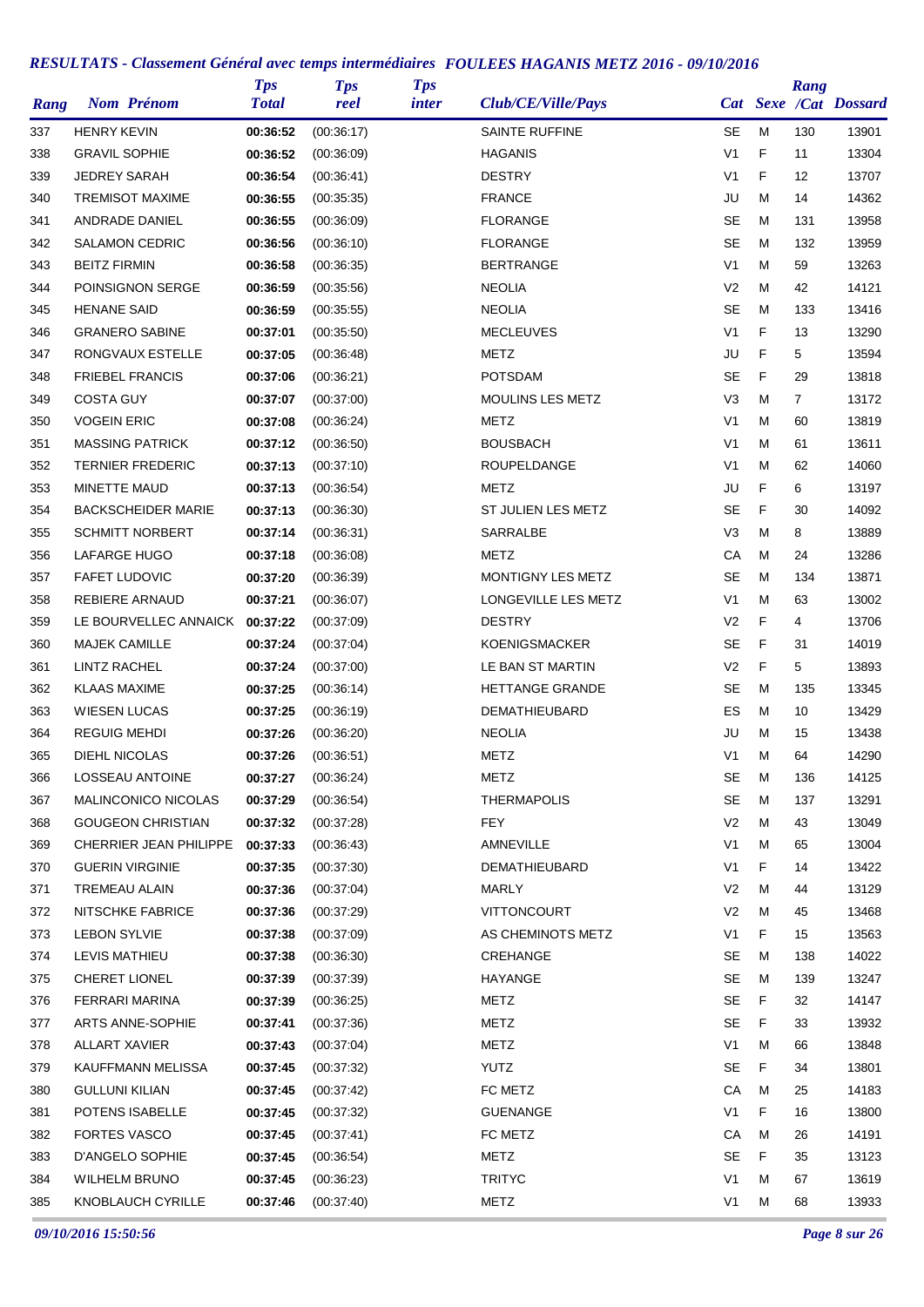| Rang | <b>Nom Prénom</b>        | <b>Tps</b><br><b>Total</b> | <b>Tps</b><br>reel | <b>Tps</b><br><i>inter</i> | Club/CE/Ville/Pays           |                |   | Rang           | Cat Sexe /Cat Dossard |
|------|--------------------------|----------------------------|--------------------|----------------------------|------------------------------|----------------|---|----------------|-----------------------|
| 386  | <b>DIRAND VIRGINIE</b>   | 00:37:49                   | (00:37:37)         |                            | MONTIGNY LES METZ            | SE             | F | 36             | 13558                 |
| 387  | ZANONE JEAN PIERRE       | 00:37:50                   | (00:36:59)         |                            | <b>BLAINVILLE SUR L EAU</b>  | V <sub>4</sub> | M | $\overline{2}$ | 13282                 |
| 388  | <b>HOLL NICOLAS</b>      | 00:37:55                   | (00:37:10)         |                            | <b>GAGNER A SENART</b>       | <b>SE</b>      | м | 140            | 13580                 |
| 389  | <b>MINETTE LIVIER</b>    | 00:38:00                   | (00:37:40)         |                            | METZ                         | V <sub>1</sub> | M | 69             | 13196                 |
| 390  | <b>ANNEZER MARION</b>    | 00:38:03                   | (00:37:53)         |                            | <b>TALANGE</b>               | <b>SE</b>      | F | 37             | 13187                 |
| 391  | <b>BIALECK VINCENT</b>   | 00:38:03                   | (00:37:34)         |                            | GANDRANGE                    | <b>SE</b>      | M | 141            | 13472                 |
| 392  | <b>LENARSIC MARIE</b>    | 00:38:03                   | (00:37:53)         |                            | <b>REGION</b>                | V <sub>1</sub> | F | 17             | 13077                 |
| 393  | <b>LECOCQ THIERRY</b>    | 00:38:03                   | (00:37:34)         |                            | <b>CORNY SUR MOSELLE</b>     | SE             | M | 142            | 13471                 |
| 394  | <b>LYON DELPHINE</b>     | 00:38:04                   | (00:37:54)         |                            | <b>BAN SAINT MARTIN (LE)</b> | V <sub>1</sub> | F | 18             | 14235                 |
| 395  | DE JOCAS BRUNO           | 00:38:04                   | (00:37:26)         |                            | METZ                         | V <sub>1</sub> | M | 70             | 13452                 |
| 396  | <b>GUILLAN RENAUD</b>    | 00:38:04                   | (00:36:47)         |                            | METZ                         | <b>SE</b>      | M | 143            | 13340                 |
| 397  | <b>RINAUDO SANDY</b>     | 00:38:05                   | (00:37:42)         |                            | METZ                         | <b>SE</b>      | F | 38             | 13609                 |
| 398  | <b>BORDEREAU EUGENIE</b> | 00:38:06                   | (00:37:29)         |                            | METZ                         | SE             | F | 39             | 13459                 |
| 399  | ROYNETTE MATHIEU         | 00:38:06                   | (00:37:28)         |                            | METZ                         | <b>SE</b>      | M | 144            | 13456                 |
| 400  | <b>LEVY MARTIN</b>       | 00:38:07                   | (00:37:11)         |                            | <b>FEGERSHEIM</b>            | V <sub>1</sub> | M | 71             | 14259                 |
| 401  | <b>FALLOT MICKAEL</b>    | 00:38:08                   | (00:37:34)         |                            | <b>FLASTROFF</b>             | <b>SE</b>      | M | 145            | 13616                 |
| 402  | ROUSSIE JUSTINE          | 00:38:10                   | (00:36:56)         |                            | <b>BUSSY ST MARTIN</b>       | ES             | F | $\overline{2}$ | 13931                 |
| 403  | PICAT CORENTIN           | 00:38:10                   | (00:36:56)         |                            | U-MAC                        | ES             | M | 11             | 13886                 |
| 404  | <b>MELCHIOR HERVE</b>    | 00:38:13                   | (00:37:34)         |                            | METZ                         | V <sub>2</sub> | м | 46             | 13458                 |
| 405  | POHYER EMMANUEL          | 00:38:15                   | (00:37:16)         |                            | MONTIGNY LES METZ            | <b>SE</b>      | M | 146            | 14131                 |
| 406  | <b>LEMONT OLIVIER</b>    | 00:38:15                   | (00:37:04)         |                            | <b>REIMS</b>                 | V <sub>1</sub> | M | 72             | 13743                 |
| 407  | LAFARGE WILFRIED         | 00:38:16                   | (00:37:06)         |                            | <b>METZ</b>                  | V <sub>1</sub> | M | 73             | 13742                 |
| 408  | <b>VINDOT PASCAL</b>     | 00:38:16                   | (00:38:12)         |                            | <b>TREMERY</b>               | V <sub>1</sub> | M | 74             | 14337                 |
| 409  | <b>VINDOT ANNE</b>       | 00:38:17                   | (00:38:13)         |                            | <b>TREMERY</b>               | V <sub>1</sub> | F | 19             | 14338                 |
| 410  | <b>SCHMITT MAGALI</b>    | 00:38:18                   | (00:38:00)         |                            | <b>COURCELLES SUR NIED</b>   | <b>SE</b>      | F | 40             | 14072                 |
| 411  | <b>MATHIS MARC</b>       | 00:38:18                   | (00:37:00)         |                            | METZ                         | V <sub>2</sub> | M | 47             | 13336                 |
| 412  | <b>MULLER FABRICE</b>    | 00:38:18                   | (00:38:01)         |                            | <b>COURCELLES SUR NIED</b>   | V <sub>1</sub> | M | 75             | 14073                 |
| 413  | <b>LEDIG MICKAEL</b>     | 00:38:19                   | (00:38:03)         |                            | <b>REHON</b>                 | SE             | M | 147            | 13912                 |
| 414  | <b>LECOMTE VIRGINIE</b>  | 00:38:19                   | (00:38:04)         |                            | <b>THIONVILLE</b>            | <b>SE</b>      | F | 41             | 13913                 |
| 415  | <b>WIDMER EMMA</b>       | 00:38:19                   | (00:38:05)         |                            | <b>DIEULOUARD</b>            | CA             | F | 4              | 14231                 |
| 416  | <b>GARGANO ANTOINE</b>   | 00:38:19                   | (00:37:42)         |                            | <b>FAMECK</b>                | V <sub>3</sub> | M | 9              | 13593                 |
| 417  | ARNOLD BERNARD           | 00:38:20                   | (00:38:15)         |                            | <b>FROUARD</b>               | V <sub>2</sub> | M | 48             | 13255                 |
| 418  | <b>LEZER REGIS</b>       | 00:38:20                   | (00:37:21)         |                            | <b>VIGY</b>                  | V1             | M | 76             | 14099                 |
| 419  | <b>GAILLOT JEAN-LUC</b>  | 00:38:21                   | (00.37:14)         |                            | <b>VANTOUX</b>               | V <sub>2</sub> | M | 49             | 14284                 |
| 420  | <b>OVIS MARC</b>         | 00:38:21                   | (00:37:50)         |                            | SOLGNE                       | V1             | M | 77             | 14009                 |
| 421  | <b>ROEHRIG DIDIER</b>    | 00:38:21                   | (00:37:49)         |                            | MONDELANGE                   | V2             | м | 50             | 14217                 |
| 422  | RALLO ANDRE              | 00:38:22                   | (00:37:44)         |                            | <b>HAGANIS</b>               | V <sub>2</sub> | м | 51             | 13310                 |
| 423  | DATOLA SALVATORE         | 00:38:22                   | (00:36:59)         |                            | METZ                         | SE             | M | 148            | 13605                 |
| 424  | <b>WEILER PHILIPPE</b>   | 00:38:25                   | (00:37:56)         |                            | AMANVILLERS                  | V1             | M | 78             | 13622                 |
| 425  | KAHOUL DALILA            | 00:38:29                   | (00:38:26)         |                            | <b>SOLGNE</b>                | V <sub>1</sub> | F | 20             | 14325                 |
| 426  | FANTAUZZO CATHERINE      | 00:38:29                   | (00:37:57)         |                            | <b>SOLGNE</b>                | V <sub>1</sub> | F | 21             | 13482                 |
| 427  | <b>GAUGUE MURIEL</b>     | 00:38:32                   | (00:38:22)         |                            | CHARLY-ORADOUR               | SE             | F | 42             | 13660                 |
| 428  | SUROWANIEC VALENTIN      | 00:38:33                   | (00:38:01)         |                            | LES ARTS HMBOURGEOIS         | V1             | M | 79             | 13756                 |
| 429  | <b>IMART JUSTINE</b>     | 00:38:33                   | (00:38:23)         |                            | METZ                         | SE             | F | 43             | 13512                 |
| 430  | <b>GISONNA ANTOINE</b>   | 00:38:34                   | (00:38:20)         |                            | <b>BOULAY MOSELLE</b>        | V1             | M | 80             | 14018                 |
| 431  | ABDSALAM MEHDI           | 00:38:34                   | (00:38:32)         |                            | <b>ETUDIANT</b>              | JU             | M | 16             | 13860                 |
| 432  | <b>FINK GHISLAINE</b>    | 00:38:34                   | (00:38:25)         |                            | METZ                         | V <sub>2</sub> | F | 6              | 13834                 |
| 433  | PEREZ VEGA SAGRARIO      | 00:38:34                   | (00:37:33)         |                            | MPW-HJM                      | V3             | F | $\mathbf{1}$   | 13654                 |
| 434  | SIEGWARTH LAURA          | 00:38:37                   | (00:37:47)         |                            | <b>MONTREQUIENNE</b>         | SE             | F | 44             | 13410                 |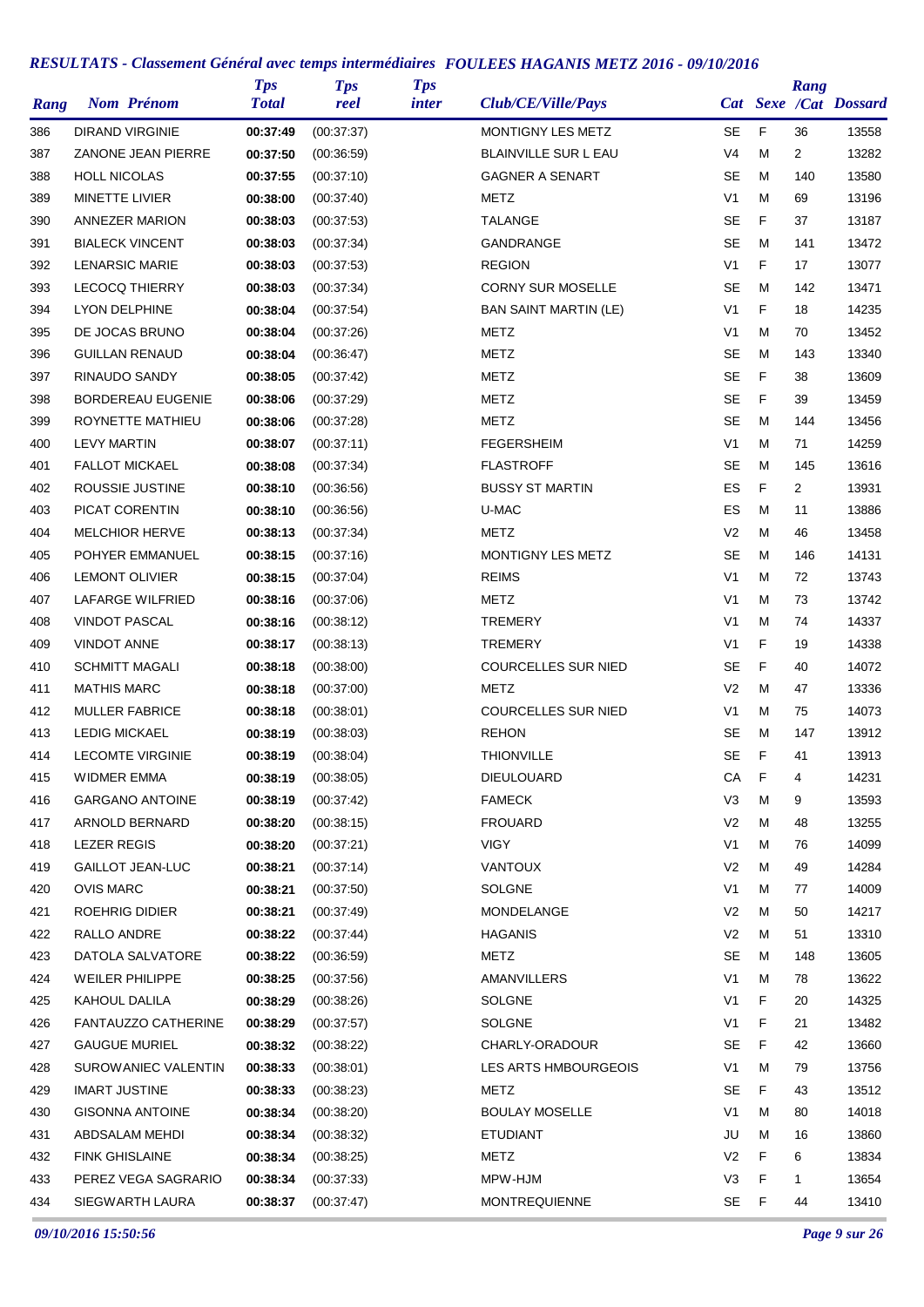| Rang | <b>Nom Prénom</b>               | <b>Tps</b><br><b>Total</b> | <b>Tps</b><br>reel | <b>Tps</b><br><i>inter</i> | Club/CE/Ville/Pays      |                |   | Rang           | Cat Sexe /Cat Dossard |
|------|---------------------------------|----------------------------|--------------------|----------------------------|-------------------------|----------------|---|----------------|-----------------------|
| 435  | <b>MERCIER BRICE</b>            | 00:38:38                   | (00:37:49)         |                            | <b>MONTREQUIENNE</b>    | SE             | M | 149            | 13411                 |
| 436  | <b>HENRION ESTELLE</b>          | 00:38:39                   | (00:38:30)         |                            | MONTIGNY LES METZ       | <b>SE</b>      | F | 45             | 13888                 |
| 437  | CHAUDEY LAURA                   | 00:38:39                   | (00:38:02)         |                            | ÉCOLE DU MARATHON       | <b>SE</b>      | F | 46             | 14036                 |
| 438  | <b>GUILLAUME VALERIE</b>        | 00:38:39                   | (00:38:22)         |                            | <b>VERDUN</b>           | V <sub>1</sub> | F | 22             | 13283                 |
| 439  | <b>BUSHATI GILMANE</b>          | 00:38:40                   | (00:38:20)         |                            | <b>WOIPPY</b>           | V <sub>1</sub> | F | 23             | 14038                 |
| 440  | <b>LAUDAMY APOLLINE</b>         | 00:38:40                   | (00:38:35)         |                            | <b>BOULAY MOSELLE</b>   | MI             | F | 3              | 13235                 |
| 441  | <b>FOUBERT INGRID</b>           | 00:38:40                   | (00:37:36)         |                            | <b>HAGONDANGE</b>       | SE             | F | 47             | 13476                 |
| 442  | FUHRMANN JOHANN                 | 00:38:40                   | (00:37:52)         |                            | <b>METZ TRI</b>         | <b>SE</b>      | M | 150            | 13864                 |
| 443  | <b>MERCIER VERGINIE</b>         | 00:38:41                   | (00:38:33)         |                            | METZ                    | <b>SE</b>      | F | 48             | 14244                 |
| 444  | DAVAL JENNIFER                  | 00:38:41                   | (00:38:38)         |                            | <b>MOULINS LES METZ</b> | <b>SE</b>      | F | 49             | 13365                 |
| 445  | <b>COZETTE JEROME</b>           | 00:38:41                   | (00:38:02)         |                            | <b>METZ</b>             | <b>SE</b>      | M | 151            | 13451                 |
| 446  | AMERIGHI PARENTI ADELI          | 00:38:42                   | (00:38:31)         |                            | <b>BATIGERE</b>         | <b>SE</b>      | F | 50             | 13169                 |
| 447  | LUDWIG CHRISTOPHE               | 00:38:43                   | (00:37:17)         |                            | <b>LOUVIGNY</b>         | V <sub>1</sub> | M | 81             | 13847                 |
| 448  | <b>VALIN PATRICE</b>            | 00:38:43                   | (00:38:25)         |                            | <b>BATIGERE</b>         | V <sub>1</sub> | м | 82             | 13162                 |
| 449  | <b>VILBOIS JULIEN</b>           | 00:38:43                   | (00:38:11)         |                            | CREUTZWALD              | <b>SE</b>      | M | 152            | 14391                 |
| 450  | PEULTIER EMILIE                 | 00:38:44                   | (00:38:19)         |                            | <b>TERVILLE</b>         | SE             | F | 51             | 14087                 |
| 451  | <b>MARCHAND AURELIE</b>         | 00:38:45                   | (00.38.41)         |                            | <b>ENTRANGE</b>         | V <sub>1</sub> | F | 24             | 13934                 |
| 452  | <b>KLEMENTZ ANITA</b>           | 00:38:46                   | (00:38:33)         |                            | MAIZIERES LES METZ      | V <sub>1</sub> | F | 25             | 13052                 |
| 453  | <b>DUBOIS BAPTISTE</b>          | 00:38:46                   | (00:38:07)         |                            | <b>MARLY</b>            | ES             | M | 12             | 13998                 |
| 454  | SUROWANIEC CHRISTINE            | 00:38:46                   | (00:38:16)         |                            | LES ARTS HOMBOURGEOIS   | V <sub>1</sub> | F | 26             | 13757                 |
| 455  | <b>DEBEST FRANCK</b>            | 00:38:48                   | (00:37:50)         |                            | METZ                    | V <sub>1</sub> | M | 83             | 14398                 |
| 456  | <b>BOISELET GERALDINE</b>       | 00:38:52                   | (00:38:38)         |                            | <b>TERVILLE</b>         | V <sub>2</sub> | F | $\overline{7}$ | 13189                 |
| 457  | <b>GROSSE SEBASTIEN</b>         | 00:38:53                   | (00:38:05)         |                            | <b>MARSILLY</b>         | V <sub>1</sub> | M | 84             | 14239                 |
| 458  | <b>MEROT CHRISTIAN</b>          | 00:38:54                   | (00:38:48)         |                            | METZ                    | V3             | M | 10             | 14280                 |
| 459  | HETHENER JEAN-PHILIPPE 00:38:56 |                            | (00:38:46)         |                            | METZ                    | V <sub>2</sub> | M | 52             | 13294                 |
| 460  | <b>SCHAFF NICOLAS</b>           | 00:38:57                   | (00:38:20)         |                            | <b>MOLSHEIM</b>         | SE             | M | 153            | 14300                 |
| 461  | <b>SCHEIDT CAROLINE</b>         | 00:38:57                   | (00:37:58)         |                            | ARGANCY                 | <b>SE</b>      | F | 52             | 13464                 |
| 462  | <b>SERDET NATHALIE</b>          | 00:38:57                   | (00:38:28)         |                            | MONTIGNY LES METZ       | V <sub>1</sub> | F | 27             | 13825                 |
| 463  | <b>GRIGOLIN CAROLINE</b>        | 00:38:58                   | (00:38:51)         |                            | <b>METZ TRATHLON</b>    | <b>SE</b>      | F | 53             | 14395                 |
| 464  | <b>GRASSET SOPHIE</b>           | 00:39:00                   | (00:37:59)         |                            | AMANVILLERS             | SE             | F | 54             | 13208                 |
| 465  | <b>GRASSET PIERRE</b>           | 00:39:00                   | (00:37:53)         |                            | AMANVILLERS             | <b>SE</b>      | М | 154            | 13207                 |
| 466  | <b>CHOPE TANGUY</b>             | 00:39:01                   | (00:38:16)         |                            | <b>METZ</b>             | CA             | M | 27             | 14118                 |
| 467  | <b>SALIN CATHERINE</b>          | 00:39:01                   | (00:38:02)         |                            | Run2Meet                | <b>SE</b>      | F | 55             | 14012                 |
| 468  | <b>STAWNIAK LOIC</b>            | 00:39:02                   | (00:38:16)         |                            | <b>METZ</b>             | CA             | M | 28             | 13953                 |
| 469  | <b>FREYTAG NICOLAS</b>          | 00:39:03                   | (00:38:25)         |                            | <b>STRASBOURG</b>       | SE             | м | 155            | 14299                 |
| 470  | <b>BRICK GEOFFREY</b>           | 00:39:04                   | (00:38:50)         |                            | AMNEVILLE               | SE             | М | 156            | 14328                 |
| 471  | <b>SEDMAK PRISCILLE</b>         | 00:39:04                   | (00:38:51)         |                            | AMNEVILLE               | ES             | F | 3              | 14329                 |
| 472  | <b>MAIER ERWAN</b>              | 00:39:07                   | (00:38:37)         |                            | <b>STRASBOURG</b>       | JU             | M | 17             | 14401                 |
| 473  | PIROELLE OLIVIER                | 00:39:08                   | (00:37:53)         |                            | METZ                    | V <sub>3</sub> | M | 11             | 14355                 |
| 474  | <b>HERMOSO EMILIE</b>           | 00:39:09                   | (00:38:58)         |                            | <b>BETTEMBOURG</b>      | SE             | F | 56             | 13327                 |
| 475  | <b>BELLEMIN ANNA</b>            | 00:39:11                   | (00:38:56)         |                            | <b>ECROUVES</b>         | CA             | F | 5              | 13976                 |
| 476  | PERRIN THIBAULT                 | 00:39:13                   | (00:38:57)         |                            | <b>MARLY</b>            | SE             | M | 157            | 14078                 |
| 477  | <b>CHOLLET PHILIPPE</b>         | 00:39:13                   | (00:38:53)         |                            | <b>MAISONS ALFORT</b>   | V <sub>2</sub> | м | 53             | 13254                 |
| 478  | <b>BANTZ OLIVIER</b>            | 00:39:14                   | (00:38:27)         |                            | S/L ASPTT VERDUN        | V <sub>1</sub> | M | 85             | 13569                 |
| 479  | <b>SEGONDY AGNES</b>            | 00:39:14                   | (00:38:30)         |                            | TOUT AZIMUT FAMECK      | V1             | F | 28             | 13046                 |
| 480  | <b>MARIBE CHRISTIAN</b>         | 00:39:14                   | (00:38:25)         |                            | METZ                    | V <sub>2</sub> | M | 54             | 13850                 |
| 481  | DA SILVA CECILIA                | 00:39:14                   | (00:38:34)         |                            | <b>VITRY SUR ORNE</b>   | SE             | F | 57             | 13118                 |
| 482  | <b>FISCH ALEXANDRE</b>          | 00:39:14                   | (00:38:01)         |                            | <b>ANIMAFFAIRES</b>     | <b>SE</b>      | M | 158            | 13200                 |
| 483  | <b>BURTIN STEPHANIE</b>         | 00:39:15                   | (00:38:33)         |                            | <b>MARLY</b>            | SE             | F | 58             | 13116                 |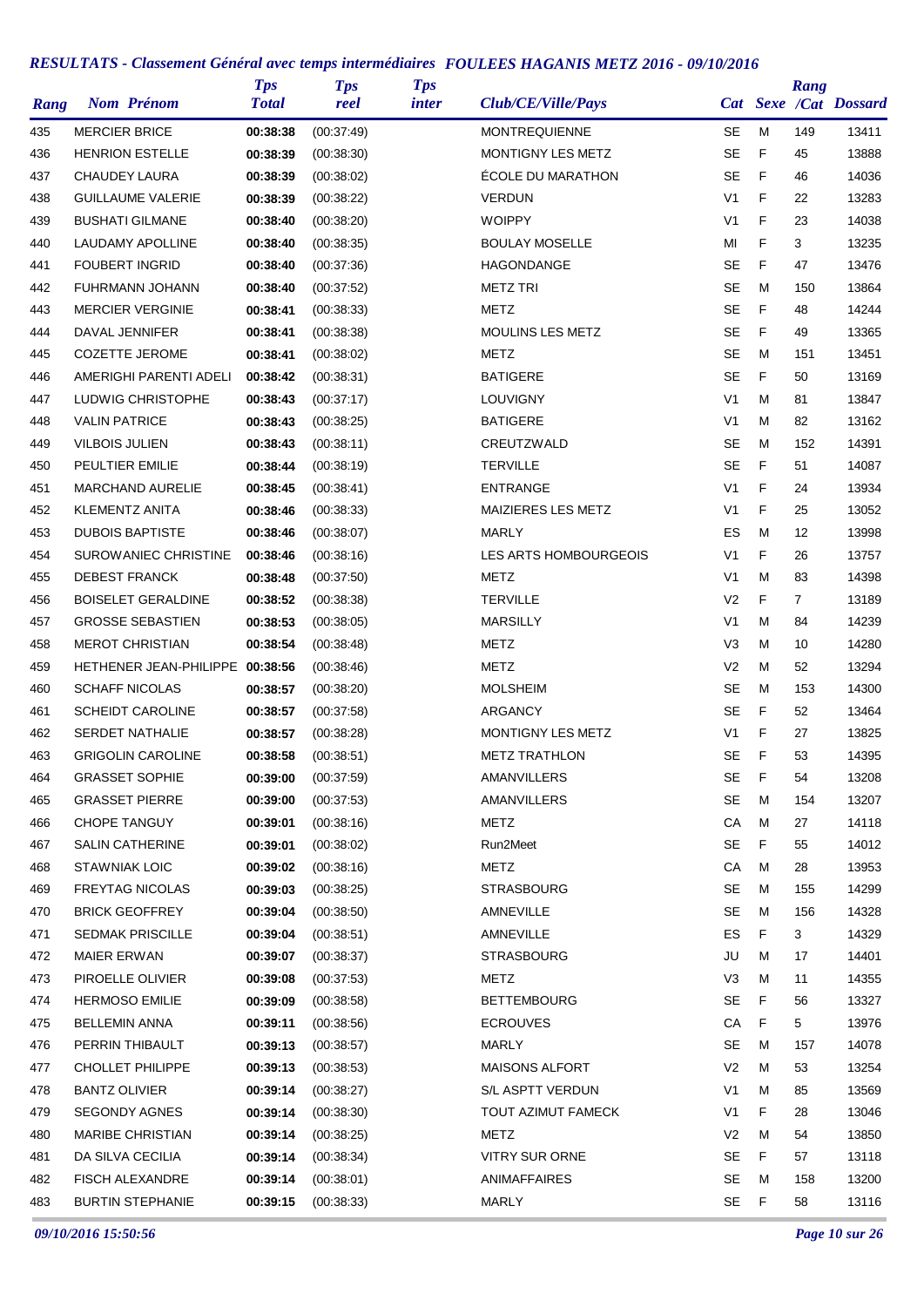| Rang       | <b>Nom Prénom</b>           | <b>Tps</b><br><b>Total</b> | <b>Tps</b><br>reel       | <b>Tps</b><br><i>inter</i> | Club/CE/Ville/Pays           |                        |        | Rang     | Cat Sexe /Cat Dossard |
|------------|-----------------------------|----------------------------|--------------------------|----------------------------|------------------------------|------------------------|--------|----------|-----------------------|
| 484        | LALLEMAND PATRICIA          | 00:39:16                   | (00:39:13)               |                            | <b>FEY</b>                   | V <sub>2</sub>         | F      | 8        | 13490                 |
| 485        | EL HADIS RACHID             | 00:39:18                   | (00:39:07)               |                            | <b>DOMBASLE SUR MEURTHE</b>  | V <sub>1</sub>         | M      | 86       | 13668                 |
| 486        | <b>ARCIONI MARIE-HELENE</b> | 00:39:21                   | (00:38:18)               |                            | <b>METZ</b>                  | SE                     | F      | 59       | 13380                 |
| 487        | <b>BOURGAIN-POLESE SAND</b> | 00:39:21                   | (00:38:52)               |                            | AS CHEMINOTS METZ            | V <sub>1</sub>         | F      | 29       | 14000                 |
| 488        | <b>MEYER HERVE</b>          | 00:39:22                   | (00:37:55)               |                            | METZ                         | V <sub>2</sub>         | M      | 55       | 14236                 |
| 489        | ROTI ROTI VITO              | 00:39:23                   | (00.38.51)               |                            | <b>GUENANGE</b>              | <b>SE</b>              | M      | 159      | 13839                 |
| 490        | <b>JAUSSAUD ELISE</b>       | 00:39:24                   | (00:38:02)               |                            | METZ                         | <b>SE</b>              | F      | 60       | 13946                 |
| 491        | <b>SAUDRAIS PAUL</b>        | 00:39:24                   | (00:38:32)               |                            | <b>ANGEVILLERS</b>           | JU                     | M      | 18       | 13138                 |
| 492        | <b>BRIOT YANNICK</b>        | 00:39:24                   | (00:38:15)               |                            | ATHLETISME METZ METROPOLE*   | V <sub>1</sub>         | M      | 87       | 14044                 |
| 493        | RINGENBACH GAEL             | 00:39:25                   | (00:38:38)               |                            | MONTIGNY LES METZ            | <b>SE</b>              | M      | 160      | 13978                 |
| 494        | <b>MOSTACCI JASON</b>       | 00:39:25                   | (00:38:43)               |                            | <b>NEOLIA</b>                | СA                     | M      | 29       | 13423                 |
| 495        | <b>HO AGNES</b>             | 00:39:29                   | (00:38:56)               |                            | METZ                         | <b>SE</b>              | F      | 61       | 14245                 |
| 496        | <b>MAUVET ANTOINE</b>       | 00:39:30                   | (00:39:01)               |                            | <b>TEAM LOOSE</b>            | JU                     | M      | 19       | 13042                 |
| 497        | SCHMITT JEAN LOUIS          | 00:39:30                   | (00:39:02)               |                            | <b>TEAM LOOSE</b>            | V <sub>2</sub>         | M      | 56       | 13040                 |
| 498        | <b>COLLIN ANTHONY</b>       | 00:39:31                   | (00:39:21)               |                            | MONTIGNY-LES-METZ            | <b>SE</b>              | M      | 161      | 13666                 |
| 499        | <b>BAILLY BENEDICTE</b>     | 00:39:32                   | (00:38:42)               |                            | E.C.A CHAUMONT TRIATHLON     | V <sub>2</sub>         | F      | 9        | 13071                 |
| 500        | <b>BOURGEOIS DANIEL</b>     | 00:39:33                   | (00:38:26)               |                            | <b>ST AVOLD</b>              | V4                     | M      | 3        | 13863                 |
| 501        | <b>BORSERINI CYRIL</b>      | 00:39:34                   | (00:38:31)               |                            | <b>NOVEANT SUR MOSELLE</b>   | SE                     | M      | 162      | 14214                 |
| 502        | <b>UHLEN CLAIRE</b>         | 00:39:36                   | (00:38:34)               |                            | <b>LESMENILS</b>             | <b>SE</b>              | F      | 62       | 13852                 |
| 503        | PRUNEAU JEAN-CHARLES        | 00:39:37                   | (00:38:59)               |                            | METZ                         | <b>SE</b>              | M      | 163      | 14145                 |
| 504        | DURKAL COSKUN               | 00:39:42                   | (00:39:14)               |                            | <b>HETTANGE GRANDE</b>       | <b>SE</b>              | M      | 164      | 14104                 |
| 505        | <b>BRIARD LORRAINE</b>      | 00:39:43                   | (00:38:50)               |                            | KOEUR LA GRANDE (55)         | SE                     | F      | 63       | 13362                 |
| 506        | <b>MARCOLONGO LAURENT</b>   | 00:39:44                   | (00:38:44)               |                            | <b>VIGY</b>                  | V <sub>1</sub>         | M      | 88       | 14100                 |
| 507        | <b>MORO ALPHONSO</b>        | 00:39:44                   | (00:38:32)               |                            | AMNEVILLE                    | V <sub>2</sub>         | M      | 57       | 13620                 |
| 508        | <b>SURMELY JESSICA</b>      | 00:39:45                   | (00:39:41)               |                            | JARNY                        | <b>SE</b>              | F      | 64       | 13685                 |
| 509        | <b>CAYATTE FABIENNE</b>     | 00:39:45                   | (00:39:21)               |                            | <b>SCY CHAZELLES</b>         | V <sub>2</sub>         | F      | 10       | 13496                 |
| 510        | LUDWIG GREGORY              | 00:39:47                   | (00:38:19)               |                            | ABBEVILLE LES CONFLANS       | SE                     | M      | 165      | 13846                 |
| 511        | <b>MELY VERONIQUE</b>       | 00:39:49                   | (00:39:25)               |                            | METZ                         | V <sub>1</sub>         | F      | 30       | 13497                 |
| 512        | <b>CAPUTO DOMINIQUE</b>     | 00:39:49                   | (00:38:31)               |                            | <b>BATIGERE</b>              | V <sub>2</sub>         | M      | 58       | 13152                 |
| 513        | CHAOUKI ABDELOUAHAB         | 00:39:53                   | (00:39:44)               |                            | <b>HOMECOURT</b>             | <b>SE</b>              | M      | 166      | 13669                 |
| 514        | <b>BLAISING PASCAL</b>      | 00:39:53                   | (00:39:36)               |                            | COURCELLES CHAUSSY           | V <sub>2</sub>         | M      | 59       | 14068                 |
| 515        | <b>WIESEN LAURENT</b>       | 00:40:00                   | (00:38:52)               |                            | DEMATHIEUBARD                | V <sub>2</sub>         | M      | 60       | 13419                 |
| 516        | <b>COMBY PHILIPPE</b>       | 00:40:02                   | (00:39:25)               |                            | <b>TERVILLE</b>              | V1                     | M      | 89       | 13766                 |
| 517        | <b>DIOT VINCENT</b>         | 00:40:03                   | (00:39:18)               |                            | <b>METZ</b>                  | CA                     | M      | 30       | 14062                 |
| 518        | <b>COMBY GAUTHIER</b>       | 00:40:03                   | (00.39.25)               |                            | <b>METZ</b>                  | <b>SE</b>              | м      | 167      | 13767                 |
| 519        | <b>SCHMIDT LUDOVIC</b>      | 00:40:04                   | (00:39:06)               |                            | <b>MERGEY</b>                | SE                     | М      | 168      | 13780                 |
| 520        | LEFORT-SCHMIDT LYDIE        | 00:40:04                   | (00.39.06)               |                            | AV3S                         | SE                     | F      | 65       | 13781                 |
| 521        | SEMERDJIAN AURELIE          |                            | (00:39:22)               |                            | <b>HAGANIS</b>               | SE                     | F      | 66       | 13314                 |
| 522        | <b>HAZEMANN THIERRY</b>     | 00:40:05<br>00:40:06       | (00:39:22)               |                            | HAGANIS                      | SE                     | м      | 169      | 13305                 |
|            | AUBERT PAUL-CHARLES         | 00:40:09                   |                          |                            | MAIL                         | V <sub>2</sub>         | M      |          | 14333                 |
| 523        | <b>GIURLANDO STEPHANIE</b>  |                            | (00:39:00)               |                            | <b>JARNY</b>                 | SE                     | F      | 61<br>67 |                       |
| 524<br>525 | COTTIN-ROUX NATHALIE        | 00:40:12                   | (00:40:07)<br>(00:40:06) |                            | CLUB ATHLETIQUE DU ROANNAIS* | V1                     | F      | 31       | 13408<br>14324        |
|            |                             | 00:40:12<br>00:40:13       |                          |                            |                              | SE                     | F      |          |                       |
| 526        | HIRTZ AUDREY                |                            | (00:40:02)               |                            | <b>BATIGERE</b>              |                        |        | 68       | 13157                 |
| 527        | DOERFLINGER LUCIE           | 00:40:15                   | (00:40:03)               |                            | <b>NANCY</b>                 | <b>SE</b><br><b>SE</b> | F<br>F | 69       | 14074                 |
| 528        | <b>WASELS SOPHIE</b>        | 00:40:16                   | (00:39:49)               |                            | <b>METZ</b>                  |                        |        | 70       | 13193                 |
| 529        | <b>BARBI BERENGERE</b>      | 00:40:16                   | (00:39:49)               |                            | ARCELORMITTAL                | SE                     | F      | 71       | 13630                 |
| 530        | REUTER CAROLINE             | 00:40:17                   | (00:39:45)               |                            | METZ                         | V1                     | F      | 32       | 13705                 |
| 531        | <b>GERARDIN SANDRINE</b>    | 00:40:20                   | (00:40:01)               |                            | <b>BATIGERE</b>              | V1                     | F      | 33       | 13170                 |
| 532        | <b>SCHMITT BERNARD</b>      | 00:40:22                   | (00:39:45)               |                            | <b>MARLY</b>                 | V3                     | M      | 12       | 13557                 |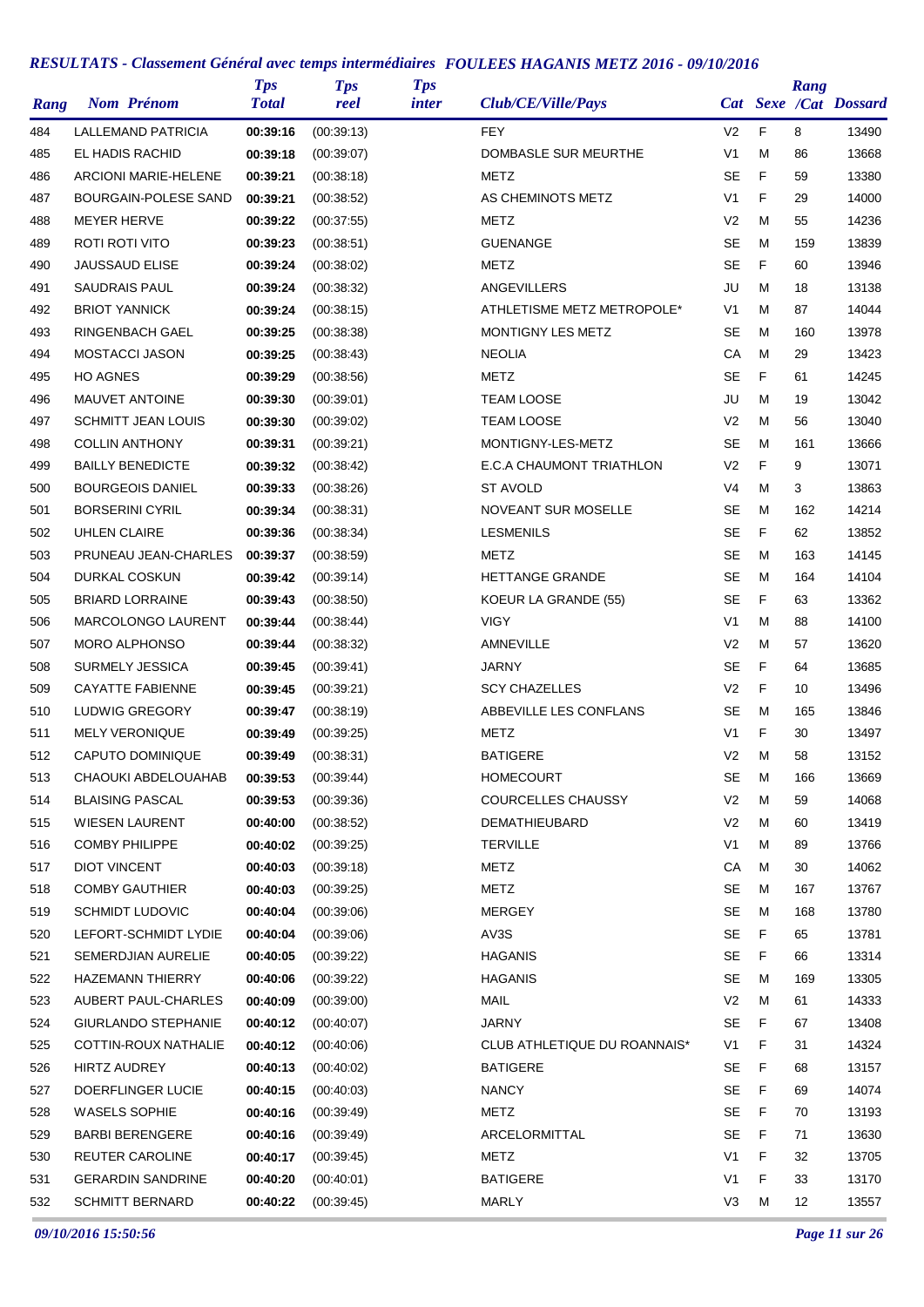| Rang | <b>Nom Prénom</b>           | <b>Tps</b><br><b>Total</b> | <b>Tps</b><br>reel | <b>Tps</b><br><i>inter</i> | Club/CE/Ville/Pays             |                |             | Rang            | Cat Sexe /Cat Dossard |
|------|-----------------------------|----------------------------|--------------------|----------------------------|--------------------------------|----------------|-------------|-----------------|-----------------------|
| 533  | <b>MOLINARI CEDRIC</b>      | 00:40:23                   | (00:40:09)         |                            | SERVIGNY LES SAINTE BARBE      | <b>SE</b>      | M           | 170             | 14257                 |
| 534  | DE KEYSER MARIE JEANN       | 00:40:23                   | (00:39:10)         |                            | <b>JC AALTER</b>               | V <sub>3</sub> | F           | 2               | 13342                 |
| 535  | <b>CAVALLARO SERENA</b>     | 00:40:25                   | (00:39:55)         |                            | <b>THIONVILLE</b>              | <b>SE</b>      | F           | 72              | 13139                 |
| 536  | DUHIL DE BENAZE COME        | 00:40:25                   | (00:39:40)         |                            | METZ                           | СA             | м           | 31              | 14440                 |
| 537  | <b>CANDERAN ESTELLE</b>     | 00:40:26                   | (00:39:53)         |                            | METZ                           | V <sub>1</sub> | F           | 34              | 14310                 |
| 538  | <b>DIAS SYLVIE</b>          | 00:40:26                   | (00:39:53)         |                            | <b>COURCELLES SUR NIED</b>     | V <sub>1</sub> | F           | 35              | 13096                 |
| 539  | <b>BRION AMANDINE</b>       | 00:40:29                   | (00:39:50)         |                            | <b>THERMAPOLIS</b>             | <b>SE</b>      | F           | 73              | 13293                 |
| 540  | <b>CHICAUD SEVERINE</b>     | 00:40:31                   | (00:39:32)         |                            | <b>BRIEY</b>                   | V <sub>1</sub> | F           | 36              | 13824                 |
| 541  | <b>SCHOULER OLIVIER</b>     | 00:40:31                   | (00:39:49)         |                            | LYCEE GEORGES DE LA TOUR       | V <sub>1</sub> | M           | 90              | 14255                 |
| 542  | <b>MATHIEU STEPHANE</b>     | 00:40:33                   | (00:40:23)         |                            | <b>MAXEVILLE</b>               | V <sub>2</sub> | M           | 62              | 13667                 |
| 543  | <b>GOSSET BRUNO</b>         | 00:40:33                   | (00:40:00)         |                            | <b>RICHE</b>                   | V <sub>1</sub> | M           | 91              | 13389                 |
| 544  | POIRIER MELISSA             | 00:40:35                   | (00:40:22)         |                            | STE MARIE AUX CHENES           | <b>SE</b>      | F           | 74              | 13862                 |
| 545  | <b>COLDISCH VIRENKA</b>     | 00:40:36                   | (00:39:31)         |                            | METZ                           | <b>SE</b>      | F           | 75              | 14106                 |
| 546  | <b>NUSS RAYMOND</b>         | 00:40:36                   | (00:39:27)         |                            | <b>POUILLY</b>                 | V <sub>3</sub> | M           | 13              | 13056                 |
| 547  | <b>ABEYA EMMANUELLE</b>     | 00:40:37                   | (00:39:53)         |                            | METZ                           | V <sub>1</sub> | F           | 37              | 13130                 |
| 548  | <b>COLIN ALEXANDRE</b>      | 00:40:38                   | (00:40:08)         |                            | <b>FONTOY</b>                  | <b>SE</b>      | м           | 171             | 13484                 |
| 549  | <b>MORDACCI FANNY</b>       | 00:40:38                   | (00:39:51)         |                            | <b>ARGANCY</b>                 | <b>SE</b>      | F           | 76              | 13867                 |
| 550  | REUMAUX AURELIE             | 00:40:38                   | (00:39:47)         |                            | LONGEVILLE LES METZ            | <b>SE</b>      | F           | 77              | 13868                 |
| 551  | MICHAUT STEPHANIE           | 00:40:39                   | (00:40:24)         |                            | VILLERS-LE-SEC                 | V <sub>1</sub> | F           | 38              | 13876                 |
| 552  | <b>CLEMENCET LUDOVIC</b>    | 00:40:40                   | (00:40:20)         |                            | <b>ANCY SUR MOSELLE</b>        | <b>SE</b>      | M           | 172             | 13038                 |
| 553  | <b>MAILLARD FREDERIC</b>    | 00:40:42                   | (00:39:49)         |                            | MONTIGNY LES METZ              | V <sub>1</sub> | M           | 92              | 13225                 |
| 554  | <b>VALENTING OLIVIER</b>    | 00:40:46                   | (00:40:32)         |                            | <b>CONDE NORTHEN</b>           | V <sub>1</sub> | M           | 93              | 13351                 |
| 555  | ZILBERSCHLAG LYDIA          | 00:40:48                   | (00:40:29)         |                            | PARIS <sub>01</sub>            | V <sub>2</sub> | F           | 11              | 13987                 |
| 556  | <b>BEAUSEROY PATRICE</b>    | 00:40:49                   | (00:40:49)         |                            | <b>BURTONCOURT</b>             | V <sub>1</sub> | M           | 94              | 13792                 |
| 557  | <b>CORRINGER ADELINE</b>    | 00:40:50                   | (00:40:41)         |                            | SECTION COURSE CONSEIL REGIONA | <b>SE</b>      | F           | 78              | 13072                 |
| 558  | <b>SCHULER NICOLAS</b>      | 00:40:50                   | (00:40:25)         |                            | METZ                           | SE             | м           | 173             | 14039                 |
| 559  | <b>BENOIT DIDIER</b>        | 00:40:50                   | (00:39:37)         |                            | <b>CO BLENOD</b>               | V <sub>2</sub> | M           | 63              | 13615                 |
| 560  | SINGLE RACHEL               | 00:40:51                   | (00:39:58)         |                            | VANDIÈRES                      | V <sub>1</sub> | F           | 39              | 14269                 |
| 561  | <b>DHENNE CLAIRE</b>        | 00:40:51                   | (00:40:46)         |                            | MONTIGNY LES METZ              | V <sub>1</sub> | F           | 40              | 14265                 |
| 562  | <b>CAFORA BETTY</b>         | 00:40:51                   | (00:40:40)         |                            | <b>NOISSEVILLE</b>             | CA             | $\mathsf F$ | 6               | 14225                 |
| 563  | <b>CAMARDA JACQUES</b>      | 00:40:52                   | (00:40:21)         |                            | TRALUX 4                       | V <sub>2</sub> | M           | 64              | 14380                 |
| 564  | <b>MATHIEU OLIVIER</b>      | 00:40:52                   | (00:39:34)         |                            | SANRY LES VIGY                 | V <sub>1</sub> | M           | 95              | 13903                 |
| 565  | <b>BAILLEUX PIERRE</b>      | 00:40:52                   | (00:40:25)         |                            | TRALUX 4                       | SE             | M           | 174             | 14379                 |
| 566  | CHASSARD JEAN-MARIE         | 00:40:52                   | (00.40.40)         |                            | ATHLETISME METZ METROPOLE*     | V <sub>2</sub> | M           | 65              | 14160                 |
| 567  | CHASSARD EDITH              | 00:40:53                   | (00.40.41)         |                            | <b>VIGY</b>                    | V <sub>1</sub> | F           | 41              | 13020                 |
| 568  | <b>BECKER SEVERINE</b>      | 00:40:57                   | (00:40:38)         |                            | <b>DELME</b>                   | V <sub>1</sub> | F           | 42              | 14208                 |
| 569  | <b>MATHELIN MICHEL</b>      | 00:40:58                   | (00:40:25)         |                            | MONTIGNY LES METZ              | V <sub>2</sub> | M           | 66              | 13147                 |
| 570  | CACHEUX HELENE              | 00:41:03                   | (00:41:00)         |                            | ST JULIEN LES METZ             | <b>SE</b>      | F           | 79              | 13366                 |
| 571  | <b>VASSON GREGORY</b>       | 00:41:03                   | (00:40:30)         |                            | <b>HAGANIS</b>                 | SE             | м           | 175             | 13317                 |
| 572  | RANGHEARD VERONIQUE         | 00:41:04                   | (00:40:46)         |                            | <b>BATIGERE</b>                | V <sub>2</sub> | F           | 12 <sup>°</sup> | 13158                 |
| 573  | <b>KURZ ROBERT</b>          | 00:41:04                   | (00:39:53)         |                            | VERNEVILLE                     | V <sub>2</sub> | M           | 67              | 14223                 |
| 574  | <b>WAECHTER LUCIE</b>       | 00:41:05                   | (00:41:05)         |                            | LES P'TITS POTOS               | SE             | F           | 80              | 14007                 |
|      |                             | 00:41:05                   |                    |                            |                                | SE             | M           | 176             |                       |
| 575  | <b>BARBAROT FRANCK</b>      |                            | (00:40:01)         |                            | METZ                           |                |             |                 | 13835                 |
| 576  | LECOUTURIER ESTELLE         | 00:41:06                   | (00:40:40)         |                            | <b>POMMERIEUX</b>              | V <sub>1</sub> | F<br>F      | 43              | 13372                 |
| 577  | <b>CLESSE CHRISTINE</b>     | 00:41:07                   | (00:40:57)         |                            | METZ                           | V <sub>1</sub> |             | 44              | 13230                 |
| 578  | PERERA MATHIEU              | 00:41:07                   | (00:41:07)         |                            | LES P'TITS POTOS               | SE             | м           | 177             | 14240                 |
| 579  | <b>BOUQUET ERIC</b>         | 00:41:07                   | (00:40:30)         |                            | DELME                          | V <sub>1</sub> | M           | 96              | 13391                 |
| 580  | <b>BICCHIERINI ISABELLE</b> | 00:41:09                   | (00:40:40)         |                            | <b>WOIPPY</b>                  | V <sub>1</sub> | F           | 45              | 13121                 |
| 581  | PETERLIN DOMINIQUE          | 00:41:09                   | (00:40:54)         |                            | <b>ST AVOLD</b>                | V <sub>3</sub> | M           | 14              | 13531                 |

*09/10/2016 15:50:56 Page 12 sur 26*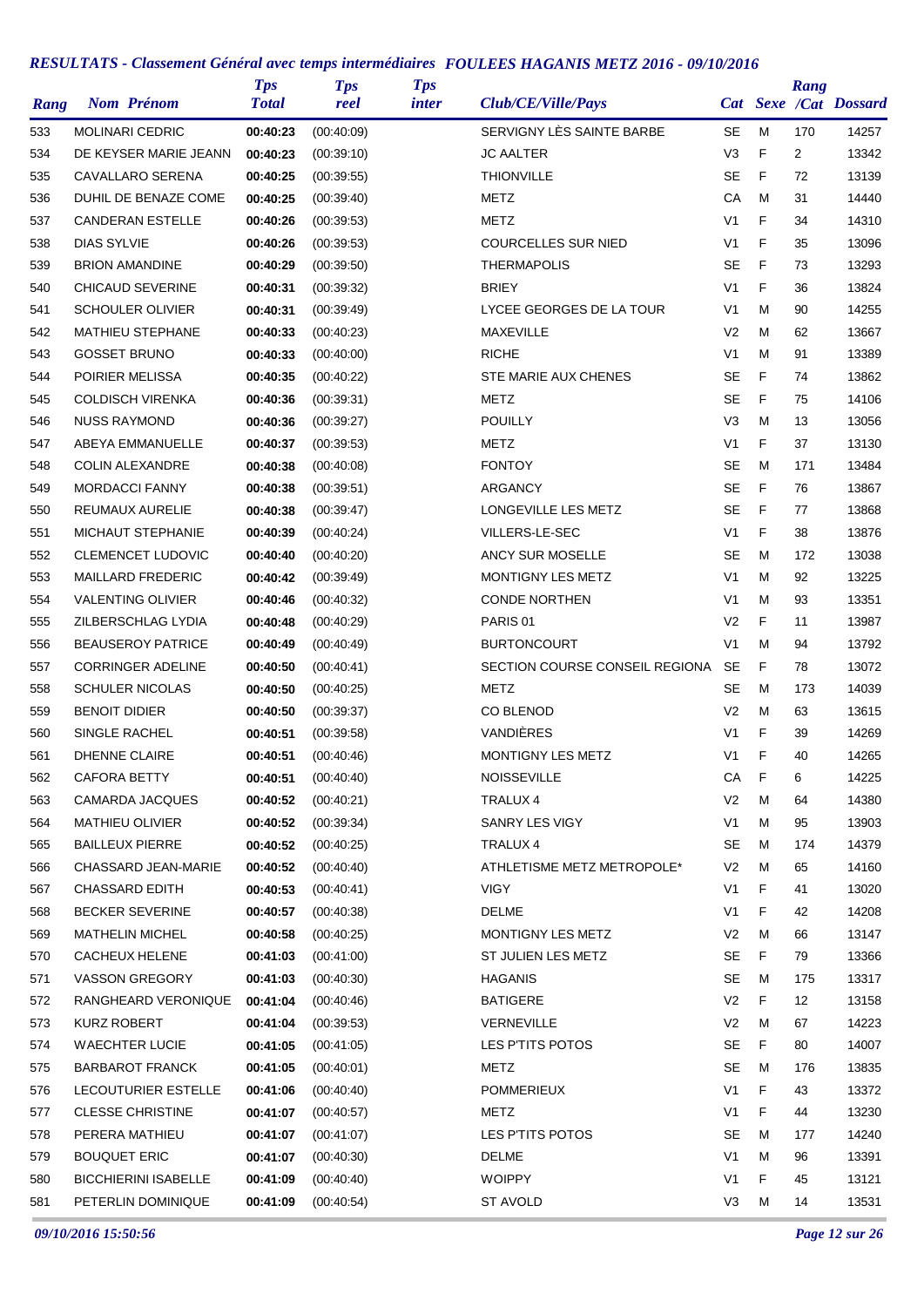| Rang | <b>Nom Prénom</b>           | <b>Tps</b><br><b>Total</b> | <b>Tps</b><br>reel | <b>Tps</b><br><i>inter</i> | Club/CE/Ville/Pays       |                |   | Rang           | Cat Sexe /Cat Dossard |
|------|-----------------------------|----------------------------|--------------------|----------------------------|--------------------------|----------------|---|----------------|-----------------------|
| 582  | <b>VANEL ELISE</b>          | 00:41:10                   | (00:40:26)         |                            | TOUT AZIMUT FAMECK       | СA             | F | $\overline{7}$ | 13048                 |
| 583  | <b>RAUH CEDRIC</b>          | 00:41:11                   | (00:41:11)         |                            | P'TIS POTOS              | <b>SE</b>      | M | 178            | 13991                 |
| 584  | <b>PINTO MIKA</b>           | 00:41:11                   | (00:39:59)         |                            | FC METZ                  | <b>SE</b>      | M | 179            | 14168                 |
| 585  | <b>EREMBERT FLORENCE</b>    | 00:41:13                   | (00:40:53)         |                            | <b>ANCY SUR MOSELLE</b>  | <b>SE</b>      | F | 81             | 13037                 |
| 586  | <b>CAYE FLORENCE</b>        | 00:41:13                   | (00.41:13)         |                            | LES P'TITS POTOS         | V <sub>2</sub> | F | 13             | 14017                 |
| 587  | ANGER DIMITRI               | 00:41:13                   | (00:40:34)         |                            | METZ                     | SE             | м | 180            | 13587                 |
| 588  | LALLOUETTE MICHEL           | 00:41:15                   | (00:40:37)         |                            | LADREAMTEAM              | <b>SE</b>      | м | 181            | 13798                 |
| 589  | EDZOUTSA GLORIA             | 00:41:15                   | (00:40:57)         |                            | <b>AO CHARENTO</b>       | V <sub>1</sub> | F | 46             | 13167                 |
| 590  | THIERY SEBASTIEN            | 00:41:16                   | (00:40:41)         |                            | <b>HAGANIS</b>           | SE             | M | 182            | 13315                 |
| 591  | <b>COMTE FREDERIQUE</b>     | 00:41:16                   | (00:41:06)         |                            | <b>BATIGERE</b>          | V <sub>1</sub> | F | 47             | 13281                 |
| 592  | <b>CIVIDINO VANESSA</b>     | 00:41:16                   | (00:41:00)         |                            | <b>MONTOY FLANVILLE</b>  | <b>SE</b>      | F | 82             | 13678                 |
| 593  | <b>BERTRAND JEROME</b>      | 00:41:16                   | (00:40:25)         |                            | METZ                     | V <sub>2</sub> | M | 68             | 13289                 |
| 594  | WANTZENRIEDER CHRIST        | 00:41:17                   | (00:40:47)         |                            | <b>KOENIGSMACKER</b>     | <b>SE</b>      | F | 83             | 13126                 |
| 595  | <b>GASSERT SANDRA</b>       | 00:41:18                   | (00:41:15)         |                            | <b>VIGY</b>              | V1             | F | 48             | 13535                 |
| 596  | <b>BAUDELET ISABELLE</b>    | 00:41:18                   | (00.41:15)         |                            | METZ                     | <b>SE</b>      | F | 84             | 14120                 |
| 597  | LADHARI KARIM               | 00:41:18                   | (00:39:55)         |                            | METZ                     | <b>SE</b>      | M | 183            | 13948                 |
| 598  | <b>TATTANELLI FRANCK</b>    | 00:41:18                   | (00:40:35)         |                            | <b>MOULINS LES METZ</b>  | V <sub>1</sub> | M | 97             | 13740                 |
| 599  | LIVERATO ANNE-CECILE        | 00:41:18                   | (00:41:18)         |                            | <b>KNUTANGE</b>          | SE             | F | 85             | 14288                 |
| 600  | PEREZ CAMILLE               | 00:41:19                   | (00:39:55)         |                            | <b>LUXEMBOURG</b>        | <b>SE</b>      | M | 184            | 13947                 |
| 601  | <b>LACOUT KARINE</b>        | 00:41:20                   | (00:41:00)         |                            | VILLEFRANHCE DE ROUERGUE | ES             | F | 4              | 13838                 |
| 602  | <b>TATTANELLI INES</b>      | 00:41:20                   | (00:40:33)         |                            | <b>MOULINS LES METZ</b>  | СA             | F | 8              | 13741                 |
| 603  | <b>GRANDJEAN MAEVA</b>      | 00:41:20                   | (00:40:39)         |                            | <b>FAILLY</b>            | <b>SE</b>      | F | 86             | 13381                 |
| 604  | <b>MAUCLAIR ANNE CLAIRE</b> | 00:41:20                   | (00:40:39)         |                            | MOULINS LES METZ         | SE             | F | 87             | 13672                 |
| 605  | LOUCHE BERNARD              | 00:41:22                   | (00:41:22)         |                            | <b>BOUSSE</b>            | V3             | M | 15             | 13092                 |
| 606  | <b>FRIES ALEXANDRE</b>      | 00:41:23                   | (00:41:23)         |                            | MOYEUVRE GRANDE          | <b>SE</b>      | M | 185            | 14241                 |
| 607  | <b>MAMBELLI ISABELLE</b>    | 00:41:24                   | (00:41:17)         |                            | METZ                     | V <sub>2</sub> | F | 14             | 14123                 |
| 608  | <b>SCHOULER CORALIE</b>     | 00:41:25                   | (00:40:47)         |                            | TA FAMECK 5703 CO        | <b>SE</b>      | F | 88             | 14254                 |
| 609  | RETTIG STEPHANIE            | 00:41:25                   | (00:40:26)         |                            | <b>ROZERIEULLES</b>      | SE             | F | 89             | 13795                 |
| 610  | RETTIG JONATHAN             | 00:41:26                   | (00:40:28)         |                            | STEPHANIE RETTIG         | <b>SE</b>      | M | 186            | 13794                 |
| 611  | <b>KELLER GILBERT</b>       | 00:41:28                   | (00:39:53)         |                            | <b>FRANCE</b>            | V <sub>3</sub> | M | 16             | 14314                 |
| 612  | ANET NAMBE JEAN-CLAUD       | 00:41:31                   | (00:40:54)         |                            | <b>HAGANIS</b>           | V <sub>2</sub> | M | 69             | 13300                 |
| 613  | MOTH MARINA                 | 00:41:31                   | (00:40:15)         |                            | <b>METZ</b>              | SE             | F | 90             | 13481                 |
| 614  | <b>FURST LENA</b>           | 00:41:32                   | (00.40.41)         |                            | <b>PLESNOIS</b>          | CA             | F | 9              | 13165                 |
| 615  | <b>FAHLBUSH SOPHIE</b>      | 00:41:33                   | (00:41:06)         |                            | ROSSELANGE               | SE             | F | 91             | 14213                 |
| 616  | <b>ZIX CHRISTIAN</b>        | 00:41:33                   | (00:41:18)         |                            | CAP FORM ST-AVOLD        | V3             | M | 17             | 14097                 |
| 617  | CHARPENTIER DOMINIQU        | 00:41:34                   | (00:40:17)         |                            | <b>LUDRES</b>            | V <sub>3</sub> | F | 3              | 13396                 |
| 618  | PANCALDI EMMANUELLE         | 00:41:35                   | (00:41:06)         |                            | <b>YUTZ</b>              | <b>SE</b>      | F | 92             | 13537                 |
| 619  | SEDICAUT NATHALIE           | 00:41:35                   | (00:40:41)         |                            | CHARLY ORADOUR           | V1             | F | 49             | 13869                 |
| 620  | ANSE CELINE                 | 00:41:35                   | (00:40:40)         |                            | <b>CHARLY ORADOUR</b>    | V1             | F | 50             | 14011                 |
| 621  | <b>WEINBRENNER REMI</b>     | 00:41:36                   | (00:41:35)         |                            | LES P'TITS POTOS         | SE             | м | 187            | 14006                 |
| 622  | AMABILI DANIELLE            | 00:41:36                   | (00:40:37)         |                            | MPW-HJM                  | V <sub>3</sub> | F | 4              | 13641                 |
| 623  | MATARAZZO CLARISSE          | 00:41:37                   | (00:40:57)         |                            | <b>CRUSNES</b>           | V2             | F | 15             | 13143                 |
| 624  | <b>NGUYEN NICOLAS</b>       | 00:41:37                   | (00:40:24)         |                            | <b>VIATIS</b>            | <b>SE</b>      | М | 188            | 13578                 |
| 625  | <b>HORTH MATHIEU</b>        | 00:41:38                   | (00:41:12)         |                            | <b>METZ</b>              | <b>SE</b>      | м | 189            | 13565                 |
| 626  | <b>VUILLAUME CEDRIC</b>     | 00:41:39                   | (00:40:15)         |                            | LABRY                    | V1             | м | 98             | 13810                 |
| 627  | <b>SCHAPPLER ALAIN</b>      | 00:41:40                   | (00:41:14)         |                            | <b>THIONVILLE</b>        | V <sub>3</sub> | M | 18             | 13941                 |
| 628  | <b>FOURRIER PIERRE</b>      | 00:41:41                   | (00:40:29)         |                            | CREHANGE                 | V <sub>2</sub> | м | 70             | 14029                 |
| 629  | <b>SEIWERT CORALINE</b>     | 00:41:41                   | (00:40:37)         |                            | METZ                     | SE             | F | 93             | 14129                 |
| 630  | <b>STRECKER ACHIM</b>       | 00:41:42                   | (00:41:02)         |                            | METZ                     | V <sub>2</sub> | м | 71             | 13113                 |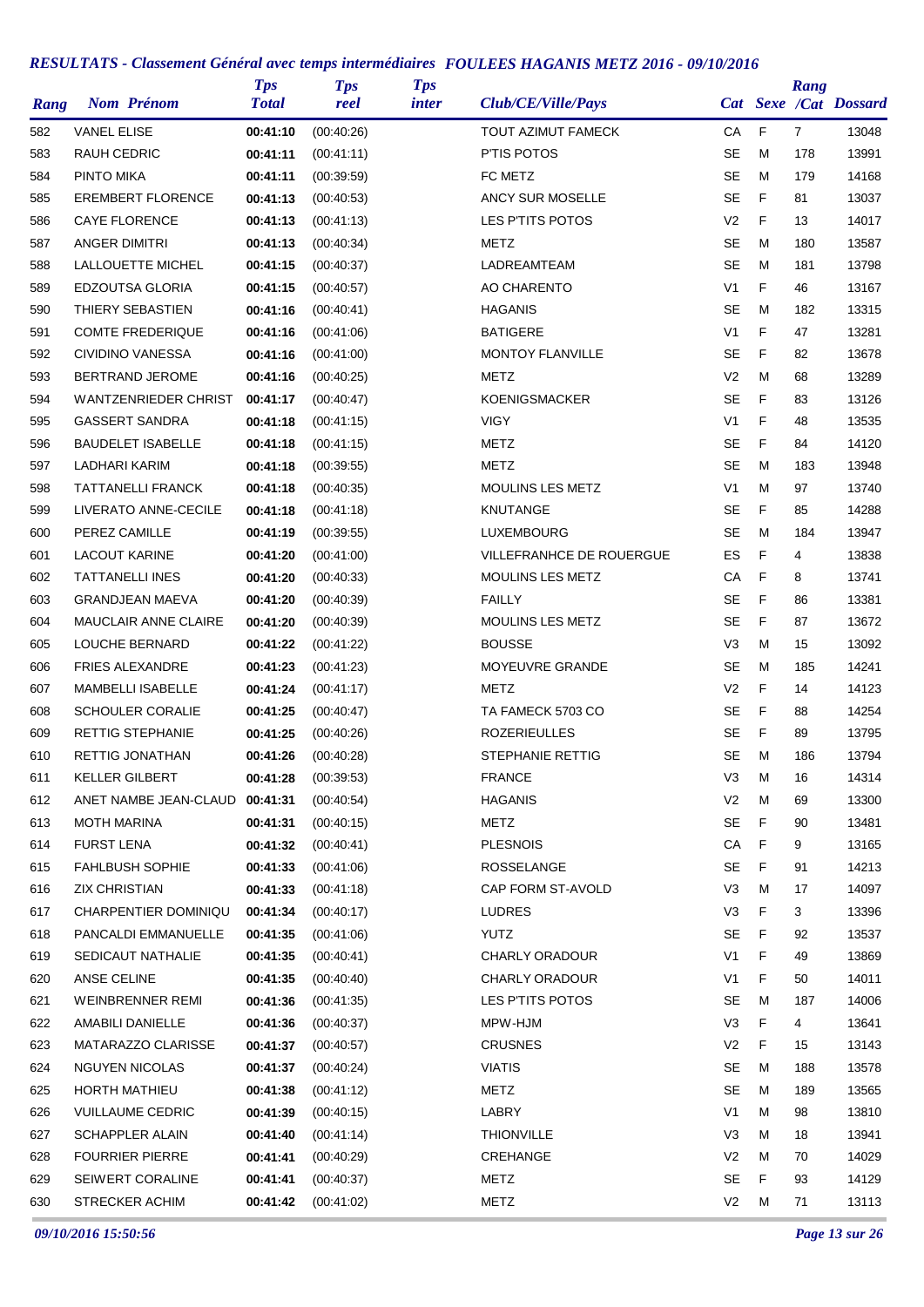| Rang | <b>Nom Prénom</b>           | <b>Tps</b><br><b>Total</b> | <b>Tps</b><br>reel | <b>Tps</b><br><i>inter</i> | Club/CE/Ville/Pays           |                |   | Rang           | Cat Sexe /Cat Dossard |
|------|-----------------------------|----------------------------|--------------------|----------------------------|------------------------------|----------------|---|----------------|-----------------------|
| 631  | <b>DIETSCH ERIC</b>         | 00:41:42                   | (00:40:26)         |                            | METZ                         | SE             | M | 190            | 13911                 |
| 632  | <b>LEMASSON LESLIE</b>      | 00:41:43                   | (00:41:15)         |                            | <b>THIONVILLE</b>            | <b>SE</b>      | F | 94             | 13407                 |
| 633  | <b>MATHIOT JEROME</b>       | 00:41:43                   | (00:41:11)         |                            | <b>MONTAUVILLE</b>           | <b>SE</b>      | м | 191            | 13385                 |
| 634  | <b>GUILLEMARD-DESPREZ D</b> | 00:41:44                   | (00:41:19)         |                            | METZ                         | <b>SE</b>      | F | 95             | 13782                 |
| 635  | <b>DESPREZ GREGORY</b>      | 00:41:44                   | (00:41:23)         |                            | METZ                         | V1             | M | 99             | 13783                 |
| 636  | PAULY CAROLE                | 00:41:44                   | (00:41:31)         |                            | AMNEVILLE                    | V <sub>1</sub> | F | 51             | 13845                 |
| 637  | <b>WENDLING ALAIN</b>       | 00:41:45                   | (00:40:29)         |                            | METZ                         | V <sub>1</sub> | M | 100            | 13332                 |
| 638  | <b>LEJAILLE FIONA</b>       | 00:41:46                   | (00:41:25)         |                            | MONTIGNY LES METZ            | Hors F         |   | $\mathbf{1}$   | 14307                 |
| 639  | <b>MANGEOT MELANIE</b>      | 00:41:48                   | (00:41:31)         |                            | MONDELANGE                   | <b>SE</b>      | F | 96             | 13146                 |
| 640  | <b>BAILLY CATHERINE</b>     | 00:41:50                   | (00:41:00)         |                            | <b>REGION</b>                | V <sub>1</sub> | F | 52             | 13079                 |
| 641  | <b>OLHAGARAY STEPHANIE</b>  | 00:41:51                   | (00:41:26)         |                            | ST FARGEAU PONTHIERRY        | <b>SE</b>      | F | 97             | 13343                 |
| 642  | <b>GASS SEBASTIEN</b>       | 00:41:54                   | (00.41:17)         |                            | METZ                         | <b>SE</b>      | M | 192            | 14298                 |
| 643  | <b>GROS ALICE</b>           | 00:41:55                   | (00:41:25)         |                            | <b>THIONVILLE</b>            | <b>SE</b>      | F | 98             | 13398                 |
| 644  | <b>BAPTISTE CHRISTOPHE</b>  | 00:41:59                   | (00:41:12)         |                            | LYCEE GEORGES DE LA TOUR     | V <sub>2</sub> | M | 72             | 13089                 |
| 645  | <b>FURLANI SANDRINE</b>     | 00:42:00                   | (00.41.44)         |                            | <b>JUSSY</b>                 | <b>SE</b>      | F | 99             | 13360                 |
| 646  | DELANAUX CHLOE              | 00:42:01                   | (00.41.51)         |                            | LE BAN ST MARTIN             | JU             | F | $\overline{7}$ | 13150                 |
| 647  | ZIMRANI IMANE               | 00:42:03                   | (00:40:47)         |                            | METZ                         | <b>SE</b>      | F | 100            | 14205                 |
| 648  | MALHERBE AURELIE            | 00:42:03                   | (00:40:47)         |                            | AY SUR MOSELLE               | <b>SE</b>      | F | 101            | 13713                 |
| 649  | <b>CESTONE STEPHANIE</b>    | 00:42:04                   | (00:40:51)         |                            | METZ                         | <b>SE</b>      | F | 102            | 13712                 |
| 650  | <b>BARROS GEOFFREY</b>      | 00:42:05                   | (00:41:16)         |                            | <b>ROMBAS</b>                | <b>SE</b>      | M | 193            | 14289                 |
| 651  | <b>ENGELETTI THIBAUT</b>    | 00:42:05                   | (00:41:16)         |                            | METZ                         | <b>SE</b>      | м | 194            | 14357                 |
| 652  | <b>TREILLE BETTY</b>        | 00:42:08                   | (00.41.51)         |                            | <b>BATIGERE</b>              | <b>SE</b>      | F | 103            | 13161                 |
| 653  | CHILLAOUI ANISSA            | 00:42:08                   | (00:41:50)         |                            | <b>BATIGERE</b>              | SE             | F | 104            | 13160                 |
| 654  | <b>MALLAT MARTINE</b>       | 00:42:09                   | (00:41:24)         |                            | <b>VITTONCOURT</b>           | V <sub>2</sub> | F | 16             | 14081                 |
| 655  | ROLLET ALEXIA               | 00:42:12                   | (00.41:17)         |                            | <b>MARLY</b>                 | <b>SE</b>      | F | 105            | 14199                 |
| 656  | <b>SCHOOSE FREDERIC</b>     | 00:42:12                   | (00.41.16)         |                            | METZ                         | V1             | M | 101            | 14198                 |
| 657  | <b>MANGEOT MELANIE</b>      | 00:42:16                   | (00:42:06)         |                            | <b>METZ</b>                  | <b>SE</b>      | F | 106            | 14267                 |
| 658  | <b>GABIAUD AJSEL</b>        | 00:42:17                   | (00:42:06)         |                            | METZ                         | SE             | F | 107            | 14268                 |
| 659  | JOECKLE DEBORAH             | 00:42:18                   | (00:41:22)         |                            | HARGARTEN-AUX-MINES          | <b>SE</b>      | F | 108            | 13764                 |
| 660  | WAWZYNIAK MYRIAM            | 00:42:19                   | (00:41:27)         |                            | CNPE CATTENOM RUN IN ENERGY  | V <sub>2</sub> | F | 17             | 13390                 |
| 661  | DARBOIS BRUNO               | 00:42:19                   | (00:42:04)         |                            | LAQUENEXY                    | V <sub>2</sub> | M | 73             | 14363                 |
| 662  | <b>VILVOT CHRISTINE</b>     | 00:42:19                   | (00:41:25)         |                            | <b>YUTZ</b>                  | V <sub>2</sub> | F | 18             | 13100                 |
| 663  | <b>SCHOUVER BENJAMIN</b>    | 00:42:19                   | (00:42:19)         |                            | PETITE ROSSELLE              | SE             | м | 195            | 13765                 |
| 664  | <b>BERNARD CELINE</b>       | 00:42:21                   | (00.41.28)         |                            | <b>REMIREMONT</b>            | <b>SE</b>      | F | 109            | 13733                 |
| 665  | ROBINET THIERRY             | 00:42:22                   | (00:41:28)         |                            | <b>VANTOUX</b>               | V <sub>2</sub> | М | 74             | 13732                 |
| 666  | PIOTELAT JOELLE             | 00:42:24                   | (00:41:34)         |                            | <b>FAILLY</b>                | V <sub>2</sub> | F | 19             | 13134                 |
| 667  | <b>FLOREAN QUENTIN</b>      | 00:42:24                   | (00:42:15)         |                            | MARANGE-SILVANGE             | JU             | M | 20             | 13659                 |
| 668  | LOURIDI STEPHANIE           | 00:42:25                   | (00:41:29)         |                            | <b>VOLSTROFF</b>             | SE             | F | 110            | 13722                 |
| 669  | LANDGRAF BARBARA            | 00:42:25                   | (00:41:30)         |                            | <b>VOLSTROFF</b>             | SE             | F | 111            | 13723                 |
| 670  | BODEREAU VALERIE            | 00:42:33                   | (00:41:53)         |                            | <b>SCY CHAZELLES</b>         | V <sub>1</sub> | F | 53             | 14134                 |
| 671  | <b>MAIRE ANDRE</b>          | 00:42:36                   | (00:41:29)         |                            | LESSY                        | V <sub>3</sub> | M | 19             | 13608                 |
| 672  | <b>COLOMBELLIS LOIC</b>     | 00:42:36                   | (00.41.47)         |                            | ARS SUR MOSELLE              | <b>SE</b>      | м | 196            | 14285                 |
| 673  | DALMARD ETIENNE             | 00:42:36                   | (00:41:46)         |                            | METZ                         | <b>SE</b>      | М | 197            | 14286                 |
| 674  | <b>BREGOLINI CHRISTIANE</b> | 00:42:37                   | (00:42:22)         |                            | <b>METZ</b>                  | V2             | F | 20             | 13762                 |
|      | <b>BRUNETTI LAUREEN</b>     |                            |                    |                            |                              | MI             | F |                | 13008                 |
| 675  | LEJAILLE VERONIQUE          | 00:42:37                   | (00:41:55)         |                            | AMANVILLERS<br><b>POMPEY</b> | V1             | F | 4<br>54        | 13384                 |
| 676  |                             | 00:42:37                   | (00:42:05)         |                            |                              |                |   |                |                       |
| 677  | <b>MATHIOT CHRISTIAN</b>    | 00:42:37                   | (00:42:05)         |                            | PONT A MOUSSON               | V3             | M | 20             | 13383                 |
| 678  | <b>HOUARI SMAIN</b>         | 00:42:37                   | (00:41:35)         |                            | METZ                         | V <sub>1</sub> | M | 102            | 13199                 |
| 679  | <b>BRUNETTI LIONEL</b>      | 00:42:38                   | (00:41:57)         |                            | AMANVILLERS                  | V <sub>2</sub> | М | 75             | 13009                 |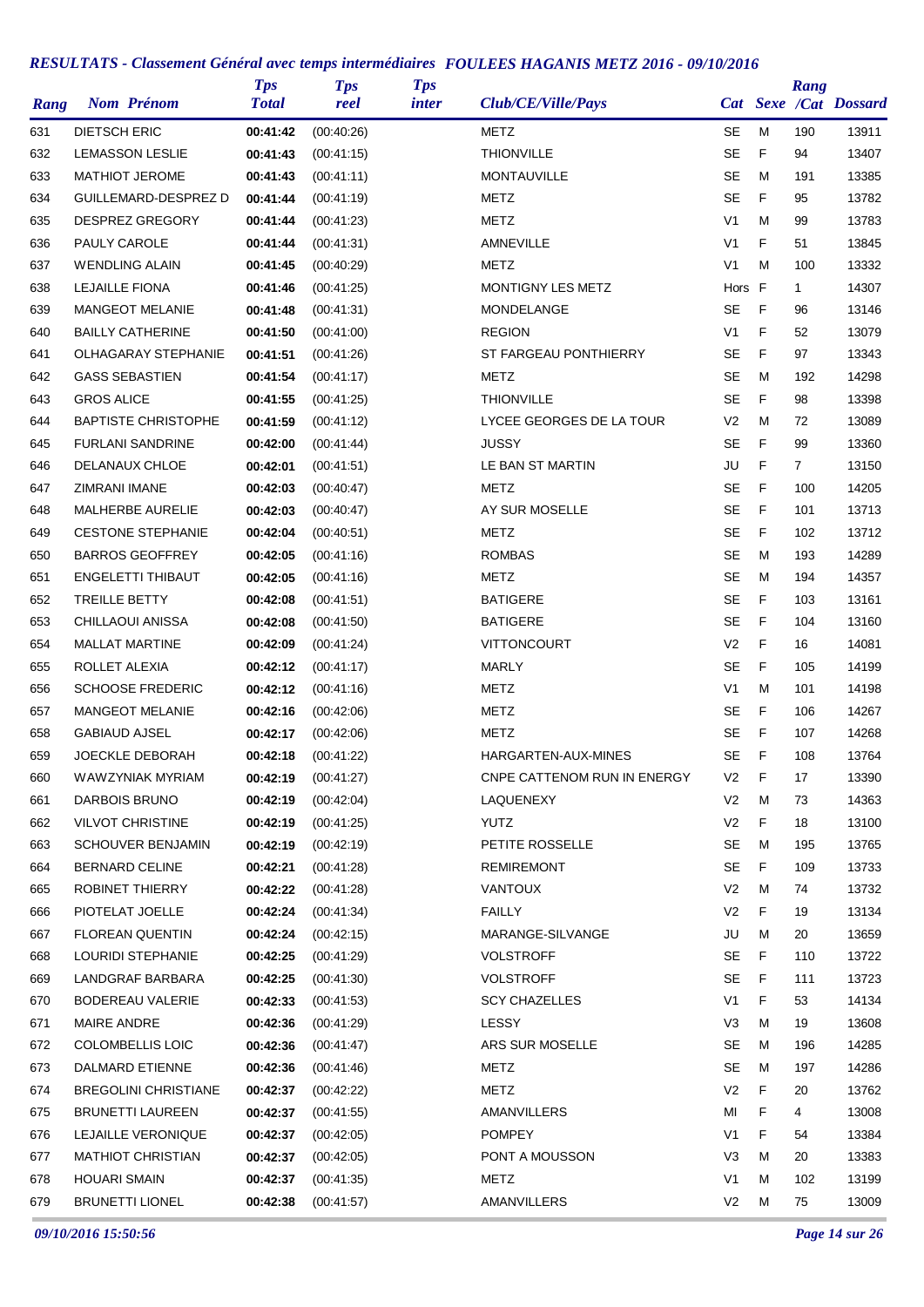| Rang | <b>Nom Prénom</b>        |                                 | <b>Tps</b><br><b>Total</b> | <b>Tps</b><br>reel | <b>Tps</b><br><i>inter</i> | Club/CE/Ville/Pays          |                |    | Rang | Cat Sexe /Cat Dossard |
|------|--------------------------|---------------------------------|----------------------------|--------------------|----------------------------|-----------------------------|----------------|----|------|-----------------------|
| 680  |                          | <b>DEMOUGEOT CHRISTELLE</b>     | 00:42:38                   | (00:42:20)         |                            | <b>THIEBAUMENIL</b>         | V <sub>1</sub> | F  | 55   | 14263                 |
| 681  | <b>MARTIN LUCAS</b>      |                                 | 00:42:39                   | (00:41:37)         |                            | <b>SANRY LES VIGY</b>       | MI             | M  | 6    | 13768                 |
| 682  |                          | <b>VUILLEMARD FLORENCE</b>      | 00:42:39                   | (00:42:31)         |                            | <b>STUCKANGE</b>            | V <sub>2</sub> | F  | 21   | 14093                 |
| 683  |                          | COTTALORDA VANESSA              | 00:42:39                   | (00:42:27)         |                            | <b>MARAINVILLER</b>         | <b>SE</b>      | F  | 112  | 13260                 |
| 684  | <b>MARTIN ERIC</b>       |                                 | 00:42:39                   | (00:41:37)         |                            | SANRY LES VIGY              | V <sub>1</sub> | M  | 103  | 13769                 |
| 685  | <b>GILLES ISABELLE</b>   |                                 | 00:42:40                   | (00:42:25)         |                            | METZ                        | V <sub>2</sub> | F  | 22   | 13945                 |
| 686  | <b>OZER AHMET</b>        |                                 | 00:42:41                   | (00:41:21)         |                            | METZ                        | <b>SE</b>      | M  | 198  | 13337                 |
| 687  | PIETZ STEPHANIE          |                                 | 00:42:44                   | (00.41.47)         |                            | <b>COURCELLES CHAUSSY</b>   | <b>SE</b>      | F  | 113  | 13514                 |
| 688  | <b>LEQUY ISABELLE</b>    |                                 | 00:42:44                   | (00.42:17)         |                            | <b>CHATEL ST GERMAIN</b>    | V <sub>1</sub> | F  | 56   | 13487                 |
| 689  | <b>PUGLIESE LAURENCE</b> |                                 | 00:42:46                   | (00:42:31)         |                            | ATHLETISME METZ METROPOLE*  | V <sub>1</sub> | F  | 57   | 13028                 |
| 690  | SANDEL ANNE              |                                 | 00:42:47                   | (00:42:24)         |                            | <b>MARLY</b>                | <b>SE</b>      | F  | 114  | 14248                 |
| 691  | <b>TOUCHARD SABINE</b>   |                                 | 00:42:47                   | (00:42:34)         |                            | <b>MANCE</b>                | <b>SE</b>      | F  | 115  | 13341                 |
| 692  | <b>REMIATTE VALERIE</b>  |                                 | 00:42:48                   | (00:42:32)         |                            | METZ                        | V <sub>1</sub> | F  | 58   | 13880                 |
| 693  | PERNODET PASCALE         |                                 | 00:42:49                   | (00:41:53)         |                            | METZ                        | V <sub>2</sub> | F  | 23   | 13815                 |
| 694  | <b>BONTEMS AURELIE</b>   |                                 | 00:42:53                   | (00:41:59)         |                            | <b>CHARLY ORADOUR</b>       | <b>SE</b>      | F  | 116  | 13882                 |
| 695  | <b>LAHER FRANCOISE</b>   |                                 | 00:42:56                   | (00:42:24)         |                            | METZ                        | V <sub>2</sub> | F  | 24   | 14308                 |
| 696  | <b>BERNOT LISE</b>       |                                 | 00:42:57                   | (00:42:31)         |                            | <b>VIATIS</b>               | <b>SE</b>      | F  | 117  | 13518                 |
| 697  | <b>JANTET MARION</b>     |                                 | 00:42:57                   | (00:42:03)         |                            | <b>BOUSSE</b>               | <b>SE</b>      | F  | 118  | 13844                 |
| 698  | ANGELETTI MICHAEL        |                                 | 00:42:58                   | (00:42:16)         |                            | <b>MONT BONVILLERS</b>      | <b>SE</b>      | м  | 199  | 14202                 |
| 699  | ANGELETTI MATTHIS        |                                 | 00:42:58                   | (00:42:16)         |                            | <b>MONT BONVILLERS</b>      | CA             | м  | 32   | 14203                 |
| 700  | <b>GAUTHIER JUSTINE</b>  |                                 | 00:42:59                   | (00:41:55)         |                            | METZ                        | <b>SE</b>      | F  | 119  | 13149                 |
| 701  |                          | <b>NOEHSER MARIE LAURE</b>      | 00:43:00                   | (00:42:44)         |                            | STE MARIE AUX CHENES        | V <sub>1</sub> | F  | 59   | 13493                 |
| 702  | <b>SECA CARMELA</b>      |                                 | 00:43:01                   | (00:42:36)         |                            | <b>VERNY</b>                | V <sub>1</sub> | F  | 60   | 14277                 |
| 703  | <b>BUCHOU DOMINIQUE</b>  |                                 | 00:43:02                   | (00:42:46)         |                            | MONTIGNY LES METZ           | V3             | F  | 5    | 14294                 |
| 704  | DJIDEL SADJA / CAGIA     |                                 | 00:43:03                   | (00:42:13)         |                            | <b>CONFLANS EN JARNISY</b>  | V <sub>2</sub> | F  | 25   | 13105                 |
| 705  |                          | <b>GALLIEN JEAN-PHILIPPE</b>    | 00:43:04                   | (00:41:48)         |                            | <b>ENTZHEIM</b>             | SE             | M  | 200  | 13972                 |
| 706  | <b>FURST LAURENT</b>     |                                 | 00:43:05                   | (00:42:13)         |                            | <b>PLESNOIS</b>             | V <sub>1</sub> | M  | 104  | 13124                 |
| 707  |                          | <b>GENSON HOUILLON CECIL</b>    | 00:43:06                   | (00:42:45)         |                            | <b>ADAINCOURT</b>           | <b>SE</b>      | F  | 120  | 13728                 |
| 708  | NOM?? PRENOM??           |                                 | 00:43:06                   | (00:42:45)         |                            | CLUB??                      | <b>SE</b>      | M  | 201  | 14404                 |
| 709  |                          | DOEPPEN ANNE-CLAIRE             | 00:43:06                   | (00:42:08)         |                            | METZ                        | <b>SE</b>      | F  | 121  | 13178                 |
| 710  | CHAUBET JULIE-ANNE       |                                 | 00:43:08                   | (00:42:30)         |                            | MONTIGNY LES METZ           | SE             | F  | 122  | 14088                 |
| 711  |                          | <b>BLAU KREBS VERONIQUE</b>     | 00:43:08                   | (00:42:55)         |                            | METZ                        | V1             | F  | 61   | 13091                 |
| 712  | DASSENOY CAROLINE        |                                 | 00:43:10                   | (00:42:55)         |                            | SANRY LES VIGY              | SE             | F  | 123  | 13508                 |
| 713  | CHICHE ANOUCK            |                                 | 00:43:10                   | (00.42:14)         |                            | <b>SCY CHAZELLES</b>        | V1             | F  | 62   | 13760                 |
| 714  | <b>TATANGELO CLAIRE</b>  |                                 | 00:43:12                   | (00:42:32)         |                            | METZ                        | V <sub>2</sub> | F  | 26   | 14122                 |
| 715  | PELOTE MORGANE           |                                 | 00:43:13                   | (00:42:51)         |                            | METZ                        | SE             | F. | 124  | 13287                 |
| 716  | <b>CUINAT ROMAIN</b>     |                                 | 00:43:13                   | (00.42.52)         |                            | <b>NANTES</b>               | <b>SE</b>      | м  | 202  | 13393                 |
| 717  |                          | CRISTOBO ANGEL-MANUE            | 00:43:13                   | (00:42:05)         |                            | MPW-HJM                     | V <sub>2</sub> | M  | 76   | 13638                 |
| 718  | <b>MAHLI MOHAMMED</b>    |                                 | 00:43:13                   | (00.42:06)         |                            | MPW-HJM                     | V <sub>2</sub> | M  | 77   | 13642                 |
| 719  | <b>BUFFONI CORINE</b>    |                                 | 00:43:18                   | (00:42:33)         |                            | LONGEVILLE LES METZ         | SE             | F  | 125  | 14302                 |
| 720  | FIRINGA NINA             |                                 | 00:43:18                   | (00:43:00)         |                            | MOULINS LES METZ            | SE             | F. | 126  | 13570                 |
| 721  |                          | TRANQUILLIN CHRISTELLE 00:43:18 |                            | (00.43:00)         |                            | ATHLESTISME METZ METROPOLE* | V1             | F  | 63   | 13544                 |
| 722  | SIBOUR MELUSINE          |                                 | 00:43:19                   | (00:43:03)         |                            | COURCELLES CHAUSSY          | ES             | F  | 5    | 14070                 |
| 723  | <b>DREVET ANAIS</b>      |                                 | 00:43:19                   | (00:43:01)         |                            | <b>CHERISEY</b>             | SE             | F  | 127  | 13517                 |
| 724  |                          | LENAERTS MARIE-PAULE            | 00:43:23                   | (00:42:15)         |                            | MPW-HJM                     | V1             | F  | 64   | 13639                 |
| 725  | <b>BEAUCOURT MAXENCE</b> |                                 | 00:43:26                   | (00:42:25)         |                            | METZ                        | SE             | М  | 203  | 14144                 |
| 726  | <b>JUNGES PHILIPPE</b>   |                                 | 00:43:31                   | (00:43:12)         |                            | ARGANCY                     | <b>SE</b>      | M  | 204  | 13589                 |
| 727  | <b>WENDLIN OCEANE</b>    |                                 | 00:43:32                   | (00:43:27)         |                            | MONTIGNY LES METZ           | ES             | F  | 6    | 13173                 |
| 728  | <b>MARCHAL KARIN</b>     |                                 | 00:43:34                   | (00:42:22)         |                            | METZ                        | V <sub>2</sub> | F  | 27   | 13857                 |
|      |                          |                                 |                            |                    |                            |                             |                |    |      |                       |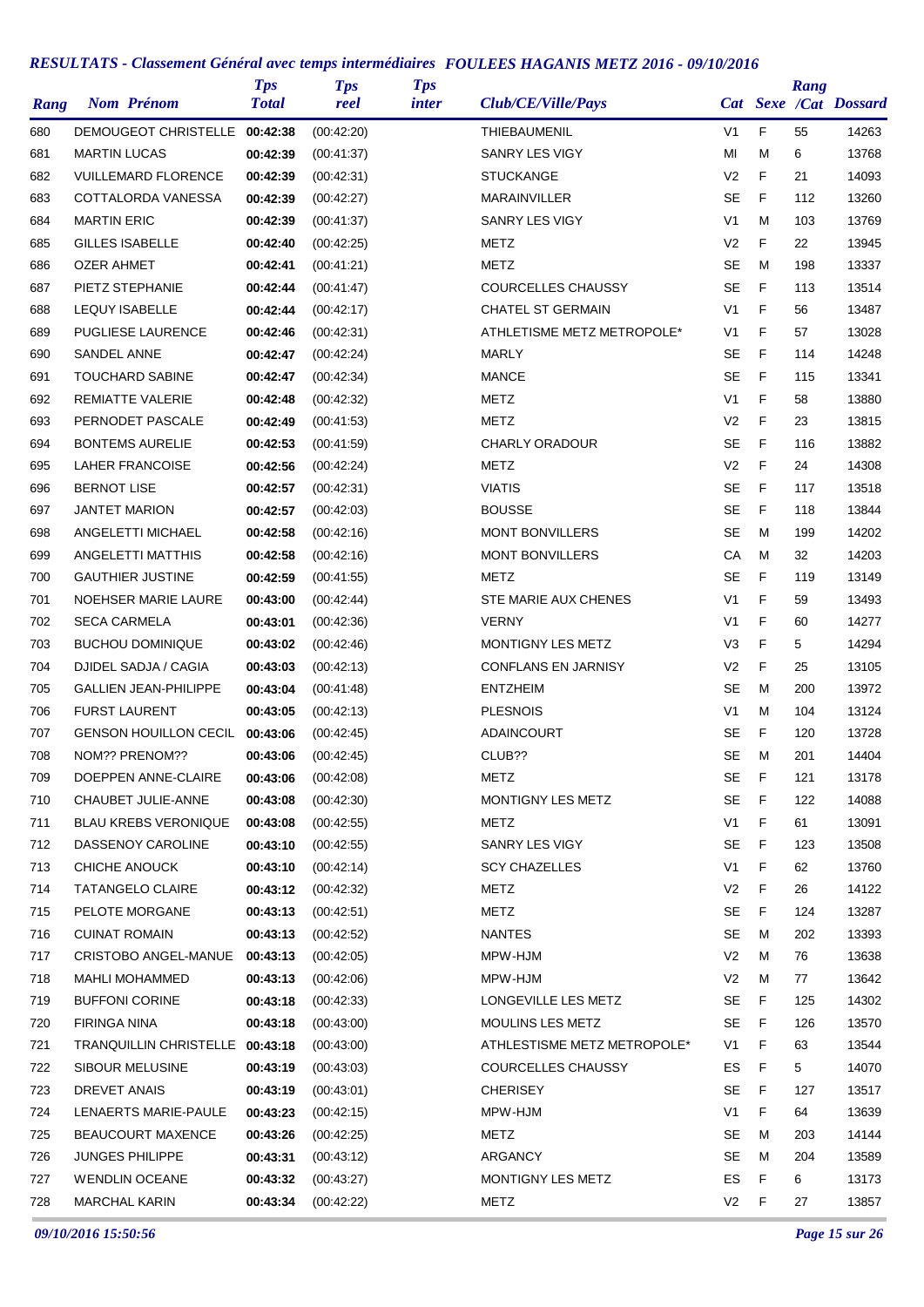| Rang | <b>Nom Prénom</b>                        | <b>Tps</b><br><b>Total</b> | <b>Tps</b><br>reel | <b>Tps</b><br><i>inter</i> | Club/CE/Ville/Pays         |                |             | Rang            | Cat Sexe /Cat Dossard |
|------|------------------------------------------|----------------------------|--------------------|----------------------------|----------------------------|----------------|-------------|-----------------|-----------------------|
| 729  | SOTHE VERONIQUE                          | 00:43:37                   | (00:42:54)         |                            | <b>MARLY</b>               | V <sub>2</sub> | F           | 28              | 13478                 |
| 730  | <b>VOIRIN CATHERINE</b>                  | 00:43:38                   | (00.42.55)         |                            | METZ                       | V <sub>1</sub> | F           | 65              | 13031                 |
| 731  | <b>NOIRE BENEDICTE</b>                   | 00:43:42                   | (00:43:01)         |                            | DEMATHIEUBARD              | <b>SE</b>      | F           | 128             | 13417                 |
| 732  | PUCHALSKI AUDREY                         | 00:43:43                   | (00:42:51)         |                            | MAIZIERES LES METZ         | <b>SE</b>      | F           | 129             | 14386                 |
| 733  | <b>MARCHAL SOPHIE</b>                    | 00:43:44                   | (00:43:20)         |                            | MARLY                      | <b>SE</b>      | F           | 130             | 14247                 |
| 734  | <b>FLOREAN GILBERT</b>                   | 00:43:44                   | (00:43:34)         |                            | MARANGE-SILVANGE           | V <sub>2</sub> | M           | 78              | 13658                 |
| 735  | NAUROY CAROLE                            | 00:43:45                   | (00:43:40)         |                            | ANCY SUR MOSELLE           | <b>SE</b>      | F           | 131             | 14116                 |
| 736  | <b>MANGOLD JUSTINE</b>                   | 00:43:47                   | (00:43:06)         |                            | <b>DEMATHIEUBARD</b>       | <b>SE</b>      | F           | 132             | 13418                 |
| 737  | <b>HICKEL SONIA</b>                      | 00:43:48                   | (00:43:46)         |                            | <b>VERNY</b>               | <b>SE</b>      | F           | 133             | 13127                 |
| 738  | <b>HICKEL ALEXANDRE</b>                  | 00:43:48                   | (00:43:46)         |                            | <b>VERNY</b>               | <b>SE</b>      | м           | 205             | 13128                 |
| 739  | <b>RIVOIRE MERCEDES</b>                  | 00:43:49                   | (00:43:08)         |                            | LYCÉE GEORGES DE LA TOUR   | CA             | F           | 10              | 13969                 |
| 740  | <b>MADILE PATRICIA</b>                   | 00:43:52                   | (00:43:21)         |                            | <b>MOINEVILLE</b>          | V <sub>3</sub> | F           | 6               | 13749                 |
| 741  | <b>MADILE ANDRE</b>                      | 00:43:52                   | (00:43:21)         |                            | <b>MOINEVILLE</b>          | V <sub>3</sub> | M           | 21              | 13748                 |
| 742  | <b>BALTZER VANESSA</b>                   | 00:43:53                   | (00:43:19)         |                            | METZ                       | <b>SE</b>      | F           | 134             | 13039                 |
| 743  | <b>WALTER JULIA</b>                      | 00:43:54                   | (00:43:13)         |                            | METZ                       | CA             | F           | 11              | 14032                 |
| 744  | <b>DUFOUR LUKA</b>                       | 00:43:54                   | (00:43:06)         |                            | <b>FRANCE</b>              | СA             | м           | 33              | 14347                 |
| 745  | PRIN SANDRINNE                           | 00:43:55                   | (00:43:06)         |                            | <b>VANTOUX</b>             | V <sub>1</sub> | F           | 66              | 14320                 |
| 746  | <b>MERELLI SOPHIE</b>                    | 00:43:56                   | (00:43:13)         |                            | <b>MARLY</b>               | V <sub>1</sub> | F           | 67              | 13899                 |
| 747  | <b>GALLAND CATHERINE</b>                 | 00:43:56                   | (00:43:07)         |                            | <b>FLORANGE OC*</b>        | V <sub>2</sub> | F           | 29              | 14034                 |
| 748  | <b>GEISTER PHILIPPE</b>                  | 00:43:57                   | (00:42:41)         |                            | MARLY                      | V <sub>1</sub> | M           | 105             | 13710                 |
| 749  | SIBOUR JACQUELINE                        | 00:43:58                   | (00:43:41)         |                            | <b>COURCELLES CHAUSSY</b>  | V <sub>2</sub> | F           | 30              | 14069                 |
| 750  | <b>FRANCOIS SYLVIE</b>                   | 00:43:59                   | (00:42:45)         |                            | METZ                       | V <sub>3</sub> | F           | $\mathbf{7}$    | 13556                 |
| 751  | <b>TOSELLO ALEXANDRA</b>                 | 00:44:00                   | (00:43:06)         |                            | METZ                       | V <sub>1</sub> | F           | 68              | 13693                 |
| 752  | DENEUBOURG GEOFFREY                      | 00:44:01                   | (00:43:07)         |                            | METZ                       | SE             | M           | 206             | 13692                 |
| 753  | <b>RIMLINGER CARINE</b>                  | 00:44:02                   | (00:43:05)         |                            | MEXY                       | V <sub>1</sub> | F           | 69              | 14043                 |
| 754  | <b>SCHMESSER DELPHINE</b>                | 00:44:03                   | (00:43:07)         |                            | <b>COURCELLES SUR NIED</b> | V <sub>1</sub> | F           | 70              | 13583                 |
| 755  | PELTIER STEPHANIE                        | 00:44:03                   | (00.43.14)         |                            | PIERREVILLERS              | V <sub>1</sub> | F           | 71              | 14035                 |
| 756  | <b>OVIS CHARLENE</b>                     | 00:44:03                   | (00:43:30)         |                            | SOLGNE                     | MI             | F           | 5               | 14228                 |
| 757  | <b>HUMBERT CHARLINE</b>                  | 00:44:04                   | (00:42:53)         |                            | FC METZ                    | <b>SE</b>      | F           | 135             | 14211                 |
| 758  | NICLOUX JONATHAN                         | 00:44:04                   | (00:42:53)         |                            | FC METZ                    | <b>SE</b>      | M           | 207             | 14170                 |
| 759  | <b>BIERE AURELIE</b>                     | 00:44:04                   | (00:43:54)         |                            | <b>METZ</b>                | V <sub>1</sub> | F           | 72              | 13231                 |
| 760  | <b>HEMMER SANDRINE</b>                   | 00:44:04                   | (00:43:32)         |                            | <b>KEDANGE SUR CANNER</b>  | V <sub>1</sub> | F           | 73              | 14140                 |
| 761  | DIAS MARIE                               | 00:44:04                   | (00:43:30)         |                            | COURCELLES SUR NIED        | МI             | F           | 6               | 13097                 |
| 762  | <b>BECK DAVY</b>                         | 00:44:05                   | (00:42:54)         |                            | FC METZ                    | SE             | м           | 208             | 14169                 |
| 763  | <b>HUMBERT MAXIME</b>                    | 00:44:06                   | (00:42:54)         |                            | FC METZ                    | SE             | м           | 209             | 14212                 |
| 764  | <b>RESLINGER HELENE</b>                  | 00:44:06                   | (00:42:57)         |                            | VARIZE                     | SE             | F           | 136             | 13522                 |
| 765  | <b>MATHIS ROMANE</b>                     | 00:44:08                   | (00:43:33)         |                            | MALANCOURT LA MONTAGNE     | CA             | F           | 12 <sup>°</sup> | 14394                 |
| 766  | LEDIG CHRISTELLE                         | 00:44:09                   | (00:43:51)         |                            | DELME                      | V1             | F           | 74              | 14209                 |
| 767  | PHILIPPE THIBAULT                        | 00:44:09                   | (00:43:27)         |                            | MONTIGNY LES METZ          | SE             | м           | 210             | 13872                 |
| 768  | <b>BOUQUET CELIA</b>                     | 00:44:09                   | (00:43:36)         |                            | DELME                      | СA             | $\mathsf F$ | 13              | 13392                 |
| 769  | <b>ENGLER AGNES</b>                      | 00:44:10                   | (00:43:54)         |                            | TÉTING SUR NIED            | V1             | F           | 75              | 14200                 |
| 770  | <b>VEIT CORALIE</b>                      | 00:44:11                   | (00:43:55)         |                            | CREHANGE                   | SE             | F           | 137             | 14201                 |
| 771  | <b>MOSAR MATHILDE</b>                    | 00:44:12                   | (00:44:03)         |                            | METZ                       | SE             | F           | 138             | 13679                 |
| 772  | <b>ALIX ALAIN</b>                        | 00:44:13                   | (00:44:13)         |                            | MONTIGNY LES METZ          | V3             | M           | 22              | 13067                 |
| 773  | <b>BOLZE ISABELLE</b>                    | 00:44:13                   | (00:43:03)         |                            | LES FOULÉES DE TOM         | V2             | F           | 31              | 13519                 |
| 774  | <b>GUIRAL MARION</b>                     | 00:44:13                   | (00:43:17)         |                            | <b>TERVILLE</b>            | SE             | F           | 139             | 13516                 |
|      | JUBERT SEVERINE                          | 00:44:13                   |                    |                            | CONS LA GRANDVILLE         | SE             | F           |                 | 13511                 |
| 775  |                                          |                            | (00:44:08)         |                            | CONS LA GRANDVILLE         | SE             | м           | 140<br>211      |                       |
| 776  | <b>MARCHAL MICHAEL</b><br>PERALTA MURIEL | 00:44:13                   | (00:44:07)         |                            | LES FOULÉES DE TOM         | V <sub>1</sub> | F           | 76              | 13510<br>13520        |
| 777  |                                          | 00:44:14                   | (00:43:06)         |                            |                            |                |             |                 |                       |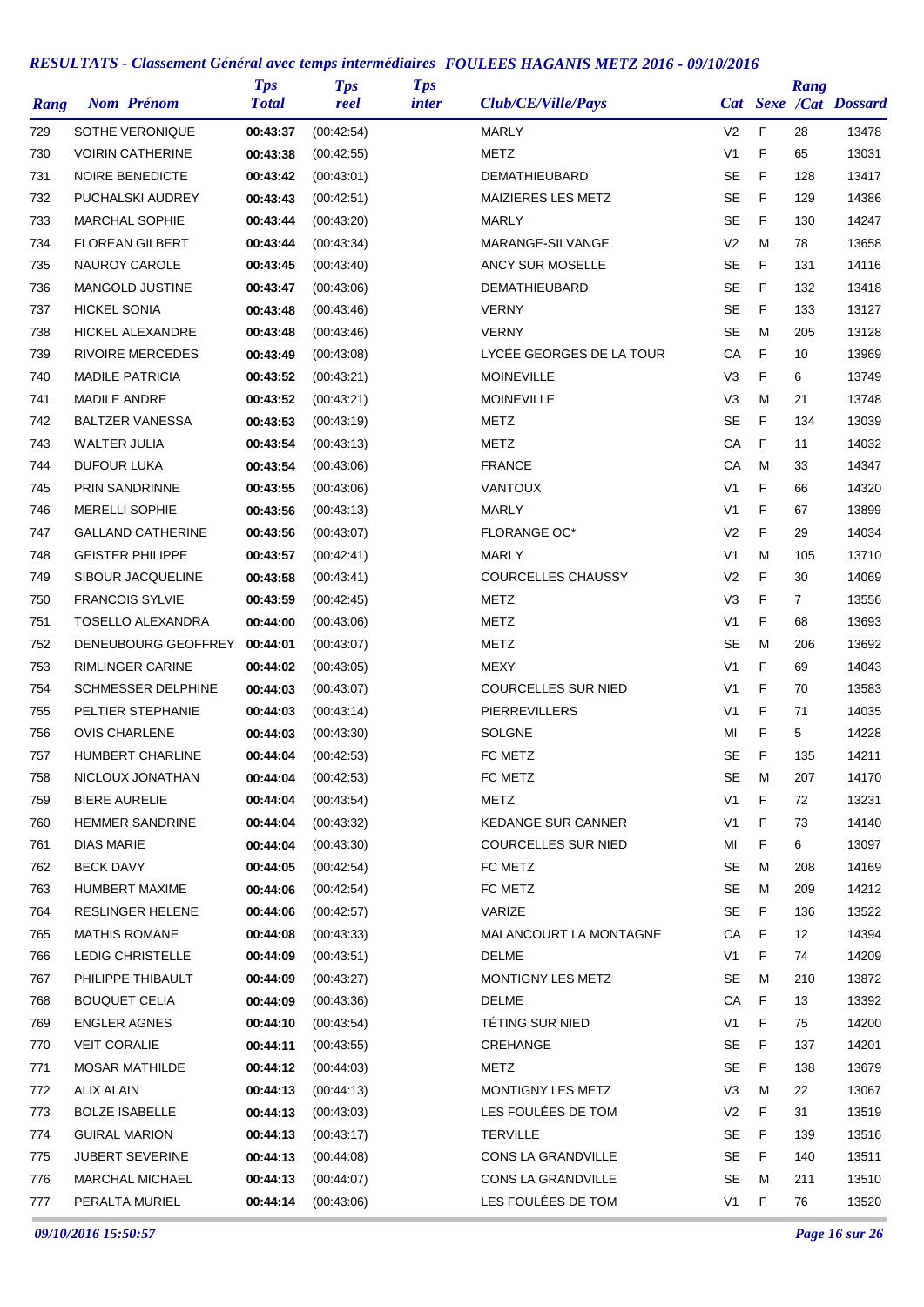| Rang |                       | <b>Nom Prénom</b>               | <b>Tps</b><br><b>Total</b> | <b>Tps</b><br>reel | <b>Tps</b><br>inter | Club/CE/Ville/Pays        |                |   | Rang           | Cat Sexe /Cat Dossard |
|------|-----------------------|---------------------------------|----------------------------|--------------------|---------------------|---------------------------|----------------|---|----------------|-----------------------|
| 778  | <b>SIMON CEDRIC</b>   |                                 | 00:44:14                   | (00:44:05)         |                     | TREMERY                   | SE             | M | 212            | 13509                 |
| 779  |                       | MEYER PHILIPPE MAURICE 00:44:15 |                            | (00:43:20)         |                     | <b>ST JULIEN LES METZ</b> | V <sub>2</sub> | м | 79             | 13761                 |
| 780  | <b>PAROU ELISE</b>    |                                 | 00:44:17                   | (00.43.50)         |                     | <b>CORNY SUR MOSELLE</b>  | V <sub>1</sub> | F | 77             | 13218                 |
| 781  |                       | <b>HELIOT VALERIE</b>           | 00:44:18                   | (00:44:02)         |                     | <b>PLAPPEVILLE</b>        | <b>SE</b>      | F | 141            | 13145                 |
| 782  |                       | PAROU THIERRY                   | 00:44:18                   | (00:43:52)         |                     | <b>CORNY SUR MOSELLE</b>  | V <sub>1</sub> | M | 106            | 13217                 |
| 783  |                       | <b>MATHIS ROBERT</b>            | 00:44:20                   | (00:43:20)         |                     | METZERVISSE               | V3             | M | 23             | 13198                 |
| 784  |                       | <b>BREGOLINI COLINE</b>         | 00:44:22                   | (00:44:07)         |                     | METZ                      | ES             | F | $\overline{7}$ | 13763                 |
| 785  |                       | <b>MOUTTON CHARLINE</b>         | 00:44:23                   | (00:43:27)         |                     | METZ                      | SE             | F | 142            | 13311                 |
| 786  | <b>BAUER DIDIER</b>   |                                 | 00:44:23                   | (00:43:31)         |                     | METZ                      | V <sub>2</sub> | M | 80             | 14344                 |
| 787  |                       | <b>CHOMA AURELIE</b>            | 00:44:24                   | (00:43:04)         |                     | SILLY EN SAULNOIS         | <b>SE</b>      | F | 143            | 13826                 |
| 788  |                       | <b>MELZER VERONIQUE</b>         | 00:44:24                   | (00:43:03)         |                     | ST JULIEN LES METZ        | V <sub>1</sub> | F | 78             | 13828                 |
| 789  |                       | DZIEDZIC MARIE CHRISTIN         | 00:44:24                   | (00:43:38)         |                     | DOMMARY-BARONCOURT        | V <sub>1</sub> | F | 79             | 13714                 |
| 790  |                       | PLATINI ROBERT                  | 00:44:25                   | (00:43:38)         |                     | <b>HOMECOURT</b>          | V <sub>2</sub> | M | 81             | 13715                 |
| 791  |                       | <b>BOUQUET BARBARA</b>          | 00:44:26                   | (00:43:54)         |                     | <b>REMILLY</b>            | V <sub>1</sub> | F | 80             | 13098                 |
| 792  |                       | <b>GERARD ARNAULT</b>           | 00:44:26                   | (00:44:26)         |                     | <b>METZ</b>               | <b>SE</b>      | M | 213            | 13827                 |
| 793  | <b>VATEL PHILIPPE</b> |                                 | 00:44:29                   | (00:44:22)         |                     | METZ                      | V3             | M | 24             | 13949                 |
| 794  |                       | <b>GENOVESE MARTINE</b>         | 00:44:30                   | (00:44:17)         |                     | MOYEUVRE GRANDE           | V <sub>2</sub> | F | 32             | 13898                 |
| 795  | <b>ANSOT CELINE</b>   |                                 | 00:44:30                   | (00:44:02)         |                     | METZ                      | <b>SE</b>      | F | 144            | 13952                 |
| 796  | <b>ZEIMET EMILIE</b>  |                                 | 00:44:30                   | (00:44:21)         |                     | <b>BATILLY</b>            | <b>SE</b>      | F | 145            | 13802                 |
| 797  |                       | <b>KRETZ VALERIE</b>            | 00:44:31                   | (00:43:33)         |                     | <b>MARLY</b>              | V <sub>1</sub> | F | 81             | 13323                 |
| 798  | MOUTH JULIE           |                                 | 00:44:33                   | (00:43:36)         |                     | METZ                      | <b>SE</b>      | F | 146            | 13377                 |
| 799  |                       | <b>BLANCHARD JEROME</b>         | 00:44:33                   | (00:43:30)         |                     | METZ                      | SE             | M | 214            | 14127                 |
| 800  |                       | <b>SAMUEL CORINNE</b>           | 00:44:38                   | (00:44:22)         |                     | <b>PLAPPEVILLE</b>        | V <sub>1</sub> | F | 82             | 13499                 |
| 801  |                       | GAUNARD-ANDERSON MA             | 00:44:40                   |                    |                     | <b>ETUDIANT</b>           | V <sub>2</sub> | F | 33             | 14368                 |
| 802  |                       | <b>MARTIN GERALDINE</b>         |                            | (00:44:19)         |                     | METZ                      | V <sub>1</sub> | F | 83             | 13399                 |
|      |                       | <b>SABIC SEVERINE</b>           | 00:44:41                   | (00:43:32)         |                     | LUXEMBOURG                | V <sub>1</sub> | F | 84             | 13977                 |
| 803  |                       |                                 | 00:44:41                   | (00:43:31)         |                     |                           |                |   |                |                       |
| 804  | <b>DJIDEL NAIMA</b>   |                                 | 00:44:43                   | (00:43:52)         |                     | <b>MANOM</b>              | V <sub>1</sub> | F | 85             | 13101                 |
| 805  |                       | <b>THACKERAY VALERIE</b>        | 00:44:43                   | (00:43:30)         |                     | METZ                      | <b>SE</b>      | F | 147            | 13585                 |
| 806  | <b>KERN REMY</b>      |                                 | 00:44:44                   | (00:43:39)         |                     | <b>NEOLIA</b>             | CA             | M | 34             | 13431                 |
| 807  | <b>FIORICA FLAVIO</b> |                                 | 00:44:44                   | (00:43:36)         |                     | <b>NEOLIA</b>             | CA             | M | 35             | 13434                 |
| 808  | <b>LECOIN ADRIEN</b>  |                                 | 00:44:49                   | (00:44:49)         |                     | LYCEE GEORGES DE LA TOUR  | MI             | M | 7              | 14279                 |
| 809  |                       | <b>MORHAIN DANIEL</b>           | 00:44:55                   | (00.44.52)         |                     | <b>HAGANIS</b>            | V3             | M | 25             | 13309                 |
| 810  |                       | <b>VASSEUR CATHERINE</b>        | 00:44:56                   | (00:44:29)         |                     | <b>WOIPPY</b>             | SE             | F | 148            | 14250                 |
| 811  |                       | VASSEUR BENJAMIN                | 00:44:57                   | (00:44:29)         |                     | <b>WOIPPY</b>             | SE             | M | 215            | 14249                 |
| 812  |                       | <b>HUBERT CLAIRE</b>            | 00:44:57                   | (00:44:01)         |                     | <b>ROZERIEULLES</b>       | <b>SE</b>      | F | 149            | 14327                 |
| 813  | <b>CERF MANON</b>     |                                 | 00:44:58                   | (00:44:37)         |                     | <b>VIATIS</b>             | SE             | F | 150            | 14130                 |
| 814  |                       | <b>GIACOMETTI MANON</b>         | 00:44:58                   | (00:44:06)         |                     | VERNEVILLE                | <b>SE</b>      | F | 151            | 13895                 |
| 815  |                       | <b>JOLIVALT CELINE</b>          | 00:44:59                   | (00:44:07)         |                     | VANDOEUVRE LES NANCY      | <b>SE</b>      | F | 152            | 13896                 |
| 816  |                       | <b>LECONTE MARGOT</b>           | 00:44:59                   | (00:43:51)         |                     | <b>PUZIEUX</b>            | JU             | F | 8              | 14136                 |
| 817  | <b>CERF NADINE</b>    |                                 | 00:44:59                   | (00:44:39)         |                     | AMANVILLERS               | V <sub>2</sub> | F | 34             | 13956                 |
| 818  |                       | <b>HUBERT AURORE</b>            | 00:45:00                   | (00:43:59)         |                     | <b>VIGY</b>               | V1             | F | 86             | 13700                 |
| 819  |                       | <b>WENDLING SANDRINE</b>        | 00:45:02                   | (00.43.45)         |                     | <b>METZ</b>               | V <sub>2</sub> | F | 35             | 13331                 |
| 820  |                       | <b>LAOUENAN AGNES</b>           | 00:45:03                   | (00:44:46)         |                     | <b>THIONVILLE</b>         | V <sub>2</sub> | F | 36             | 13567                 |
| 821  | LIN PHILIPPE          |                                 | 00:45:04                   | (00:44:23)         |                     | <b>AUGNY</b>              | V <sub>1</sub> | M | 107            | 14274                 |
| 822  |                       | AUBERT ISABELLE                 | 00:45:05                   | (00:43:53)         |                     | <b>METZ</b>               | V1             | F | 87             | 13833                 |
| 823  |                       | RAPHENNE MORGANE                | 00:45:07                   | (00:44:11)         |                     | <b>CHARLY ORADOUR</b>     | SE             | F | 153            | 13551                 |
| 824  |                       | <b>GEISTER DANIEL</b>           | 00:45:08                   | (00:43:51)         |                     | <b>SIMPLY</b>             | V <sub>2</sub> | M | 82             | 13855                 |
| 825  |                       | SALEUR NATHALIE                 | 00:45:09                   | (00:44:45)         |                     | FOULÉES DE TOM            | V <sub>2</sub> | F | 37             | 13926                 |
| 826  |                       | <b>BRENOT VALERIE</b>           | 00:45:11                   | (00:44:03)         |                     | <b>SCY CHAZELLES</b>      | V <sub>1</sub> | F | 88             | 13192                 |

*09/10/2016 15:50:57 Page 17 sur 26*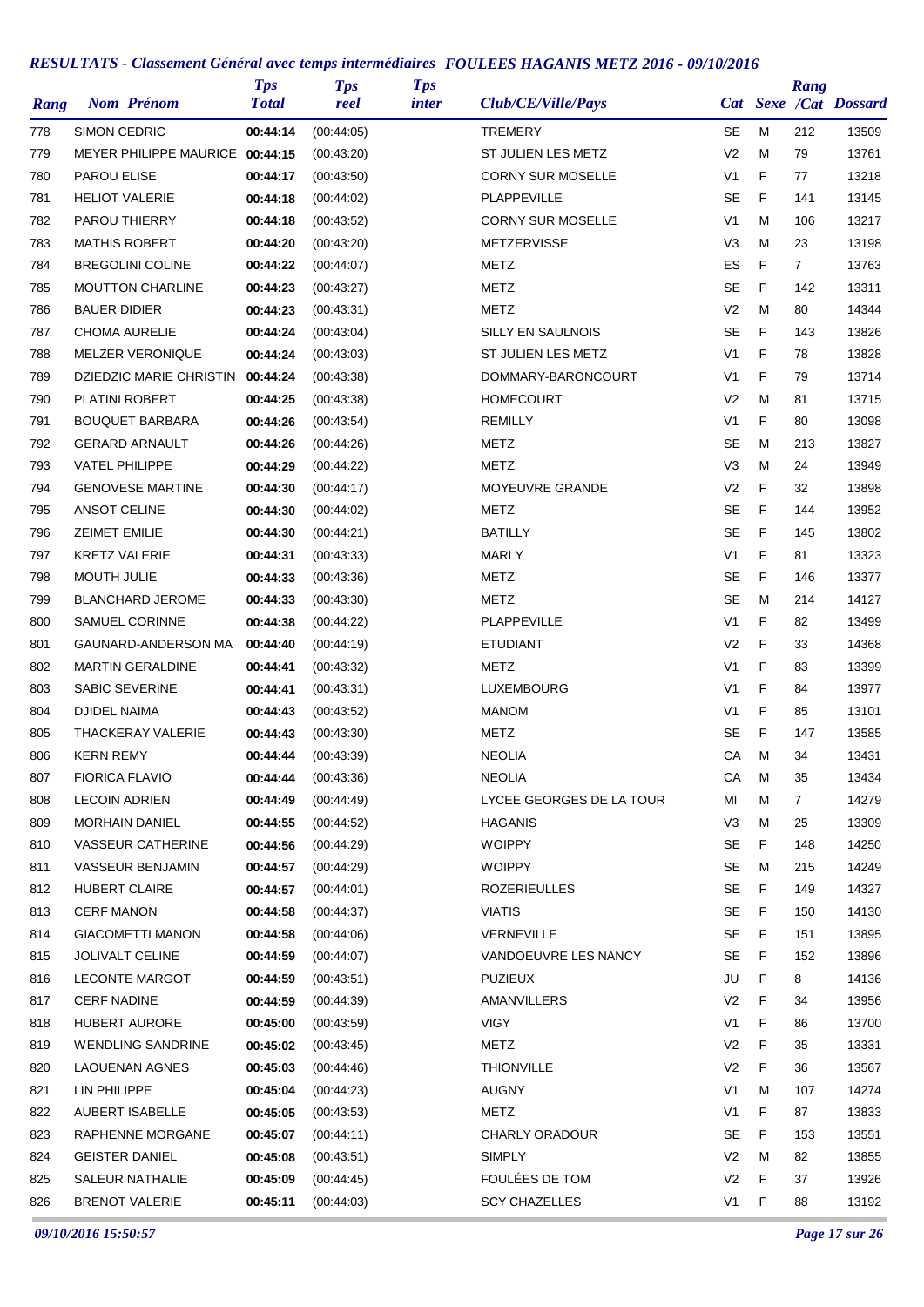| Rang |                        | <b>Nom Prénom</b>           | <b>Tps</b><br><b>Total</b> | <b>Tps</b><br>reel | <b>Tps</b><br><i>inter</i> | Club/CE/Ville/Pays         |                |   | Rang         | Cat Sexe /Cat Dossard |
|------|------------------------|-----------------------------|----------------------------|--------------------|----------------------------|----------------------------|----------------|---|--------------|-----------------------|
| 827  | <b>LOPES PATRICK</b>   |                             | 00:45:12                   | (00:44:14)         |                            | METZ                       | V <sub>1</sub> | M | 108          | 14253                 |
| 828  |                        | LAURENT JEROME              | 00:45:13                   | (00:43:52)         |                            | <b>SIMPLY</b>              | V <sub>1</sub> | M | 109          | 13854                 |
| 829  | <b>GRAPEGGIA LEA</b>   |                             | 00:45:13                   | (00:44:15)         |                            | METZ                       | ES             | F | 8            | 14256                 |
| 830  |                        | <b>CHOLLET ISABELLE</b>     | 00:45:19                   | (00:45:00)         |                            | <b>BATIGERE</b>            | V <sub>2</sub> | F | 38           | 13156                 |
| 831  |                        | <b>JOECKLE BERNARD</b>      | 00:45:21                   | (00:45:19)         |                            | <b>HAGANIS</b>             | V2             | M | 83           | 13306                 |
| 832  |                        | <b>GUERQUIN ALAIN</b>       | 00:45:22                   | (00:44:09)         |                            | <b>FAMECK</b>              | V <sub>1</sub> | M | 110          | 13636                 |
| 833  | <b>LODI AURORE</b>     |                             | 00:45:23                   | (00:44:41)         |                            | <b>COURCELLES SUR NIED</b> | <b>SE</b>      | F | 154          | 13891                 |
| 834  |                        | UCCELLO MICHELE             | 00:45:27                   | (00:44:27)         |                            | MPW-HJM                    | V3             | M | 26           | 13651                 |
| 835  |                        | RIEDLE ISABELLE             | 00:45:34                   | (00:44:47)         |                            | <b>VERNY</b>               | V <sub>2</sub> | F | 39           | 13752                 |
| 836  |                        | <b>SAVOCA PATRICIA</b>      | 00:45:35                   | (00:44:48)         |                            | <b>VERNY</b>               | V <sub>1</sub> | F | 89           | 13753                 |
| 837  |                        | <b>FERRUZZI ROSELYNE</b>    | 00:45:41                   | (00:45:05)         |                            | <b>HOMECOURT</b>           | <b>SE</b>      | F | 155          | 13922                 |
| 838  |                        | <b>CHANTECLAIR KARINE</b>   | 00:45:42                   | (00.45.41)         |                            | 57160 - LESSY              | V <sub>1</sub> | F | 90           | 13738                 |
| 839  | <b>MBA SIFA</b>        |                             | 00:45:42                   | (00:45:06)         |                            | MONTIGNY LES METZ          | <b>SE</b>      | F | 156          | 13739                 |
| 840  |                        | <b>ZITELLI STEPHANIE</b>    | 00:45:43                   | (00.45.34)         |                            | <b>ENNERY</b>              | V <sub>1</sub> | F | 91           | 13887                 |
| 841  |                        | PEIGNOIS JUSTINE            | 00:45:43                   | (00.44.37)         |                            | LES FOULÉES DE TOM         | <b>SE</b>      | F | 157          | 13521                 |
| 842  | <b>DEIDDA VIRGINIE</b> |                             | 00:45:43                   | (00:45:35)         |                            | <b>TALANGE</b>             | <b>SE</b>      | F | 158          | 13973                 |
| 843  |                        | <b>OUAKACHE JULIEN</b>      | 00:45:44                   | (00:44:37)         |                            | <b>NEOLIA</b>              | СA             | M | 36           | 13437                 |
| 844  |                        | <b>ZANN CATHERINE</b>       | 00:45:45                   | (00:44:40)         |                            | <b>LES ETANGS</b>          | V <sub>1</sub> | F | 92           | 14114                 |
| 845  | SAMRI WALID            |                             | 00:45:45                   | (00.44.37)         |                            | <b>NEOLIA</b>              | СA             | M | 37           | 13439                 |
| 846  |                        | <b>LAPORTE FLORENT</b>      | 00:45:46                   | (00:44:41)         |                            | <b>METZ</b>                | V <sub>1</sub> | M | 111          | 14115                 |
| 847  | <b>HAMM FRANCKY</b>    |                             | 00:45:46                   | (00:44:43)         |                            | <b>NEOLIA</b>              | <b>SE</b>      | м | 216          | 13415                 |
| 848  | <b>HENRY MAXIME</b>    |                             | 00:45:51                   | (00:44:30)         |                            | METZ                       | <b>SE</b>      | M | 217          | 13523                 |
| 849  |                        | <b>HARBOUCHE LILIA</b>      | 00:45:53                   | (00:45:03)         |                            | <b>HUSSIGNY GODBRANGE</b>  | SE             | F | 159          | 13103                 |
| 850  |                        | <b>REMEUR VIRGINIE</b>      | 00:45:57                   | (00:44:42)         |                            | <b>VIATIS</b>              | ES             | F | 9            | 13276                 |
| 851  | PILLON REGIS           |                             | 00:45:58                   | (00.44.49)         |                            | <b>SCY-CHAZELLES</b>       | V <sub>1</sub> | M | 112          | 13191                 |
| 852  |                        | PAGANOTTO VANESSA           | 00:46:02                   | (00:45:09)         |                            | <b>CHRONOPOST</b>          | <b>SE</b>      | F | 160          | 13676                 |
| 853  |                        | <b>LECOMTE HELENE</b>       | 00:46:03                   | (00.45.47)         |                            | <b>BETTELAINVILLE</b>      | MI             | F | $\mathbf{7}$ | 13719                 |
| 854  |                        | <b>LECOMTE PEGGY</b>        | 00:46:03                   | (00:45:47)         |                            | <b>BETTELAINVILLE</b>      | V <sub>1</sub> | F | 93           | 13718                 |
| 855  | <b>BLANDIN DIMITRI</b> |                             | 00:46:03                   | (00:45:50)         |                            | MONTIGNY LES METZ          | V <sub>1</sub> | M | 113          | 14075                 |
| 856  |                        | <b>GUEBEL PHILIPPE</b>      | 00:46:06                   | (00:45:29)         |                            | <b>AMNEVILLE</b>           | V <sub>2</sub> | M | 84           | 14262                 |
| 857  |                        | MATARAZZO MICHEL            | 00:46:08                   | (00:45:28)         |                            | <b>CRUSNES</b>             | V <sub>2</sub> | M | 85           | 13142                 |
| 858  |                        | <b>FACHOT SANDRINE</b>      | 00:46:09                   | (00:44:53)         |                            | LONGEVILLE LES METZ        | V1             | F | 94           | 13904                 |
| 859  |                        | <b>KENENS JEAN-MARC</b>     | 00:46:09                   | (00:44:52)         |                            | SANRY LES VIGY             | V2             | M | 86           | 13902                 |
| 860  |                        | <b>BABEL AURELIEN</b>       | 00:46:11                   | (00.44.47)         |                            | <b>METZ</b>                | <b>SE</b>      | М | 218          | 13829                 |
| 861  | <b>CHAVANT MARIE</b>   |                             | 00:46:14                   | (00:45:53)         |                            | <b>HOMECOURT</b>           | <b>SE</b>      | F | 161          | 14301                 |
| 862  |                        | CHAMBRAUD CLAUDE            | 00:46:15                   | (00:45:12)         |                            | <b>NEOLIA</b>              | V <sub>1</sub> | M | 114          | 14055                 |
| 863  |                        | <b>GIRAUDEAU VALERIE</b>    | 00:46:15                   | (00.45.14)         |                            | <b>NEOLIA</b>              | <b>SE</b>      | F | 162          | 13414                 |
| 864  |                        | <b>JUNGES NADEGE</b>        | 00:46:15                   | (00:45:55)         |                            | ARGANCY                    | SE             | F | 163          | 13588                 |
| 865  |                        | MOREAU CHANTAL              | 00:46:18                   | (00.45.43)         |                            | <b>BAVILLIERS</b>          | V2             | F | 40           | 13770                 |
| 866  |                        | <b>WENTZO JEAN BAPTISTE</b> | 00:46:18                   | (00:44:55)         |                            | METZ                       | SE             | м | 219          | 13831                 |
| 867  |                        | <b>CHAVES ANTHONY</b>       | 00:46:19                   | (00.45.44)         |                            | MONTIGNY-LES-METZ          | SE             | м | 220          | 13771                 |
| 868  |                        | <b>DIDELOT PRISCILIA</b>    | 00:46:21                   | (00.46.18)         |                            | METZ                       | SE             | F | 164          | 13025                 |
| 869  | ROCH ANNE              |                             | 00:46:21                   | (00:45:12)         |                            | CREHANGE                   | V1             | F | 95           | 14031                 |
| 870  | AUDIN BARBARA          |                             | 00:46:21                   | (00:45:20)         |                            | <b>CHIEULLES</b>           | SE             | F | 165          | 13701                 |
| 871  |                        | MEIRISONNE CHRISTELLE       | 00:46:22                   | (00:45:39)         |                            | MARLY                      | V1             | F | 96           | 14270                 |
| 872  |                        | LEFUMEUR JENNIFER           | 00:46:23                   | (00:45:26)         |                            | HAGONDANGE                 | <b>SE</b>      | F | 166          | 13350                 |
| 873  | DLUGOSZ JULIE          |                             | 00:46:26                   | (00:45:31)         |                            | <b>CHARLY ORADOUR</b>      | SE             | F | 167          | 13406                 |
| 874  | ANSEN PIERRE           |                             | 00:46:26                   | (00:45:26)         |                            | MPW-HJM                    | V2             | M | 87           | 13640                 |
| 875  |                        | <b>FAIRON MARIE-LOUISE</b>  | 00:46:26                   | (00:45:26)         |                            | MPW_HJM                    | V <sub>2</sub> | F | 41           | 13649                 |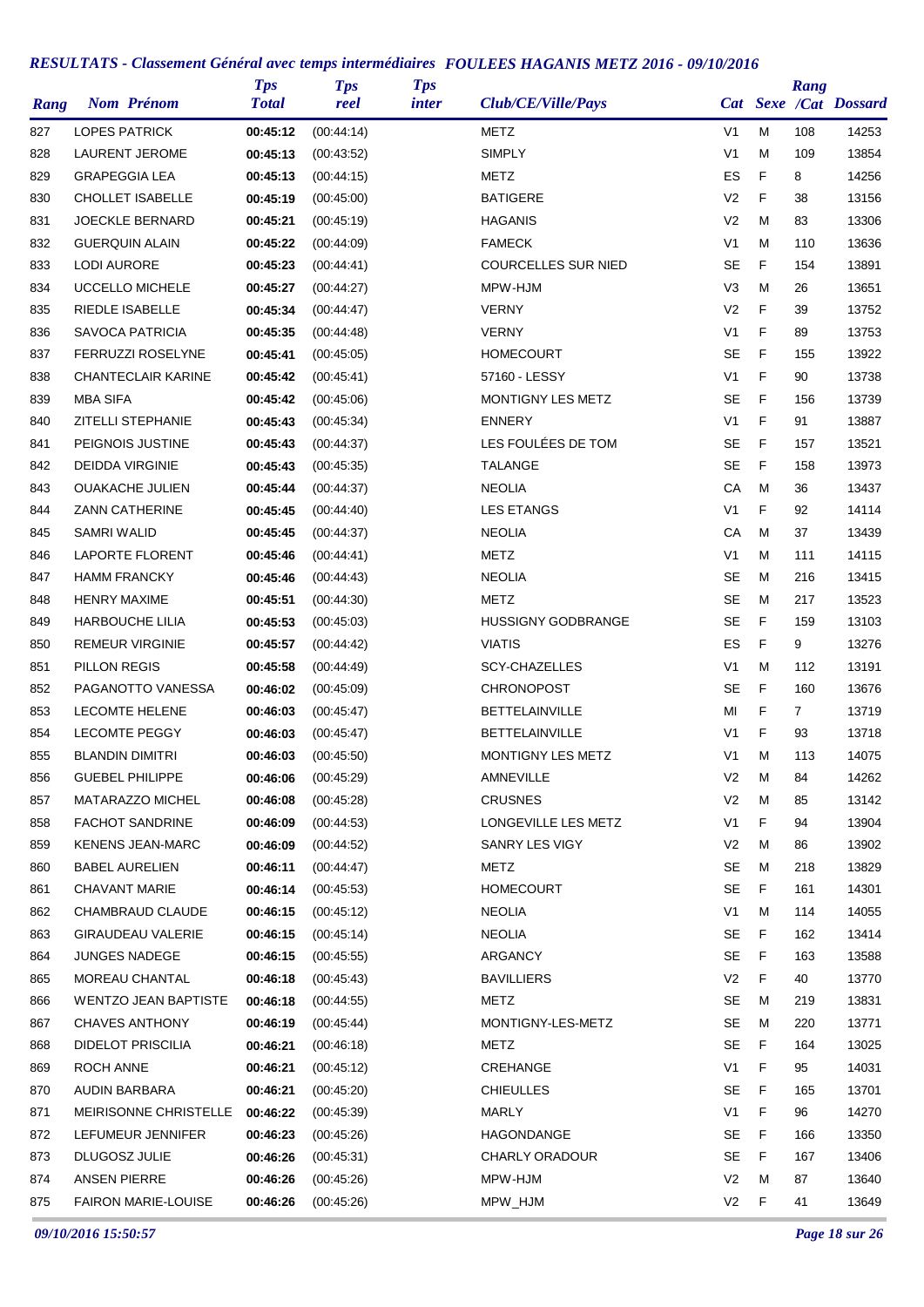| Rang | <b>Nom Prénom</b>          | <b>Tps</b><br><b>Total</b> | <b>Tps</b><br>reel | <b>Tps</b><br><i>inter</i> | Club/CE/Ville/Pays         |                |             | Rang | Cat Sexe /Cat Dossard |
|------|----------------------------|----------------------------|--------------------|----------------------------|----------------------------|----------------|-------------|------|-----------------------|
| 876  | ALKAN AYSE                 | 00:46:26                   | (00:45:26)         |                            | MPW-HJM                    | V <sub>2</sub> | F           | 42   | 13648                 |
| 877  | <b>ETIENNE DENIS</b>       | 00:46:28                   | (00:45:25)         |                            | METZ                       | V <sub>1</sub> | M           | 115  | 13045                 |
| 878  | <b>HAAG PASCALE</b>        | 00:46:28                   | (00:46:00)         |                            | <b>BURTONCOURT</b>         | V <sub>1</sub> | F           | 97   | 13900                 |
| 879  | <b>GRIMARD MARIE</b>       | 00:46:29                   | (00:45:54)         |                            | LOUVIGNY                   | SE             | F           | 168  | 13195                 |
| 880  | <b>GREFF ISABELLE</b>      | 00:46:29                   | (00:45:32)         |                            | LIXING LES ROUHLING        | V <sub>1</sub> | F           | 98   | 13211                 |
| 881  | PELLIGRINI ALEXIA          | 00:46:31                   | (00.45.41)         |                            | METZ                       | <b>SE</b>      | F           | 169  | 14351                 |
| 882  | PIERSON MATHILDE           | 00:46:32                   | (00:46:08)         |                            | <b>MORHANGE</b>            | CA             | F           | 14   | 13082                 |
| 883  | <b>HERZOG CARINE</b>       | 00:46:33                   | (00.46.15)         |                            | <b>ST JULIEN LES METZ</b>  | V <sub>1</sub> | F           | 99   | 14013                 |
| 884  | DOS SANTOS ISABELLE        | 00:46:33                   | (00:45:10)         |                            | <b>SIMPLY</b>              | V <sub>1</sub> | F           | 100  | 13859                 |
| 885  | <b>GUYON SARAH</b>         | 00:46:33                   | (00:46:09)         |                            | <b>MORHANGE</b>            | CA             | F           | 15   | 13083                 |
| 886  | <b>DOS SANTOS PHILIPPE</b> | 00:46:33                   | (00:45:09)         |                            | <b>SIMPLY</b>              | V1             | M           | 116  | 13858                 |
| 887  | ROUVRAIS ESTELLE           | 00:46:34                   | (00:46:15)         |                            | METZ                       | V <sub>1</sub> | F           | 101  | 13543                 |
| 888  | <b>SCHUBERT MARINE</b>     | 00:46:34                   | (00.46.15)         |                            | METZ                       | SE             | F           | 170  | 13607                 |
| 889  | <b>GEBLER CORINNE</b>      | 00:46:36                   | (00.46.13)         |                            | <b>BERMERING</b>           | V <sub>1</sub> | F           | 102  | 13085                 |
| 890  | <b>GUYON PASCAL</b>        | 00:46:36                   | (00:46:12)         |                            | <b>MORHANGE</b>            | V <sub>1</sub> | M           | 117  | 13084                 |
| 891  | <b>REMIATTE STEPHANIE</b>  | 00:46:37                   | (00.46.26)         |                            | PLAPPEVILLE                | V <sub>1</sub> | F           | 103  | 13058                 |
| 892  | PETERLIN AUDE              | 00:46:38                   | (00.45.45)         |                            | CREUTZWALD                 | <b>SE</b>      | F           | 171  | 13590                 |
| 893  | <b>LAVAL DELPHINE</b>      | 00:46:42                   | (00.45.48)         |                            | <b>CHEMINOT</b>            | V <sub>1</sub> | F           | 104  | 13750                 |
| 894  | CARNOT VALERIE             | 00:46:42                   | (00:45:48)         |                            | <b>VERNY</b>               | V <sub>1</sub> | F           | 105  | 13751                 |
| 895  | <b>PACI SEBASTIEN</b>      | 00:46:42                   | (00:46:20)         |                            | AMNEVILLE                  | V <sub>1</sub> | M           | 118  | 13774                 |
| 896  | <b>BOUVET LAURENCE</b>     | 00:46:43                   | (00.46.12)         |                            | PAGNY SUR MOSELLE          | V <sub>2</sub> | F           | 43   | 13070                 |
| 897  | <b>LANDOIS PHILIPPE</b>    | 00:46:43                   | (00.46.12)         |                            | <b>SPORTS LOISIRS METZ</b> | V3             | M           | 27   | 13088                 |
| 898  | <b>BELOTTI NICOLAS</b>     | 00:46:49                   | (00.46.23)         |                            | ROMBAS AC                  | <b>SE</b>      | M           | 221  | 14282                 |
| 899  | BELOTTI ANNE-CATHERIN      | 00:46:50                   | (00:46:23)         |                            | <b>RICHEMONT</b>           | <b>SE</b>      | F           | 172  | 14229                 |
| 900  | <b>HAERRIG MARIE</b>       | 00:46:51                   | (00:45:29)         |                            | PARIS <sub>18</sub>        | <b>SE</b>      | F           | 173  | 13532                 |
| 901  | <b>CIACHERA CHRISTIAN</b>  | 00:46:51                   | (00.45.56)         |                            | <b>REMILLY</b>             | V <sub>2</sub> | M           | 88   | 13204                 |
| 902  | <b>SCHNEIDER ANGELE</b>    | 00:46:51                   | (00.46.49)         |                            | MOYEUVRE GRANDE            | <b>SE</b>      | F           | 174  | 13965                 |
| 903  | <b>CIACHERA MELANIE</b>    | 00:46:52                   | (00:45:57)         |                            | <b>EPINAL</b>              | <b>SE</b>      | F           | 175  | 13205                 |
| 904  | <b>HERZOG MARION</b>       | 00:46:57                   | (00.46.37)         |                            | <b>METZ</b>                | <b>SE</b>      | F           | 176  | 13571                 |
| 905  | <b>GREFF MARIE-ODILE</b>   | 00:46:58                   | (00:46:01)         |                            | METZ                       | V2             | F           | 44   | 13179                 |
| 906  | DEL BIGO SABINE            | 00:46:58                   | (00:45:58)         |                            | MPW-HJM                    | V <sub>1</sub> | F           | 106  | 13644                 |
| 907  | <b>MATHIS STEPHANE</b>     | 00:47:03                   | (00:46:27)         |                            | MALANCOURT LA MONTAGNE     | V1             | M           | 119  | 14392                 |
| 908  | PITON GUILLAUME            | 00:47:03                   | (00:46:17)         |                            | LYCEE GEORGES DE LA TOUR   | СA             | M           | 38   | 14266                 |
| 909  | <b>GILLET VALERIE</b>      | 00:47:03                   | (00.46.08)         |                            | <b>BETTEMBOURG</b>         | V1             | F           | 107  | 13814                 |
| 910  | <b>GUYETTE CLARYSSE</b>    | 00:47:04                   | (00:46:57)         |                            | LE BAN ST MARTIN           | <b>SE</b>      | F           | 177  | 13068                 |
| 911  | DI BENEDETTO NATHALIE      | 00:47:09                   | (00:46:05)         |                            | METZ                       | SE             | F           | 178  | 14128                 |
| 912  | AIT HDACH RIDA             | 00:47:10                   | (00.46.02)         |                            | <b>NEOLIA</b>              | JU             | M           | 21   | 13440                 |
| 913  | ASSEKOUR IMAN              | 00:47:10                   | (00:46:27)         |                            | MAIZIERES LES METZ         | JU             | F           | 9    | 14319                 |
| 914  | LANGCBACH AUDRAY           | 00:47:11                   | (00:46:28)         |                            | <b>THIONVILLE</b>          | SE             | F           | 179  | 14318                 |
| 915  | LASSAGNE FLORENCE          | 00:47:12                   | (00:46:42)         |                            | AS CHEMINOTS METZ          | V1             | F           | 108  | 13985                 |
| 916  | <b>LAMONGIE FANNY</b>      | 00:47:17                   | (00:45:56)         |                            | MARLY                      | SE             | F           | 180  | 14227                 |
| 917  | STRECKER EVA               | 00:47:21                   | (00.46.39)         |                            | <b>METZ</b>                | V2             | F           | 45   | 13115                 |
| 918  | KOZIOL ANNA                | 00:47:22                   | (00:46:51)         |                            | MOULINS LES METZ           | SE             | F           | 181  | 13222                 |
| 919  | <b>BRUNEAU SABINE</b>      | 00:47:22                   | (00:47:06)         |                            | ATHLETISME METZ METROPOLE* | V1             | F           | 109  | 13027                 |
| 920  | THIRION CINDY              | 00:47:23                   | (00:46:52)         |                            | MOULINS LES METZ           | SE             | F           | 182  | 13221                 |
| 921  | <b>FENEON MARINE</b>       | 00:47:23                   | (00.46.51)         |                            | <b>MOULINS LE METZ</b>     | SE             | F           | 183  | 13223                 |
| 922  | SCHNEIDER STEPHANIE        | 00:47:23                   | (00:46:51)         |                            | <b>SCHNEIDER</b>           | SE             | F           | 184  | 13224                 |
| 923  | <b>HINSINGER EUGENIE</b>   | 00:47:24                   | (00:46:51)         |                            | <b>MARLY</b>               | <b>SE</b>      | $\mathsf F$ | 185  | 13233                 |
| 924  | <b>GUNER MARIE ANDREE</b>  | 00:47:24                   | (00:47:05)         |                            | LA MADELEINE               | V <sub>2</sub> | F           | 46   | 13054                 |

*09/10/2016 15:50:57 Page 19 sur 26*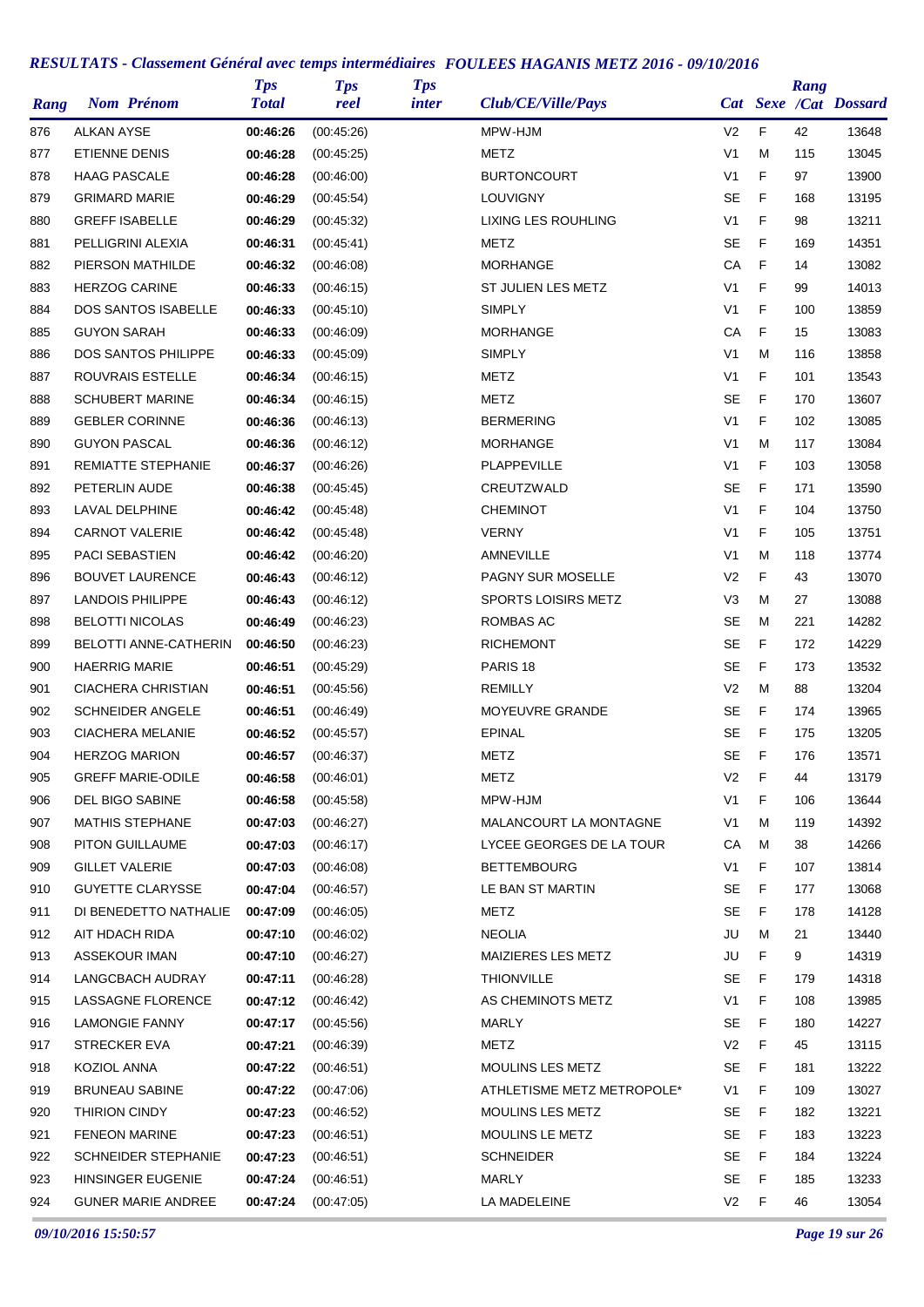| Rang | <b>Nom Prénom</b>             | <b>Tps</b><br><b>Total</b> | <b>Tps</b><br>reel | <b>Tps</b><br><i>inter</i> | Club/CE/Ville/Pays        |                |   | Rang | Cat Sexe /Cat Dossard |
|------|-------------------------------|----------------------------|--------------------|----------------------------|---------------------------|----------------|---|------|-----------------------|
| 925  | <b>GARCIA THOMAS</b>          | 00:47:26                   | (00.46.48)         |                            | <b>MAIZIERES LES METZ</b> | SE             | M | 222  | 13849                 |
| 926  | <b>LEQUERE NICOLAS</b>        | 00:47:27                   | (00.46.47)         |                            | <b>HAGANIS</b>            | V <sub>1</sub> | M | 120  | 13307                 |
| 927  | <b>COHADE MARINE</b>          | 00:47:32                   | (00:46:46)         |                            | <b>PARIS</b>              | <b>SE</b>      | F | 186  | 14049                 |
| 928  | <b>MICHEL MARIE</b>           | 00:47:33                   | (00:47:23)         |                            | <b>LUXEMBOURG</b>         | SE             | F | 187  | 13229                 |
| 929  | <b>MICHEL AUDREY</b>          | 00:47:33                   | (00:47:22)         |                            | LE BAN ST MARTIN          | <b>SE</b>      | F | 188  | 13228                 |
| 930  | PARAVANO HELENE               | 00:47:34                   | (00.46.57)         |                            | <b>BRIEY</b>              | <b>SE</b>      | F | 189  | 13352                 |
| 931  | <b>SCHOLTES EMMA</b>          | 00:47:36                   | (00:46:32)         |                            | <b>METZ</b>               | <b>SE</b>      | F | 190  | 13367                 |
| 932  | PREZZAVENTO ALEXANDR 00:47:36 |                            | (00.46.43)         |                            | <b>UEM</b>                | SE             | м | 223  | 13184                 |
| 933  | <b>COLLET JUDITH</b>          | 00:47:36                   | (00.47.11)         |                            | <b>ANTILLY</b>            | <b>SE</b>      | F | 191  | 13397                 |
| 934  | <b>ANDRE OPHELIE</b>          | 00:47:36                   | (00:46:43)         |                            | <b>UEM</b>                | <b>SE</b>      | F | 192  | 13186                 |
| 935  | <b>BARTH ANNE</b>             | 00:47:36                   | (00:47:12)         |                            | ARS SUR MOSELLE           | <b>SE</b>      | F | 193  | 13735                 |
| 936  | <b>AUGENDRE VINCENT</b>       | 00:47:38                   | (00.46.53)         |                            | <b>BAZONCOURT</b>         | <b>SE</b>      | M | 224  | 13709                 |
| 937  | TELLA BLANDINE RUTH           | 00:47:42                   | (00:47:24)         |                            | <b>BATIGERE</b>           | V <sub>1</sub> | F | 110  | 13168                 |
| 938  | <b>MATHIS RACHEL</b>          | 00:47:43                   | (00.47.07)         |                            | MALANCOURT LA MONTAGNE    | V <sub>1</sub> | F | 111  | 14393                 |
| 939  | <b>MOSA MARYLINE</b>          | 00:47:44                   | (00:47:22)         |                            | <b>MORHANGE</b>           | V <sub>1</sub> | F | 112  | 13081                 |
| 940  | <b>CUCCHIARA GIANNI</b>       | 00:47:47                   | (00:46:42)         |                            | <b>NEOLIA</b>             | JU             | M | 22   | 13436                 |
| 941  | AOUKACHI BENOIT               | 00:47:51                   | (00:46:44)         |                            | <b>NEOLIA</b>             | JU             | M | 23   | 13435                 |
| 942  | <b>BOURGIS MICKAEL</b>        | 00:47:52                   | (00.46.44)         |                            | METZ                      | SE             | M | 225  | 14381                 |
| 943  | <b>LECLAIRE VIRGINIE</b>      | 00:47:54                   | (00:47:20)         |                            | MONTIGNY LES METZ         | V <sub>1</sub> | F | 113  | 14330                 |
| 944  | <b>QUERAUD SOPHIE</b>         | 00:47:56                   | (00:47:20)         |                            | <b>EST'ELLES</b>          | V <sub>1</sub> | F | 114  | 13215                 |
| 945  | SPANNAGEL ISABELLE            | 00:47:57                   | (00:47:20)         |                            | <b>MARLY</b>              | <b>SE</b>      | F | 194  | 13631                 |
| 946  | <b>KUBICKI GAELLE</b>         | 00:47:58                   | (00:47:19)         |                            | <b>ODEREN</b>             | ES             | F | 10   | 13249                 |
|      | <b>FRAUND REGIS</b>           |                            |                    |                            | MONTIGNY LES METZ         | V <sub>1</sub> | M | 121  | 13492                 |
| 947  | <b>SCHONS PASCAL</b>          | 00:47:59                   | (00.46.45)         |                            |                           | V <sub>1</sub> | M |      |                       |
| 948  |                               | 00:47:59                   | (00:46:45)         |                            | <b>COIN LES CUVRY</b>     |                | M | 122  | 13937                 |
| 949  | <b>KLEIN BENOIT</b>           | 00:48:00                   | (00:47:52)         |                            | <b>CHRONOPOST</b>         | V <sub>1</sub> |   | 123  | 13675                 |
| 950  | <b>OUDOT ROMAIN</b>           | 00:48:00                   | (00:46:45)         |                            | SAINT NICOLAS DE PORT     | SE             | м | 226  | 14293                 |
| 951  | <b>CISSE JACINTHE</b>         | 00:48:00                   | (00:46:46)         |                            | MONTIGNY LES METZ         | SE             | F | 195  | 13938                 |
| 952  | <b>SCHONS ELLA</b>            | 00:48:00                   | (00:46:45)         |                            | <b>COIN LES CUVRY</b>     | <b>SE</b>      | F | 196  | 13936                 |
| 953  | <b>BRACONNIER MATHIEU</b>     | 00:48:01                   | (00:46:46)         |                            | <b>METZ</b>               | <b>SE</b>      | M | 227  | 14042                 |
| 954  | PEUGNET FREDERIQUE            | 00:48:02                   | (00:46:35)         |                            | METZ                      | V <sub>1</sub> | F | 115  | 13791                 |
| 955  | MOREAU JULIETTE               | 00:48:02                   | (00:46:36)         |                            | <b>METZ</b>               | SE             | F | 197  | 13790                 |
| 956  | <b>HOCQUET DYLAN</b>          | 00:48:03                   | (00:47:11)         |                            | HANNONVILLE SUZEMONT      | SE             | M | 228  | 13495                 |
| 957  | <b>TOGNOLI PATRICE</b>        | 00:48:03                   | (00.47.46)         |                            | <b>FRANCE</b>             | SE             | M | 229  | 14264                 |
| 958  | <b>DIEHL VIRGINIE</b>         | 00:48:03                   | (00:46:54)         |                            | METZ                      | V <sub>1</sub> | F | 116  | 13726                 |
| 959  | <b>HOCQUET EIMEAR</b>         | 00:48:04                   | (00.47:11)         |                            | HANNONVILLE-SUZÉMONT      | V <sub>2</sub> | F | 47   | 13494                 |
| 960  | <b>HASSE SEBASTIEN</b>        | 00:48:08                   | (00:46:43)         |                            | MONTIGNY LES METZ         | V1             | M | 124  | 13811                 |
| 961  | <b>HASSE NOEMIE</b>           | 00:48:08                   | (00:46:44)         |                            | MONTIGNY LES METZ         | SE             | F | 198  | 13809                 |
| 962  | <b>VUILLAUME CLAIRE</b>       | 00:48:09                   | (00:46:45)         |                            | LABRY                     | <b>SE</b>      | F | 199  | 13808                 |
| 963  | AZZOPARDI AUDE                | 00:48:10                   | (00.47.58)         |                            | METZ                      | SE             | F | 200  | 13019                 |
| 964  | DE RIGNE SOPHIE               | 00:48:12                   | (00:47:36)         |                            | <b>FLEURY</b>             | V <sub>1</sub> | F | 117  | 13853                 |
| 965  | MOUGENEZ CELINE               | 00:48:12                   | (00.47:14)         |                            | MARLY                     | SE             | F | 201  | 14108                 |
| 966  | <b>JACOB MELISSA</b>          | 00:48:12                   | (00.47.33)         |                            | LONGEVILLE LES METZ       | SE             | F | 202  | 13448                 |
| 967  | <b>JACOB PATRICIA</b>         | 00:48:13                   | (00:47:34)         |                            | METZ                      | V <sub>2</sub> | F | 48   | 13447                 |
| 968  | JACOB DERECK                  | 00:48:13                   | (00:47:32)         |                            | <b>STRASBOURG</b>         | SE             | м | 230  | 13449                 |
| 969  | DULAUROY JEREMY               | 00:48:15                   | (00:43:01)         |                            | <b>VIATIS</b>             | SE             | M | 231  | 14065                 |
| 970  | <b>RASS ANNICK</b>            | 00:48:19                   | (00.46.57)         |                            | <b>FLORANGE</b>           | V2             | F | 49   | 13943                 |
| 971  | <b>WOLFF SYLVIE</b>           | 00:48:22                   | (00:48:01)         |                            | WILLERWALD                | V <sub>1</sub> | F | 118  | 13962                 |
| 972  | KLEIN STEPHANIE               | 00:48:24                   | (00:48:07)         |                            | <b>THIONVILLE</b>         | SE             | F | 203  | 13906                 |
| 973  | <b>MARTIN STEPHANIE</b>       | 00:48:30                   | (00:48:02)         |                            | <b>CORNY SUR MOSELLE</b>  | SE             | F | 204  | 13841                 |

*09/10/2016 15:50:57 Page 20 sur 26*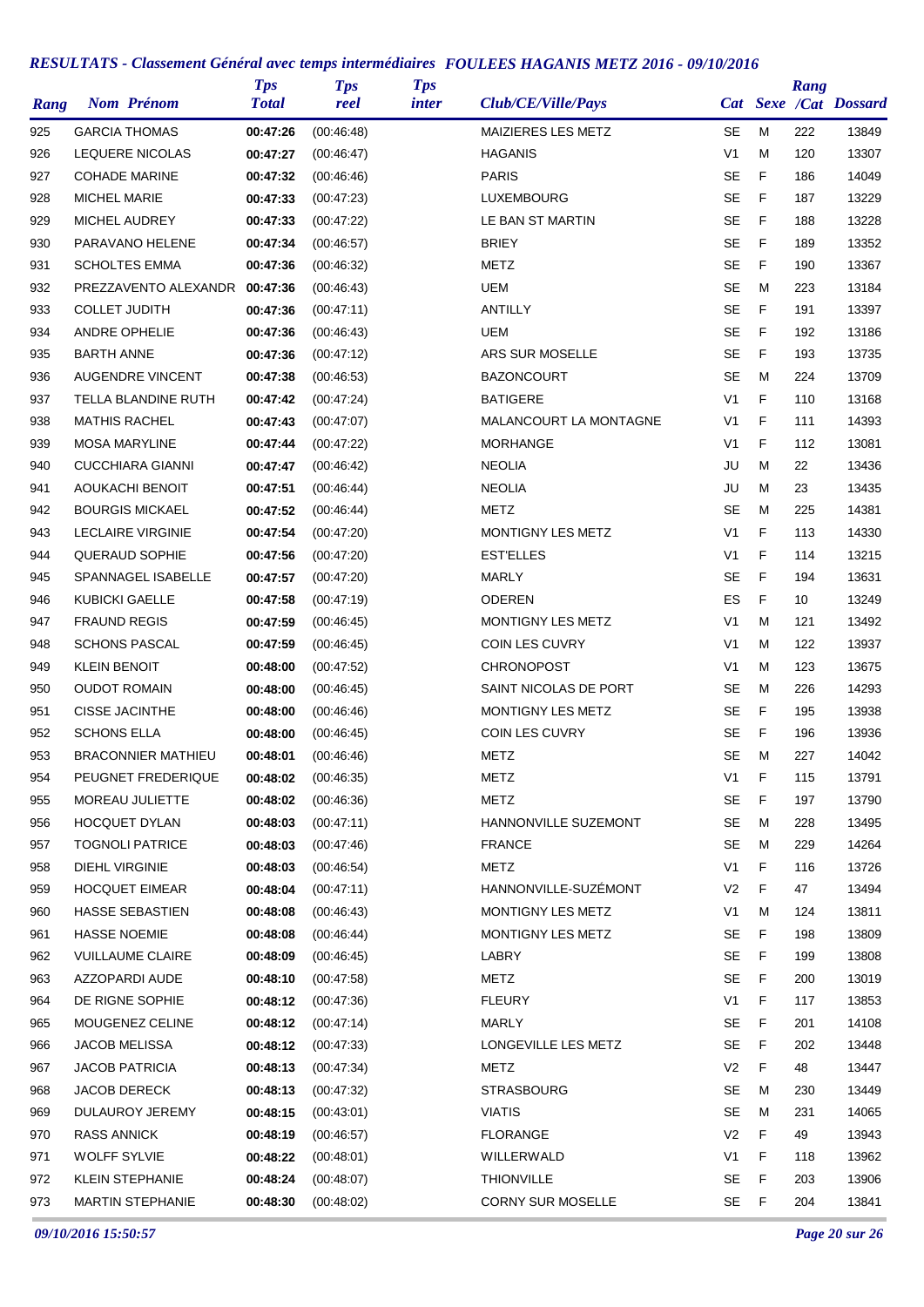| Rang |                       | <b>Nom Prénom</b>            | <b>Tps</b><br><b>Total</b> | <b>Tps</b><br>reel | <b>Tps</b><br><i>inter</i> | Club/CE/Ville/Pays         |                |             | Rang         | Cat Sexe /Cat Dossard |
|------|-----------------------|------------------------------|----------------------------|--------------------|----------------------------|----------------------------|----------------|-------------|--------------|-----------------------|
| 974  |                       | ORVOEN OCEANE                | 00:48:31                   | (00:48:19)         |                            | METZ                       | SE             | F           | 205          | 14119                 |
| 975  |                       | <b>BOULANGER GISELE</b>      | 00:48:31                   | (00.47:27)         |                            | <b>VILLERS STONCOURT</b>   | V <sub>2</sub> | F           | 50           | 13285                 |
| 976  | <b>ROYER MARINE</b>   |                              | 00:48:31                   | (00:48:22)         |                            | <b>MMETROPOLE</b>          | <b>SE</b>      | F           | 206          | 13295                 |
| 977  | <b>LIPPIS GERALD</b>  |                              | 00:48:35                   | (00:48:34)         |                            | <b>THIONVILLE</b>          | V <sub>1</sub> | M           | 125          | 13905                 |
| 978  | <b>PUTZ ISABELLE</b>  |                              | 00:48:38                   | (00:48:16)         |                            | ATHLETISME METZ METROPOLE* | V <sub>1</sub> | F           | 119          | 13533                 |
| 979  |                       | EVRARD AMELIE                | 00:48:38                   | (00:47:53)         |                            | <b>BEUX</b>                | <b>SE</b>      | F           | 207          | 13716                 |
| 980  |                       | <b>CAGNAT SARAH JANE</b>     | 00:48:38                   | (00:47:23)         |                            | <b>MOULINS LES METZ</b>    | <b>SE</b>      | F           | 208          | 13837                 |
| 981  | <b>HEIP SEVERINE</b>  |                              | 00:48:39                   | (00:47:24)         |                            | METZ                       | SE             | F           | 209          | 13820                 |
| 982  |                       | ROESER NADINE                | 00:48:39                   | (00:48:16)         |                            | MONTIGNY LES METZ          | V <sub>3</sub> | F           | 8            | 13534                 |
| 983  |                       | EDZOUTSA GLORIA              | 00:48:44                   | (00:47:44)         |                            | AO CHARENTO                | V <sub>1</sub> | F           | 120          | 13166                 |
| 984  |                       | <b>BOULANGER ISABELLE</b>    | 00:48:45                   | (00:48:32)         |                            | ARCELORMITTAL              | <b>SE</b>      | F           | 210          | 13261                 |
| 985  |                       | <b>WEBER ROBERT</b>          | 00:48:53                   | (00:48:03)         |                            | VALLEROY                   | V <sub>5</sub> | M           | $\mathbf{1}$ | 13043                 |
| 986  |                       | <b>GERARD ADELINE</b>        | 00:49:03                   | (00:48:28)         |                            | <b>SECOURT</b>             | V <sub>1</sub> | F           | 121          | 14233                 |
| 987  |                       | <b>CLAUDE SEVERINE</b>       | 00:49:04                   | (00.48.33)         |                            | <b>METZ</b>                | V <sub>1</sub> | F           | 122          | 13776                 |
| 988  | <b>CAVION FANNY</b>   |                              | 00:49:06                   | (00:48:34)         |                            | <b>METZ</b>                | <b>SE</b>      | F           | 211          | 13777                 |
| 989  |                       | <b>QUINTEN VIRGINIE</b>      | 00:49:07                   | (00:47:56)         |                            | CREHANGE                   | <b>SE</b>      | F           | 212          | 14030                 |
| 990  |                       | <b>JOLLY JEAN YVES</b>       | 00:49:08                   | (00:48:01)         |                            | <b>RETINNE</b>             | V <sub>1</sub> | M           | 126          | 13099                 |
| 991  |                       | <b>BOULANGER ALAIN</b>       | 00:49:10                   | (00:48:05)         |                            | METZ                       | V <sub>2</sub> | M           | 89           | 13479                 |
| 992  |                       | <b>SCHERF CECILE</b>         | 00:49:12                   | (00:48:26)         |                            | METZ                       | <b>SE</b>      | F           | 213          | 13176                 |
| 993  | <b>ANAKI HAKIM</b>    |                              | 00:49:12                   | (00:48:05)         |                            | <b>NEOLIA</b>              | <b>SE</b>      | M           | 232          | 14041                 |
|      |                       | <b>OUADAH MOHAMED</b>        | 00:49:14                   |                    |                            | <b>NEOLIA</b>              | CA             | M           | 39           | 13432                 |
| 994  |                       | <b>TURLET FRANCOIS</b>       |                            | (00:48:07)         |                            | <b>HAGANIS</b>             | V <sub>2</sub> | M           | 90           | 13316                 |
| 995  |                       | MULLER GAELLE                | 00:49:14                   | (00:49:09)         |                            |                            | <b>ES</b>      | F           |              |                       |
| 996  |                       |                              | 00:49:15                   | (00.48.59)         |                            | <b>COURCELLES SUR NIED</b> |                |             | 11           | 14077                 |
| 997  |                       | <b>WINGERT ROSANE</b>        | 00:49:17                   | (00:49:00)         |                            | <b>HOMECOURT</b>           | V <sub>2</sub> | F           | 51           | 13997                 |
| 998  | PIERRET ALAIN         |                              | 00:49:18                   | (00.49.18)         |                            | <b>HAGANIS</b>             | V <sub>3</sub> | M           | 28           | 13318                 |
| 999  |                       | STEPHANO KRYSTEL             | 00:49:18                   | (00:49:14)         |                            | <b>BRONVAUX</b>            | <b>SE</b>      | F           | 214          | 13755                 |
| 1000 |                       | <b>ZMYSLOWSKI ALAIN</b>      | 00:49:18                   | (00:49:01)         |                            | <b>BRIEY</b>               | V <sub>2</sub> | M           | 91           | 13994                 |
| 1001 | <b>SARATI NOEMIE</b>  |                              | 00:49:20                   | (00:48:53)         |                            | <b>BURTONCOURT</b>         | <b>SE</b>      | F           | 215          | 13807                 |
| 1002 |                       | PEREIRA ANGELIQUE            | 00:49:20                   | (00:48:21)         |                            | <b>PIERREVILLERS</b>       | <b>SE</b>      | F           | 216          | 13823                 |
| 1003 |                       | <b>STEPHANO MICHAEL</b>      | 00:49:20                   | (00:49:16)         |                            | <b>BRONVAUX</b>            | <b>SE</b>      | M           | 233          | 13754                 |
| 1004 | <b>FLECK EMILIE</b>   |                              | 00:49:20                   | (00:48:21)         |                            | <b>PIERREVILLERS</b>       | <b>SE</b>      | F           | 217          | 13822                 |
| 1005 |                       | <b>BELLEMIN PASCALE</b>      | 00:49:21                   | (00.49.04)         |                            | <b>ECROUVES</b>            | V <sub>1</sub> | F           | 123          | 13974                 |
| 1006 |                       | <b>HENRY NATHALIE</b>        | 00:49:25                   | (00.49.07)         |                            | METZ                       | V1             | F           | 124          | 14251                 |
| 1007 |                       | <b>CAMACHO GARCIA CRISTI</b> | 00:49:27                   | (00:49:05)         |                            | AMNEVILLE                  | ES             | F           | 12           | 13775                 |
| 1008 | <b>BRUSCA MARIA</b>   |                              | 00:49:34                   | (00:48:35)         |                            | MPW-HJM                    | V <sub>3</sub> | F           | 9            | 13645                 |
| 1009 |                       | <b>STEIN ANGELIQUE</b>       | 00:49:38                   | (00:48:45)         |                            | <b>CUSTINES</b>            | SE             | F           | 218          | 13394                 |
| 1010 |                       | <b>GUYOT JUSTINE</b>         | 00:49:41                   | (00:48:58)         |                            | LYCEE GEORGES DE LA TOUR   | СA             | $\mathsf F$ | 16           | 14336                 |
| 1011 |                       | <b>ESPIAND ORIANNE</b>       | 00:49:41                   | (00:48:59)         |                            | LYCEE GEORGES DE LA TOUR   | CA             | $\mathsf F$ | 17           | 14275                 |
| 1012 | <b>GARDIN MARIE</b>   |                              | 00:49:41                   | (00.48.59)         |                            | LYCEE GEORGES DE LA TOUR   | СA             | F           | 18           | 14033                 |
| 1013 |                       | <b>CORTINA SEBASTIEN</b>     | 00:49:43                   | (00:48:29)         |                            | <b>VIATIS</b>              | <b>SE</b>      | м           | 234          | 13278                 |
| 1014 |                       | RANTE AURELIEN               | 00:49:44                   | (00:48:50)         |                            | <b>FRANCE</b>              | SE             | M           | 235          | 14305                 |
| 1015 |                       | <b>TRUONG SYLVIE</b>         | 00:49:44                   | (00:48:21)         |                            | <b>WOLFISHEIM</b>          | SE             | F           | 219          | 14281                 |
| 1016 |                       | <b>WALLERICH SARA</b>        | 00:49:45                   | (00:48:50)         |                            | <b>THIONVILLE</b>          | SE             | F           | 220          | 14020                 |
| 1017 | <b>FILIPPI CELINE</b> |                              | 00:49:45                   | (00:49:04)         |                            | <b>CRUSNES</b>             | SE             | F           | 221          | 13703                 |
| 1018 |                       | <b>FILIPPI SYLVIANE</b>      | 00:49:45                   | (00.49.04)         |                            | <b>CRUSNES</b>             | V <sub>2</sub> | F           | 52           | 13702                 |
| 1019 |                       | UNTERSINGER CHRISTINE        | 00:49:49                   | (00:49:29)         |                            | SAULNY                     | V1             | F           | 125          | 13736                 |
| 1020 | SOULIE ANNY           |                              | 00:49:49                   | (00:49:14)         |                            | LONGEVILLE LES METZ        | V <sub>2</sub> | F           | 53           | 13591                 |
| 1021 |                       | SOULIE JEAN-MARC             | 00:49:49                   | (00:49:14)         |                            | LONGEVILLE LES METZ        | V3             | M           | 29           | 13592                 |
| 1022 |                       | UNTERSINGER RONALD           | 00:49:50                   | (00:49:27)         |                            | SAULNY                     | V <sub>1</sub> | M           | 127          | 13737                 |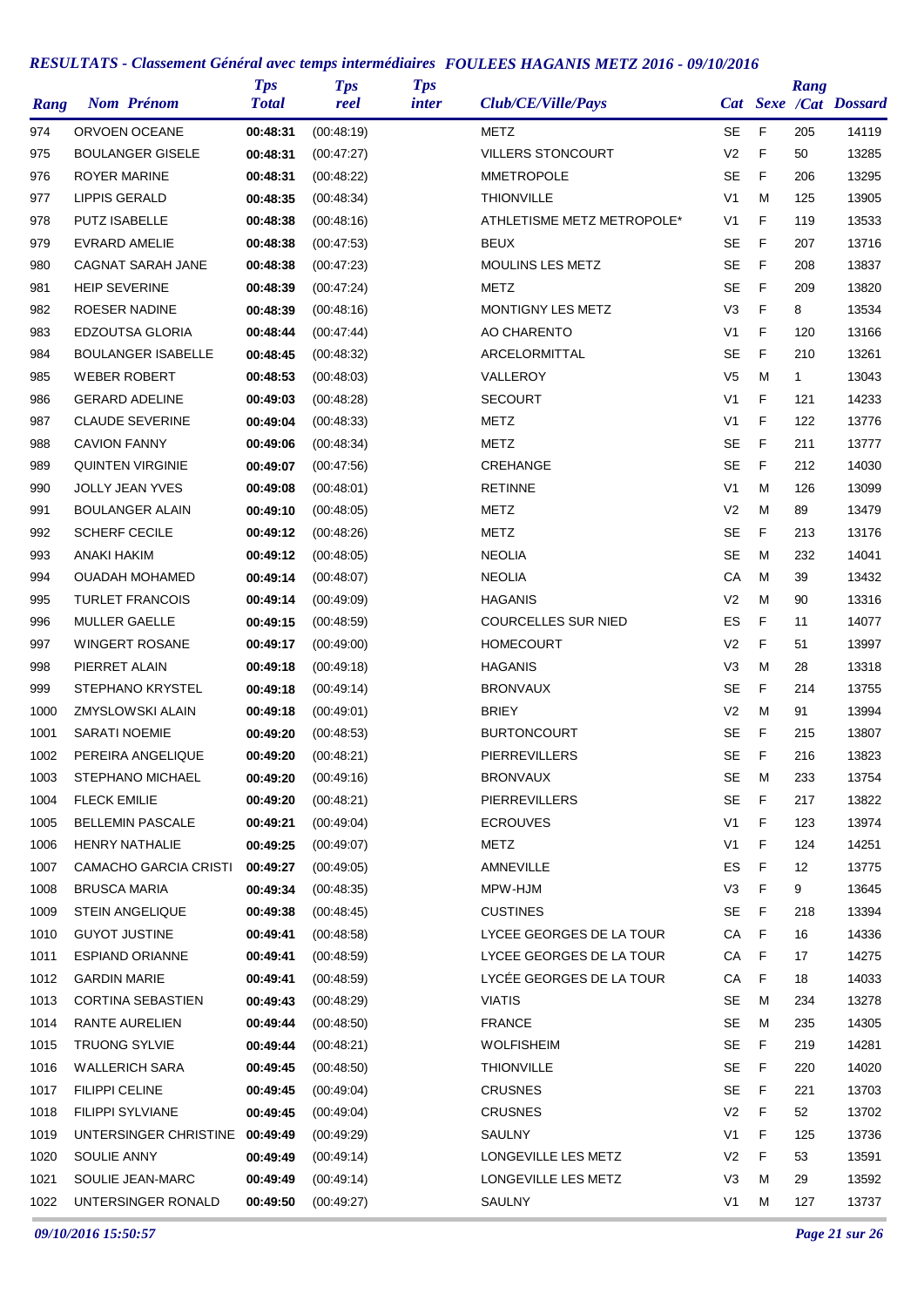| Rang | <b>Nom Prénom</b>         | <b>Tps</b><br><b>Total</b> | <b>Tps</b><br>reel | <b>Tps</b><br><i>inter</i> | Club/CE/Ville/Pays         |                |   | Rang | Cat Sexe /Cat Dossard |
|------|---------------------------|----------------------------|--------------------|----------------------------|----------------------------|----------------|---|------|-----------------------|
| 1023 | <b>BRACHET GAUTIER</b>    | 00:49:52                   | (00:49:13)         |                            | <b>FAMECK</b>              | <b>SE</b>      | M | 236  | 13364                 |
| 1024 | <b>MULLER FLORINE</b>     | 00:49:54                   | (00.49.08)         |                            | METZ                       | <b>SE</b>      | F | 222  | 13920                 |
| 1025 | <b>TOSI GILLES</b>        | 00:49:55                   | (00:49:32)         |                            | METZ                       | V1             | M | 128  | 13812                 |
| 1026 | <b>TOSI ANAIS</b>         | 00:49:55                   | (00:49:31)         |                            | METZ                       | MI             | F | 8    | 13813                 |
| 1027 | BEAUSEROY ANABELLE        | 00:50:01                   | (00:49:34)         |                            | <b>BURTONCOURT</b>         | SE             | F | 223  | 13793                 |
| 1028 | <b>BARRE JESSICA</b>      | 00:50:01                   | (00.48.40)         |                            | <b>FLORANGE OC*</b>        | <b>SE</b>      | F | 224  | 13746                 |
| 1029 | <b>SCHMITT ELISE</b>      | 00:50:01                   | (00:48:55)         |                            | <b>HAGANIS</b>             | CA             | F | 19   | 13312                 |
| 1030 | <b>KASTNER EMMANUELLE</b> | 00:50:06                   | (00.49.57)         |                            | <b>CONFLANS EN JARNISY</b> | <b>SE</b>      | F | 225  | 13107                 |
| 1031 | <b>KASTNER JEROME</b>     | 00:50:06                   | (00.49.56)         |                            | <b>CONFLANS EN JARNISY</b> | <b>SE</b>      | M | 237  | 13106                 |
| 1032 | BERTRAND NATHALIE         | 00:50:08                   | (00:49:03)         |                            | METZ                       | V1             | F | 126  | 14052                 |
| 1033 | HAUMESSER LAURENCE        | 00:50:08                   | (00:49:29)         |                            | <b>PLAPPEVILLE</b>         | V3             | F | 10   | 13559                 |
| 1034 | DE JESUS SOLANGE          | 00:50:08                   | (00:49:55)         |                            | AMANVILLERS                | V <sub>1</sub> | F | 127  | 13370                 |
| 1035 | <b>UDOL SANDRINE</b>      | 00:50:09                   | (00:49:23)         |                            | <b>JOEUF</b>               | <b>SE</b>      | F | 226  | 13797                 |
| 1036 | LAMONTAGNE ARNAUD         | 00:50:09                   | (00:49:23)         |                            | <b>JOEUF</b>               | V <sub>1</sub> | M | 129  | 13796                 |
| 1037 | <b>BERTRAND LEANDRE</b>   | 00:50:09                   | (00:49:04)         |                            | METZ                       | СA             | M | 40   | 14053                 |
| 1038 | BERTRAND CELESTINE        | 00:50:09                   | (00.49.04)         |                            | <b>METZ</b>                | ES             | F | 13   | 14051                 |
| 1039 | LAMONGIE PHILIPPE         | 00:50:15                   | (00.48.52)         |                            | <b>MARLY</b>               | V <sub>2</sub> | M | 92   | 14226                 |
| 1040 | <b>BRONNER LAETITIA</b>   | 00:50:16                   | (00:49:32)         |                            | METZ                       | <b>SE</b>      | F | 227  | 13140                 |
| 1041 | AUGENDRE CHRISTELLE       | 00:50:17                   | (00:49:32)         |                            | <b>BAZONCOURT</b>          | <b>SE</b>      | F | 228  | 13708                 |
| 1042 | <b>LORO FRANCOIS</b>      | 00:50:31                   | (00:49:25)         |                            | METZ                       | V3             | M | 30   | 13915                 |
| 1043 | LORO SOPHIE               | 00:50:31                   | (00:49:24)         |                            | PONT A MOUSSON             | <b>SE</b>      | F | 229  | 13916                 |
| 1044 | <b>WAGNER AUDREY</b>      | 00:50:34                   | (00.49.34)         |                            | METZ                       | <b>SE</b>      | F | 230  | 14002                 |
| 1045 | <b>KUNTZ MARIE</b>        | 00:50:34                   | (00.49.34)         |                            | <b>SARREGUEMINES</b>       | ES             | F | 14   | 13960                 |
| 1046 | KIEFFER KEVIN             | 00:50:36                   | (00:49:23)         |                            | <b>VIATIS</b>              | SE             | M | 238  | 13576                 |
| 1047 | KIEFFER EMILIE            | 00:50:36                   | (00:49:23)         |                            | <b>VIATIS</b>              | <b>SE</b>      | F | 231  | 13575                 |
| 1048 | PIERRON MARINE            | 00:50:41                   | (00.49.48)         |                            | <b>KNUTANGE</b>            | ES             | F | 15   | 13939                 |
| 1049 | <b>MARRONE LOREDANA</b>   | 00:50:42                   | (00:49:50)         |                            | <b>FLORANGE</b>            | V1             | F | 128  | 13250                 |
| 1050 | <b>SAMMALI ANNA</b>       | 00:50:43                   | (00:49:41)         |                            | MPW-HJM                    | V <sub>2</sub> | F | 54   | 13650                 |
| 1051 | <b>MATHEW JOSE</b>        | 00:50:44                   | (00:49:22)         |                            | HAYANGE                    | SE             | M | 239  | 13747                 |
| 1052 | PARAMIO GERALDINE         | 00:50:47                   | (00:50:03)         |                            | LUXEMBOURG                 | V <sub>1</sub> | F | 129  | 13554                 |
| 1053 | PARAMIO PACO              | 00:50:47                   | (00:50:02)         |                            | LUXMEBOURG                 | V <sub>2</sub> | M | 93   | 13553                 |
| 1054 | <b>MERY MIRELLA</b>       | 00:50:52                   | (00:50:23)         |                            | <b>BURTONCOURT</b>         | V <sub>1</sub> | F | 130  | 13806                 |
| 1055 | DIAS CARLOS               | 00:50:53                   | (00:50:18)         |                            | METZ                       | <b>SE</b>      | M | 240  | 13144                 |
| 1056 | <b>BACHORZ AUBRY</b>      | 00:50:59                   | (00:50:07)         |                            | <b>MACON</b>               | SE             | F | 232  | 14313                 |
| 1057 | <b>BACHORZ PHILIPPE</b>   | 00:51:00                   | (00:50:07)         |                            | <b>HOMECOURT</b>           | V <sub>2</sub> | M | 94   | 14312                 |
| 1058 | <b>BAUMGARTNER ELSA</b>   | 00:51:02                   | (00:50:02)         |                            | <b>THIONVILLE</b>          | <b>SE</b>      | F | 233  | 13699                 |
| 1059 | <b>CLERC KEVIN</b>        | 00:51:02                   | (00:50:02)         |                            | <b>THIONVILLE</b>          | SE             | M | 241  | 13698                 |
| 1060 | GIUSTI ALEXANDRA          | 00:51:08                   | (00:50:13)         |                            | <b>VENDENHEIM</b>          | <b>SE</b>      | F | 234  | 14258                 |
| 1061 | <b>BAUER KARINE</b>       | 00:51:08                   | (00:50:38)         |                            | <b>FONTOY</b>              | <b>SE</b>      | F | 235  | 13485                 |
| 1062 | YAZGAN METIN              | 00:51:10                   | (00:50:47)         |                            | <b>THIONVILLE</b>          | <b>SE</b>      | M | 242  | 13695                 |
|      | YAZGAN TULAY              | 00:51:10                   |                    |                            | <b>THIONVILLE</b>          | <b>SE</b>      | F |      | 13694                 |
| 1063 | LOMUSCIO RICHARD          |                            | (00:51:10)         |                            | RURANGE LES THIONVILLE     | V1             | M | 236  |                       |
| 1064 |                           | 00:51:11                   | (00:50:05)         |                            |                            |                | F | 130  | 13836                 |
| 1065 | PIRES CHRISTELLE          | 00:51:11                   | (00:50:13)         |                            | METZ                       | V <sub>2</sub> |   | 55   | 13805                 |
| 1066 | PIERNE ANGELIQUE          | 00:51:12                   | (00:50:15)         |                            | <b>CHARLY ORADOUR</b>      | <b>SE</b>      | F | 237  | 13572                 |
| 1067 | ROGOWSKI AUDREY           | 00:51:13                   | (00:50:20)         |                            | <b>RETONFEY</b>            | <b>SE</b>      | F | 238  | 13954                 |
| 1068 | <b>BABILON JEAN MARC</b>  | 00:51:13                   | (00:49:52)         |                            | ST JULIEN LES METZ         | V <sub>3</sub> | M | 31   | 13942                 |
| 1069 | <b>BOULANGER BELEN</b>    | 00:51:14                   | (00:50:09)         |                            | <b>METZ</b>                | V1             | F | 131  | 13480                 |
| 1070 | <b>BREART CHRISTINE</b>   | 00:51:15                   | (00:50:05)         |                            | <b>SCY CHAZELLES</b>       | V2             | F | 56   | 13727                 |
| 1071 | <b>DAUNOIS AGNES</b>      | 00:51:19                   | (00:50:26)         |                            | METZ                       | V <sub>1</sub> | F | 132  | 14271                 |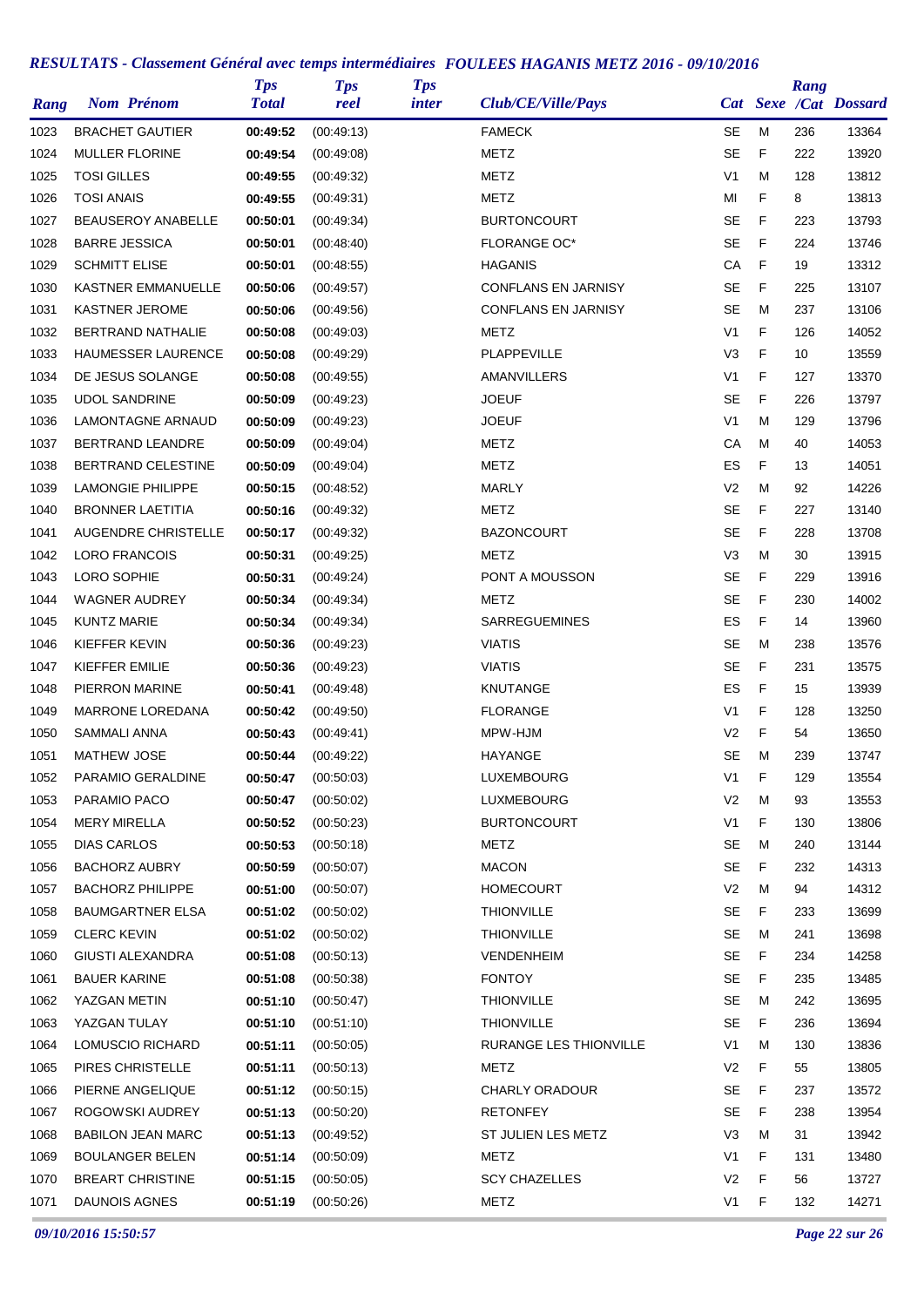| Rang         | <b>Nom Prénom</b>                   | <b>Tps</b><br><b>Total</b> | <b>Tps</b><br>reel       | <b>Tps</b><br><i>inter</i> | Club/CE/Ville/Pays        |                |     | Rang     | Cat Sexe /Cat Dossard |
|--------------|-------------------------------------|----------------------------|--------------------------|----------------------------|---------------------------|----------------|-----|----------|-----------------------|
| 1072         | RALIMANGA NOELLA                    | 00:51:20                   | (00:50:21)               |                            | METZ                      | SE             | F   | 239      | 13804                 |
| 1073         | <b>DEMPT BRIGITTE</b>               | 00:51:20                   | (00:50:28)               |                            | <b>METZ</b>               | V <sub>1</sub> | F   | 133      | 13232                 |
| 1074         | <b>BALLAND PHILIPPE</b>             | 00:51:21                   | (00:50:36)               |                            | <b>BEUX</b>               | <b>SE</b>      | M   | 243      | 13717                 |
| 1075         | PFEFFER AURELIA                     | 00:51:24                   | (00:50:31)               |                            | <b>METZ</b>               | <b>SE</b>      | F   | 240      | 13677                 |
| 1076         | <b>MEYDARD RACHEL</b>               | 00:51:26                   | (00:50:34)               |                            | METZ                      | V <sub>1</sub> | F   | 134      | 13328                 |
| 1077         | <b>GALIANI MELANIE</b>              | 00:51:41                   | (00:51:33)               |                            | MAIRY MAINVILLE           | <b>SE</b>      | F   | 241      | 13803                 |
| 1078         | <b>REMOVILLE LAURE</b>              | 00:51:42                   | (00.51:16)               |                            | <b>TALANGE</b>            | <b>SE</b>      | F   | 242      | 14090                 |
| 1079         | <b>STINNEN CLAIRE</b>               | 00:51:44                   | (00.50.54)               |                            | <b>HOMBOURG HAUT</b>      | <b>SE</b>      | F   | 243      | 13968                 |
| 1080         | RAGNONI ELODIE                      | 00:51:48                   | (00.51.26)               |                            | PLAPPEVILLE               | ES             | F   | 16       | 13270                 |
| 1081         | <b>OCHEM ELODIE</b>                 | 00:51:50                   | (00:51:30)               |                            | <b>VIATIS</b>             | <b>SE</b>      | F   | 244      | 13376                 |
| 1082         | <b>TIXIER ADELINE</b>               | 00:51:50                   | (00:51:31)               |                            | <b>VIATIS</b>             | <b>SE</b>      | F   | 245      | 13379                 |
| 1083         | <b>BOISELET CLEMENT</b>             | 00:51:54                   | (00.51.39)               |                            | <b>SAINT GILLES</b>       | <b>SE</b>      | M   | 244      | 13190                 |
| 1084         | <b>FROMHOLTZ EDWIGE</b>             | 00:51:55                   | (00:50:35)               |                            | <b>HAUTE KONTZ</b>        | V <sub>1</sub> | F   | 135      | 13209                 |
| 1085         | <b>LECONTE THIERRY</b>              | 00:52:02                   | (00:50:50)               |                            | <b>PUZIEUX</b>            | V <sub>2</sub> | M   | 95       | 14137                 |
| 1086         | <b>LARISCH NICOLAS</b>              | 00:52:05                   | (00:51:15)               |                            | <b>FRANCE</b>             | ΜI             | M   | 8        | 14349                 |
| 1087         | LEGERE MARIE JEANNE                 | 00:52:13                   | (00.51.09)               |                            | LIEVIN                    | V <sub>2</sub> | F   | 57       | 13188                 |
| 1088         | <b>KOLMAYER MAEVA</b>               | 00:52:13                   | (00.51:01)               |                            | CREHANGE                  | <b>SE</b>      | F   | 246      | 14026                 |
| 1089         | <b>THOMAS MYRIAM</b>                | 00:52:14                   | (00.51:04)               |                            | CREHANGE                  | <b>SE</b>      | F   | 247      | 14025                 |
| 1090         | <b>TREFOIS AURELIA</b>              | 00:52:14                   | (00.51.07)               |                            | CREHANGE                  | <b>SE</b>      | F   | 248      | 14024                 |
| 1091         | <b>CARMIER HELENE</b>               | 00:52:23                   | (00:51:26)               |                            | CHARLY-ORADOUR            | <b>SE</b>      | F   | 249      | 13347                 |
| 1092         | <b>INIZAN EVA</b>                   | 00:52:26                   | (00:52:11)               |                            | <b>MARLY</b>              | ES             | F   | 17       | 14304                 |
| 1093         | <b>CHARDIN NATHALIE</b>             | 00:52:26                   | (00.51:11)               |                            | <b>KEDANGE SUR CANNER</b> | V <sub>2</sub> | F   | 58       | 13909                 |
| 1094         | <b>BOUTILLON LAURE</b>              | 00:52:27                   | (00:51:30)               |                            | METZ                      | V <sub>1</sub> | F   | 136      | 13007                 |
| 1095         | LOEILLOT MARIE HELENE               | 00:52:27                   | (00.52:11)               |                            | <b>METZ</b>               | V <sub>1</sub> | F   | 137      | 14297                 |
| 1096         | FERY ALEXANDRE                      | 00:52:30                   | (00:52:30)               |                            | METZ                      | <b>SE</b>      | M   | 245      | 13772                 |
| 1097         | <b>KABLI MARGAUX</b>                | 00:52:31                   | (00:51:21)               |                            | <b>MANCIEULLES</b>        | <b>SE</b>      | F   | 250      | 13773                 |
| 1098         | <b>GODDE ELISA</b>                  | 00:52:31                   | (00.51.49)               |                            | <b>VOLSTROFF</b>          | <b>SE</b>      | F   | 251      | 13119                 |
| 1099         | VAN POUCKE AURORE                   | 00:52:31                   | (00:51:45)               |                            | <b>MARLY</b>              | <b>SE</b>      | F   | 252      | 13606                 |
| 1100         | <b>BARCON STEFANIE</b>              | 00:52:37                   | (00:51:20)               |                            | <b>MARLY</b>              | V <sub>1</sub> | F   | 138      | 13711                 |
| 1101         | <b>GORI BERANGERE</b>               | 00:52:38                   | (00:52:17)               |                            | <b>METZ</b>               | V <sub>1</sub> | F   | 139      | 13555                 |
| 1102         | <b>GANGLOFF MURIEL</b>              | 00:52:39                   | (00:52:14)               |                            | <b>METZ</b>               | V <sub>1</sub> | F   | 140      | 13506                 |
| 1103         | <b>DIMANCHIN JEAN</b>               | 00:52:41                   | (00:52:41)               |                            | <b>METZ</b>               | V4             | M   | 4        | 13201                 |
| 1104         | <b>DIMANCHIN CELINE</b>             | 00:52:41                   | (00:51:42)               |                            | METZ                      | V <sub>1</sub> | F   | 141      | 13202                 |
| 1105         | LEQUESNE CECILE                     | 00:52:42                   | (00:51:25)               |                            | HETTANGE-GRANDE           | SE             | F   | 253      | 13474                 |
| 1106         | <b>COCHENNEC MARION</b>             | 00:52:48                   | (00:52:23)               |                            | BLENOD LES PONT A MOUSSON | SE             | F   | 254      | 14276                 |
| 1107         | DZIEBOWSKI CAROLE                   | 00:52:48                   | (00:51:50)               |                            | <b>LONDONVILLERS</b>      | V <sub>2</sub> | F   | 59       | 13234                 |
| 1108         | ALAVOINE STEPHANIE                  | 00:52:49                   | (00:52:23)               |                            | MAIZIÈRES LES METZ        | <b>SE</b>      | F   | 255      | 14086                 |
| 1109         | PACINI DIMNET DELPHINE              | 00:52:53                   | (00:52:32)               |                            | METZ                      | SE             | F   | 256      | 13721                 |
| 1110         | PACINI JULIEN                       | 00:52:53                   | (00:52:31)               |                            | METZ                      | <b>SE</b>      | м   | 246      | 13720                 |
| 1111         | <b>WILLEMIN LAETITIA</b>            | 00:53:06                   | (00:52:19)               |                            | METZ                      | V <sub>1</sub> | F   | 142      | 14067                 |
| 1112         | <b>FLORENTIN ANAIS</b>              | 00:53:08                   | (00:52:18)               |                            | <b>VIATIS</b>             | <b>SE</b>      | F   | 257      | 13975                 |
| 1113         | <b>RETRO ALINE</b>                  | 00:53:10                   | (00:52:07)               |                            | <b>MARANGE SILVANGE</b>   | SE             | F   | 258      | 13349                 |
| 1114         | RISTER VERONIQUE                    | 00:53:10                   | (00:52:07)               |                            | JARNY                     | SE             | F   | 259      | 13348                 |
| 1115         | MOKUJELIA MYRIAM                    | 00:53:14                   | (00:52:16)               |                            | METZ                      | SE             | F   | 260      | 13982                 |
| 1116         | <b>CAMERA JESSICA</b>               | 00:53:18                   | (00:51:58)               |                            | <b>MONTAUVILLE</b>        | <b>SE</b>      | F.  | 261      | 13634                 |
| 1117         | YOV KEO                             | 00:53:20                   | (00:52:24)               |                            | <b>YUTZ</b>               | <b>SE</b>      | M   | 247      | 14215                 |
|              | <b>NOTIN CAMILLE</b>                | 00:53:20                   |                          |                            | <b>YUTZ</b>               | SE             | F   |          | 14216                 |
| 1118         |                                     |                            | (00:52:24)               |                            |                           | CA             | F   | 262      |                       |
| 1119<br>1120 | CARINGI JULIETTE<br>PETIT VALENTINE | 00:53:21                   | (00:52:54)<br>(00:52:53) |                            | METZ<br>MONTOY-FLANVILLE  | CA             | - F | 20<br>21 | 13681<br>13680        |
|              |                                     | 00:53:21                   |                          |                            |                           |                |     |          |                       |

*09/10/2016 15:50:57 Page 23 sur 26*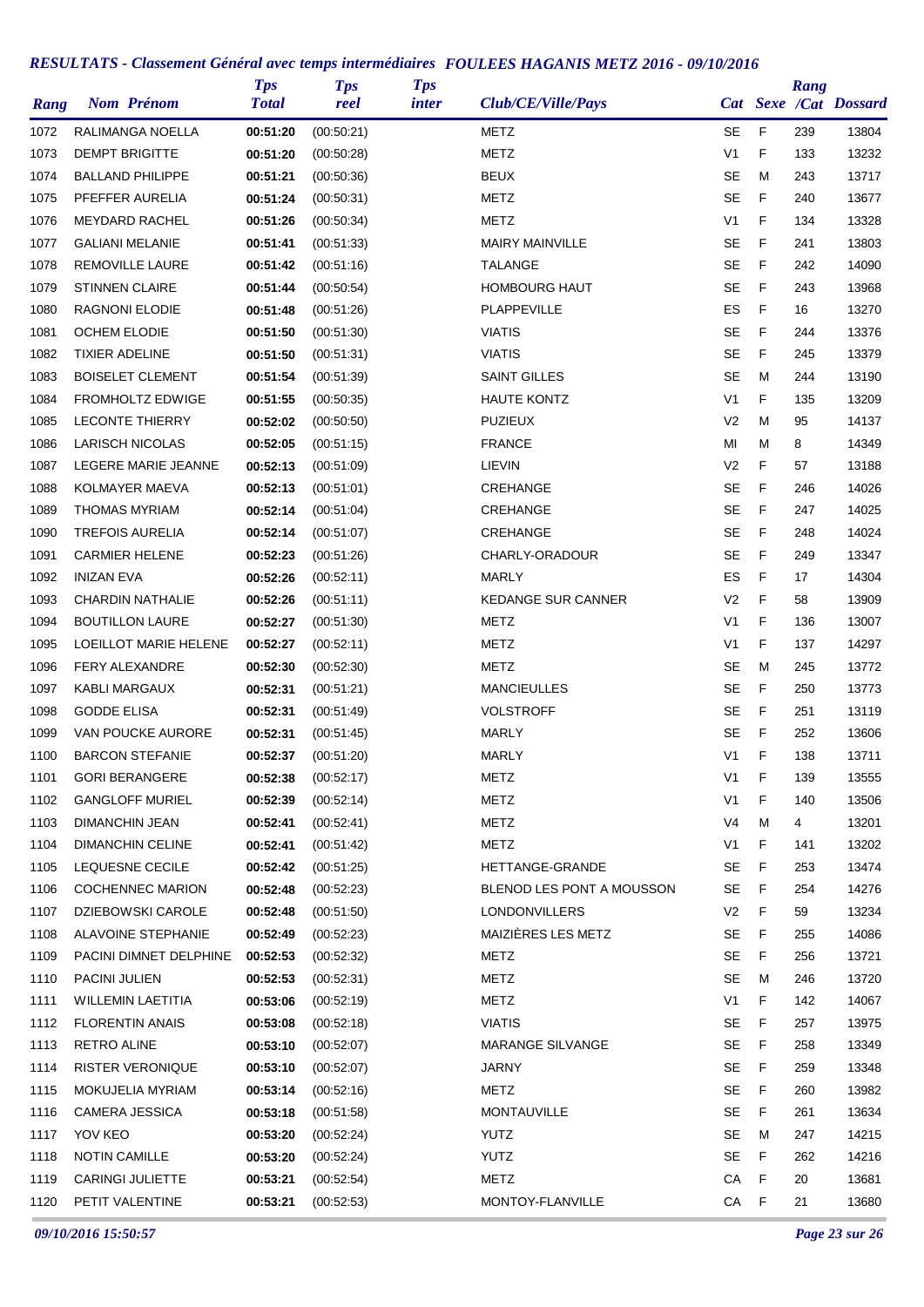| Rang | <b>Nom Prénom</b>        | <b>Tps</b><br><b>Total</b> | <b>Tps</b><br>reel | <b>Tps</b><br><i>inter</i> | Club/CE/Ville/Pays       |                |   | Rang | Cat Sexe /Cat Dossard |
|------|--------------------------|----------------------------|--------------------|----------------------------|--------------------------|----------------|---|------|-----------------------|
| 1121 | <b>MICHEL EMILIE</b>     | 00:53:23                   | (00:52:03)         |                            | <b>MONTIGNY LES METZ</b> | <b>SE</b>      | F | 263  | 13635                 |
| 1122 | <b>HIEBNER SANDRINE</b>  | 00:53:30                   | (00:53:19)         |                            | METZ                     | <b>SE</b>      | F | 264  | 13109                 |
| 1123 | <b>TAILLEUR CELINE</b>   | 00:53:31                   | (00:53:19)         |                            | METZ                     | <b>SE</b>      | F | 265  | 14291                 |
| 1124 | <b>GOUTH RENE</b>        | 00:54:00                   | (00:53:30)         |                            | SAULNY                   | V <sub>3</sub> | M | 32   | 13066                 |
| 1125 | LE GUEN VIRGINIE         | 00:54:00                   | (00:53:31)         |                            | <b>WOIPPY</b>            | V <sub>1</sub> | F | 143  | 13065                 |
| 1126 | <b>MANSION RACHEL</b>    | 00:54:01                   | (00:53:31)         |                            | <b>HERSERANGE</b>        | V1             | F | 144  | 13063                 |
| 1127 | <b>GERARD SANDRINE</b>   | 00:54:03                   | (00:52:30)         |                            | METZ                     | <b>SE</b>      | F | 266  | 13010                 |
| 1128 | <b>HOFFART CARINE</b>    | 00:54:03                   | (00:52:28)         |                            | METZ                     | <b>SE</b>      | F | 267  | 13093                 |
| 1129 | <b>WOLLENSACK KARIN</b>  | 00:54:07                   | (00:52:46)         |                            | <b>SCY CHAZELLES</b>     | V <sub>1</sub> | F | 145  | 13632                 |
| 1130 | <b>BOUCHAMA FARIDA</b>   | 00:54:07                   | (00:52:47)         |                            | <b>BUZY</b>              | V <sub>1</sub> | F | 146  | 13633                 |
| 1131 | <b>SESTITO UMBERTO</b>   | 00:54:14                   | (00:54:07)         |                            | <b>METZ</b>              | V <sub>2</sub> | M | 96   | 14332                 |
| 1132 | <b>COTTET CLAIRE</b>     | 00:54:35                   | (00.53.07)         |                            | <b>METZ</b>              | V <sub>2</sub> | F | 60   | 13034                 |
| 1133 | CHIARIZIA MARIO          | 00:54:36                   | (00:53:12)         |                            | METZ                     | V3             | M | 33   | 13623                 |
| 1134 | <b>BOURGUIGNON ALAIN</b> | 00:54:37                   | (00:53:11)         |                            | METZ                     | V <sub>2</sub> | M | 97   | 14112                 |
| 1135 | MULLER FREDERIQUE        | 00:54:42                   | (00:53:27)         |                            | <b>THIONVILLE</b>        | <b>SE</b>      | F | 268  | 14369                 |
| 1136 | <b>JUNG VERONIQUE</b>    | 00:54:42                   | (00:53:28)         |                            | <b>YUTZ</b>              | V <sub>2</sub> | F | 61   | 14370                 |
| 1137 | <b>GERACE LUCIE</b>      | 00:54:44                   | (00:53:38)         |                            | <b>YUTZ</b>              | <b>SE</b>      | F | 269  | 13526                 |
| 1138 | <b>GERACE MARION</b>     | 00:54:46                   | (00.53.39)         |                            | MONDELANGE               | <b>SE</b>      | F | 270  | 13527                 |
| 1139 | POIREL LAETITIA          | 00:54:47                   | (00:53:50)         |                            | MAILLY SUR SEILLE        | <b>SE</b>      | F | 271  | 14372                 |
| 1140 | PORREL ROSELINE          | 00:54:52                   | (00:53:58)         |                            | MAILLY SUR SEILLE        | <b>SE</b>      | F | 272  | 14371                 |
| 1141 | AUBERTIN SARAH           | 00:54:54                   | (00:53:49)         |                            | <b>HAGANIS</b>           | V1             | F | 147  | 13321                 |
| 1142 | <b>BURIN NADEGE</b>      | 00:55:07                   | (00:54:29)         |                            | LADREAMTEAM              | V <sub>1</sub> | F | 148  | 13799                 |
| 1143 | <b>MAITRE SARA</b>       | 00:55:14                   | (00.54.53)         |                            | <b>WOIPPY</b>            | V <sub>1</sub> | F | 149  | 13030                 |
| 1144 | <b>MATHEY ELIETTE</b>    | 00:55:15                   | (00:54:34)         |                            | ARCELORMITTAL            | <b>SE</b>      | F | 273  | 13153                 |
| 1145 | <b>PROTON CINDY</b>      | 00:55:15                   | (00.54.07)         |                            | <b>CHRONOPOST</b>        | V <sub>1</sub> | F | 150  | 13673                 |
| 1146 | <b>HOFFMANN ADRIEN</b>   | 00:55:18                   | (00:54:23)         |                            | <b>THIONVILLE</b>        | V4             | M | 5    | 13137                 |
| 1147 | POITOU JUSTINE           | 00:55:21                   | (00:54:17)         |                            | <b>LORRY LES METZ</b>    | MI             | F | 9    | 14389                 |
| 1148 | <b>GRAVIL MANON</b>      | 00:55:21                   | (00:54:17)         |                            | LONGEVILLE LES METZ      | MI             | F | 10   | 14388                 |
| 1149 | CHEVALIER JULIE          | 00:55:23                   | (00:54:44)         |                            | ARCELORMITTAL            | ES             | F | 18   | 13238                 |
| 1150 | POSSELT SARA             | 00:55:24                   | (00:54:22)         |                            | MPW-HJM                  | V <sub>2</sub> | F | 62   | 13652                 |
| 1151 | MARIGHETTO CLORINDA      | 00:55:24                   | (00:54:22)         |                            | MPW-HJM                  | V <sub>2</sub> | F | 63   | 13655                 |
| 1152 | DELSUPEXHE PATRICK       | 00:55:24                   | (00.55:24)         |                            | MPW-HJM                  | V <sub>2</sub> | M | 98   | 13656                 |
| 1153 | RAMPONT ANASTASIA        | 00:55:27                   | (00.54.11)         |                            | METZ                     | SE             | F | 274  | 13242                 |
| 1154 | RAMPONT EVELYNE          | 00:55:32                   | (00.54.15)         |                            | <b>WOIPPY</b>            | V <sub>2</sub> | F | 64   | 13243                 |
| 1155 | <b>REMEUR SOLINE</b>     | 00:55:37                   | (00:54:22)         |                            | <b>VIATIS</b>            | <b>SE</b>      | F | 275  | 13275                 |
| 1156 | <b>MUSIOL ALAIN</b>      | 00:55:56                   | (00:54:35)         |                            | <b>SIMPLY</b>            | <b>SE</b>      | M | 248  | 13461                 |
| 1157 | <b>GUO YIYING</b>        | 00:55:59                   | (00:55:20)         |                            | METZ                     | SE             | F | 276  | 13388                 |
| 1158 | <b>HAUMESSER DANIEL</b>  | 00:56:07                   | (00:55:27)         |                            | PLAPPEVILLE              | V <sub>3</sub> | M | 34   | 13560                 |
| 1159 | <b>GRAFF SYLVIE</b>      | 00:56:08                   | (00.55.20)         |                            | METZ                     | V <sub>2</sub> | F | 65   | 14040                 |
| 1160 | <b>FREDERIC KESSY</b>    | 00:56:08                   | (00:54:45)         |                            | <b>METZ</b>              | SE             | м | 249  | 13830                 |
| 1161 | HARBOUCHE CHERAZADE      | 00:56:27                   | (00:55:36)         |                            | <b>BOUSSE</b>            | V1             | F | 151  | 13102                 |
| 1162 | BIDDAU ANAIS             | 00:56:35                   | (00.55.51)         |                            | HOMECOURT                | SE             | F | 277  | 13686                 |
| 1163 | <b>CUNY ELODIE</b>       | 00:56:36                   | (00:55:50)         |                            | <b>MARANGE SILVANGE</b>  | SE             | F | 278  | 13687                 |
| 1164 | PAQUOT INGRID            | 00:56:56                   | (00:55:55)         |                            | MPW-HJM                  | V <sub>2</sub> | F | 66   | 13643                 |
| 1165 | <b>ELIFOGLU RESIDE</b>   | 00:56:56                   | (00.55.53)         |                            | MPW-HJM                  | V <sub>2</sub> | F | 67   | 13647                 |
| 1166 | LEMMEL ELODIE            | 00:56:57                   | (00.55.40)         |                            | <b>VIATIS</b>            | ES             | F | 19   | 13274                 |
| 1167 | <b>STEIN KILIAN</b>      | 00:56:58                   | (00.55.40)         |                            | <b>VIATIS</b>            | <b>SE</b>      | M | 250  | 13272                 |
| 1168 | AFER CAROLE              | 00:57:29                   | (00.57:07)         |                            | <b>BATIGERE</b>          | <b>SE</b>      | F | 279  | 13212                 |
| 1169 | <b>TUCCI PASCAL</b>      | 00:57:30                   | (00:56:29)         |                            | CLOUANGE                 | V <sub>1</sub> | M | 131  | 13051                 |
|      |                          |                            |                    |                            |                          |                |   |      |                       |

*09/10/2016 15:50:57 Page 24 sur 26*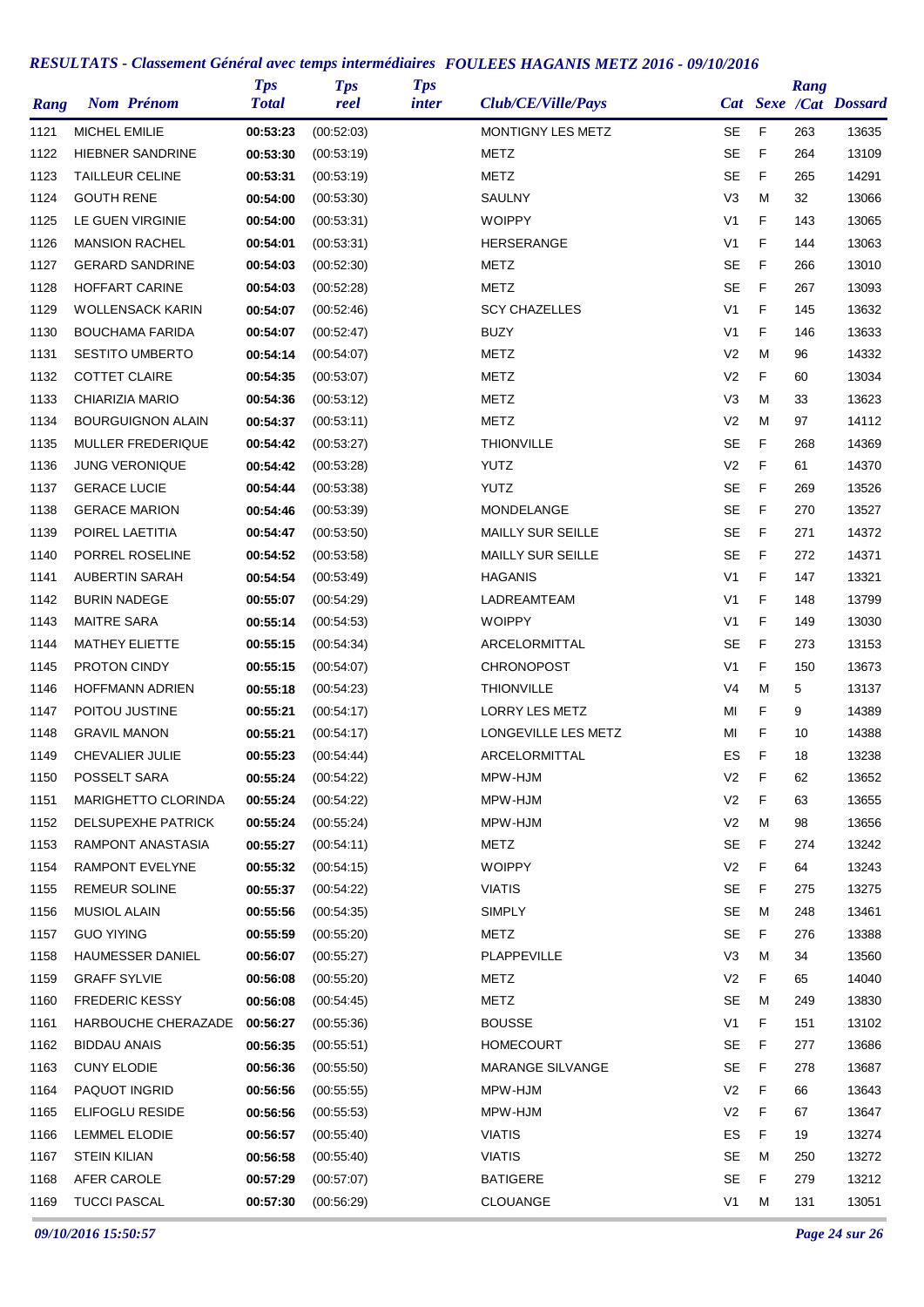| Rang | <b>Nom Prénom</b>               | <b>Tps</b><br><b>Total</b> | <b>Tps</b><br>reel | <b>Tps</b><br>inter | Club/CE/Ville/Pays         |                |   | Rang         | Cat Sexe /Cat Dossard |
|------|---------------------------------|----------------------------|--------------------|---------------------|----------------------------|----------------|---|--------------|-----------------------|
| 1170 | <b>BERTRAND CATHERINE</b>       | 00:57:34                   | (00:57:12)         |                     | L'ÉCOLE DE LA MESSINE      | V <sub>2</sub> | F | 68           | 13910                 |
| 1171 | <b>HUMBERT SANDRINE</b>         | 00:57:34                   | (00:56:22)         |                     | MEY                        | <b>SE</b>      | F | 280          | 13697                 |
| 1172 | PELISSIER DEBORAH               | 00:57:34                   | (00.56.22)         |                     | <b>BEUX</b>                | SE             | F | 281          | 13696                 |
| 1173 | MULLER BEINING SANDRIN 00:57:38 |                            | (00:57:32)         |                     | METZ                       | V <sub>1</sub> | F | 152          | 13095                 |
| 1174 | <b>ZAMPOL ANNE</b>              | 00:57:38                   | (00.57:29)         |                     | <b>ANTONELLE</b>           | V <sub>2</sub> | F | 69           | 13003                 |
| 1175 | <b>FRIES CHRISTIAN</b>          | 00:57:40                   | (00.57:33)         |                     | <b>METZ</b>                | V <sub>2</sub> | M | 99           | 13252                 |
| 1176 | <b>ATTOU MALIKA</b>             | 00:57:40                   | (00:57:17)         |                     | <b>MORHANGE</b>            | V <sub>1</sub> | F | 153          | 13914                 |
| 1177 | <b>STINCO CHRISTIAN</b>         | 00:57:40                   | (00.57:16)         |                     | <b>MORHANGE</b>            | V <sub>2</sub> | M | 100          | 13080                 |
| 1178 | <b>GUL HAZAL</b>                | 00:57:44                   | (00.56.44)         |                     | <b>NEOLIA</b>              | MI             | м | 9            | 13433                 |
| 1179 | <b>VULLO VICTORIA</b>           | 00:57:47                   | (00:56:45)         |                     | <b>NEOLIA</b>              | MI             | F | 11           | 13441                 |
| 1180 | DABROWSKI ADELE                 | 00:57:54                   | (00:56:53)         |                     | <b>NEOLIA</b>              | <b>SE</b>      | F | 282          | 13412                 |
| 1181 | CHAMBRAUD MURIEL                | 00:57:54                   | (00:56:52)         |                     | <b>NEOLIA</b>              | V <sub>1</sub> | F | 154          | 13413                 |
| 1182 | <b>GIROUX LILIANE</b>           | 00:58:11                   | (00.57:12)         |                     | MONTIGNY LES METZ          | V <sub>2</sub> | F | 70           | 13363                 |
| 1183 | <b>SEIVERT SOPHIE</b>           | 00:58:17                   | (00:57:30)         |                     | METZ                       | <b>SE</b>      | F | 283          | 13236                 |
| 1184 | <b>GEOFFROY EMMANUELLE</b>      | 00:58:43                   | (00:58:18)         |                     | <b>METZ</b>                | V <sub>1</sub> | F | 155          | 13374                 |
| 1185 | <b>DUVOT ANTOINETTE</b>         | 00:58:51                   | (00:58:39)         |                     | <b>TERVILLE</b>            | V <sub>2</sub> | F | 71           | 13060                 |
| 1186 | <b>NAISY FLORA</b>              | 00:59:32                   | (00:59:23)         |                     | METZ-VALLIERES             | <b>SE</b>      | F | 284          | 13662                 |
| 1187 | <b>KEYDENER MICHELLE</b>        | 00:59:32                   | (00:58:31)         |                     | MPW-HJM                    | V <sub>2</sub> | F | 72           | 13646                 |
| 1188 | <b>BARE GHISLAINE</b>           | 00:59:33                   | (00:58:32)         |                     | MPW-HJM                    | V <sub>4</sub> | F | $\mathbf{1}$ | 13653                 |
| 1189 | <b>WERNETTE NATHALIE</b>        | 00:59:38                   | (00:59:07)         |                     | <b>THIONVILLE</b>          | <b>SE</b>      | F | 285          | 13505                 |
| 1190 | <b>RIVET EMILIE</b>             | 00:59:39                   | (00:59:20)         |                     | SAILLY ACHATEL             | <b>SE</b>      | F | 286          | 13725                 |
| 1191 | <b>FRANCOLETTI CECILE</b>       | 00:59:40                   | (00:59:20)         |                     | MONTIGNY LES METZ          | V <sub>1</sub> | F | 156          | 13724                 |
| 1192 | <b>WEITTEN STEPHANIE</b>        | 00:59:45                   | (00:59:20)         |                     | <b>PANGE</b>               | <b>SE</b>      | F | 287          | 13759                 |
| 1193 | <b>DESHAYES LOUIS-FABRIC</b>    | 00:59:46                   | (00:59:21)         |                     | <b>PANGE</b>               | V <sub>1</sub> | M | 132          | 13758                 |
| 1194 | <b>DUMETIER ELODIE</b>          | 01:00:49                   | (01:00:11)         |                     | METZ                       | V <sub>1</sub> | F | 157          | 13453                 |
| 1195 | PATRITTI ELDA                   | 01:00:54                   | (01:00:16)         |                     | METZ                       | V <sub>2</sub> | F | 73           | 13455                 |
| 1196 | <b>CHARLES VALERIE</b>          | 01:00:59                   | (01:00:21)         |                     | METZ                       | V <sub>2</sub> | F | 74           | 13450                 |
| 1197 | QUERAUD JORDAN                  | 01:01:06                   | (01:00:09)         |                     | ARS SUR MOSELLE            | ES             | M | 13           | 14003                 |
| 1198 | <b>RENOUF MANON</b>             | 01:01:06                   | (01:00:09)         |                     | <b>METZ</b>                | <b>SE</b>      | F | 288          | 14004                 |
| 1199 | <b>TAMISIER PASCALE</b>         | 01:01:23                   | (01:00:26)         |                     | <b>CHARLY ORADOUR</b>      | SE             | F | 289          | 14322                 |
| 1200 | <b>VELA FRANCESCO</b>           | 01:01:24                   | (01:00:04)         |                     | <b>VIATIS</b>              | SE             | M | 251          | 13273                 |
| 1201 | <b>STEIN GWENAELLE</b>          | 01:01:24                   | (01:00:06)         |                     | <b>VIATIS</b>              | SE             | F | 290          | 13271                 |
| 1202 | KIEHL FRAYSSINET MELAN 01:01:26 |                            | (01:01:25)         |                     | METZ                       | <b>SE</b>      | F | 291          | 13329                 |
| 1203 | FILLEBAN VIVIANE                | 01:01:42                   | (01:00:56)         |                     | <b>GRANDE SYNTHE</b>       | SE             | F | 292          | 14376                 |
| 1204 | <b>VICART JULIE</b>             | 01:01:45                   | (01:01:15)         |                     | SAINT JULIEN LES METZ      | SE             | F | 293          | 13269                 |
| 1205 | DEMOULIN CHLOE                  | 01:02:53                   | (01:01:33)         |                     | <b>SIMPLY</b>              | SE             | F | 294          | 13462                 |
| 1206 | <b>GIRARDOT LIONEL</b>          | 01:02:54                   | (01:01:35)         |                     | <b>SIMPLY</b>              | <b>SE</b>      | м | 252          | 13463                 |
| 1207 | <b>TALBOT CLAIRE</b>            | 01:03:21                   | (01:02:44)         |                     | METZ                       | <b>SE</b>      | F | 295          | 13457                 |
| 1208 | <b>GUENARD LUCILE</b>           | 01:03:22                   | (01:02:44)         |                     | METZ                       | SE             | F | 296          | 13454                 |
| 1209 | <b>BELHADDAD BILLEL</b>         | 01:03:44                   | (01:03:16)         |                     | <b>METZ</b>                | JU             | м | 24           | 14385                 |
| 1210 | <b>BOURGAUX DAMIEN</b>          | 01:04:32                   | (01:03:03)         |                     | <b>MARLY</b>               | V <sub>2</sub> | М | 101          | 13035                 |
| 1211 | <b>SCHERER LAHCENE</b>          | 01:05:20                   | (01:04:31)         |                     | <b>NEOLIA</b>              | V <sub>1</sub> | M | 133          | 13443                 |
| 1212 | <b>REGGAM NADIR</b>             | 01:05:21                   | (01:04:31)         |                     | <b>NEOLIA</b>              | V <sub>1</sub> | м | 134          | 13442                 |
| 1213 | DUJARDIN JAMILLA                | 01:06:05                   | (01:04:55)         |                     | <b>ROMBAS</b>              | SE             | F | 297          | 13023                 |
| 1214 | RISCH JOHAN                     | 01:06:11                   | (01:05:00)         |                     | METZ                       | SE             | м | 253          | 13021                 |
| 1215 | RISCH MARIA                     | 01:06:12                   | (01:05:03)         |                     | METZ                       | SE             | F | 298          | 13177                 |
| 1216 | <b>HOUILLON EMMANUELLE</b>      | 01:06:13                   | (01:05:24)         |                     | <b>COURCELLES CHAUSSY</b>  | V <sub>1</sub> | F | 158          | 13135                 |
| 1217 | <b>COQUARD BRIGITTE</b>         | 01:06:48                   | (01:06:24)         |                     | ATHLETISME METZ METROPOLE* | V3             | F | 11           | 13884                 |
| 1218 | <b>SINDT EMILIE</b>             | 01:07:59                   | (01:06:49)         |                     | MONTIGNY LES METZ          | SE             | F | 299          | 13584                 |

*09/10/2016 15:50:57 Page 25 sur 26*